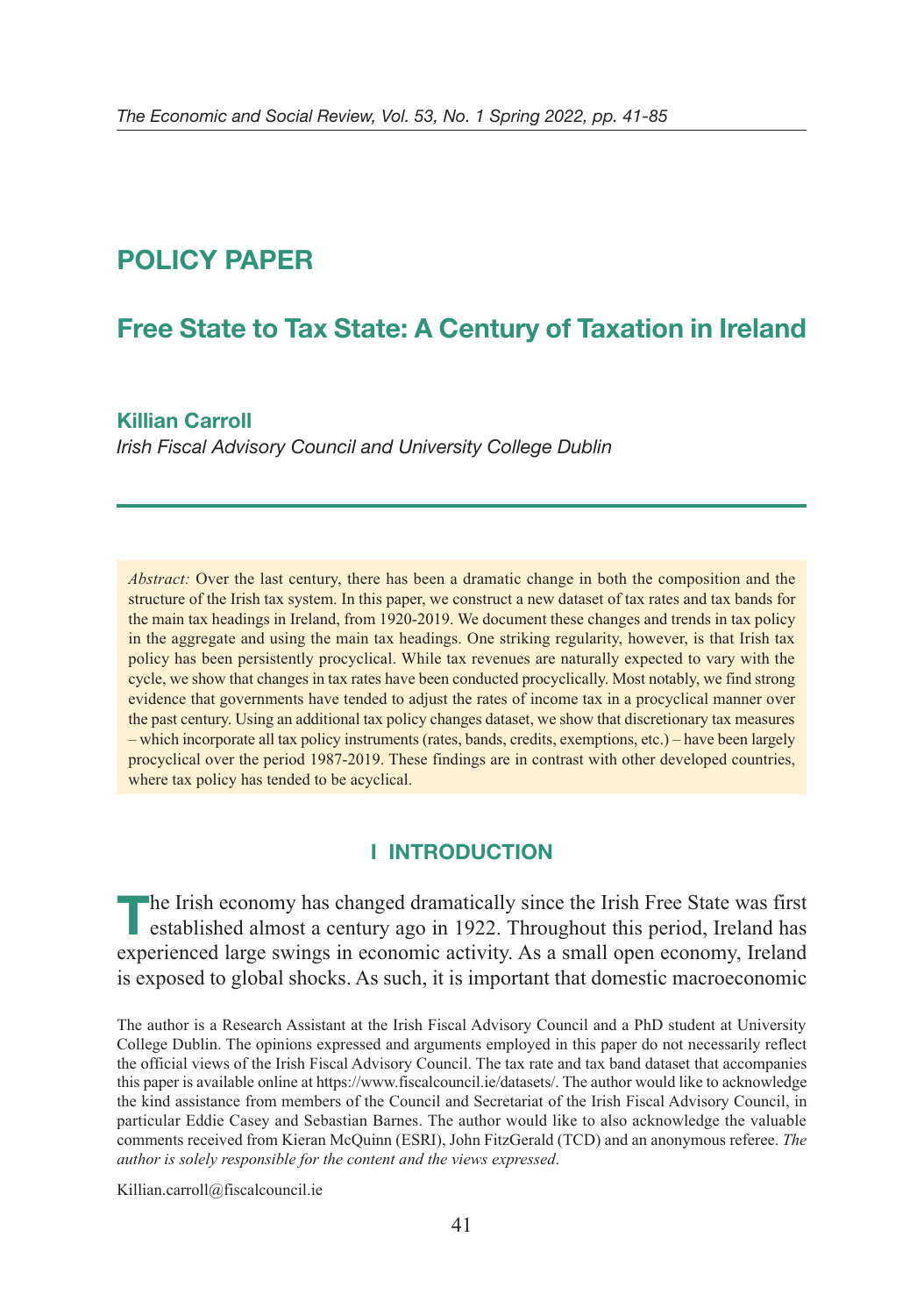policy is conducted with a view to stabilising the economy. Given that Ireland is now a member of a monetary union, and does not have control over monetary policy, the use of fiscal policy in stabilising the business cycle is especially important. The impact that fiscal policy has had in terms of mitigating/exacerbating these fluctuations warrants close scrutiny and lessons can be drawn from it to better inform future policy decisions.

In this paper, we construct a new dataset to document how tax policy in Ireland has evolved from 1920 to 2019. We focus on the changes in composition and the trends in taxation over the past century. In addition, we show that tax policy has been persistently procyclical over the past century. A major contribution of this paper is that we isolate the discretionary changes to tax policy (changes to tax rates and tax bands) in our analysis. This sets our work apart from previous studies that have focused primarily on tax revenues. The distinction is critical as tax revenue is endogenous to the business cycle. That is, changes in tax revenues may not always reflect changes in policy, but instead, may reflect changes in the business cycle or other non-policy factors.

Using a new dataset on tax rates and tax bands, we show that income tax rates have been changed procyclically over the period 1920-2019. In addition, we construct a "tax rate index" as a measure of the overall tax system, which is a weighted average of changes in the rates of a number of key tax headings, and show that this too has exhibited signs of procyclicality over the period 1975-2019.

We use an additional dataset on the estimated yield/cost of all budgetary tax measures introduced from 1987-2019 to investigate how tax policy – as a whole – was conducted over this period. We find that changes to income taxes and the tax system as a whole have been taken procyclically over this period. Changes to VAT have been broadly acyclical over this period. There is evidence that changes to other tax heads were either acyclical or procyclical over this period. We do not find evidence of countercyclical changes.

In the past century Ireland has transitioned from a protectionist economy to a small open economy. The size of the State in the economy has increased significantly over this period, with the share of Exchequer taxation in the economy (GNI\*) almost doubling from 1960 to the mid-1980s. While this partly reflects a more centralised form of taxation, i.e., a shift from local government taxes and charges to central government, it also reflects a more prominent role of government in the economy. In the early part of the foundation of the State, the main sources of tax revenue were from Customs taxes, excise taxes and income tax. A century later, the State is now mostly reliant on income tax, value added tax (VAT), and corporation tax.

Perhaps the most significant changes to the taxation system in Ireland occurred in the 1970s. Joining the EEC in 1973 fundamentally changed the composition of Ireland's tax revenue. First, the share of Customs tax in Exchequer revenue fell by 19 percentage points following the accession to the EEC. Secondly, wholesale and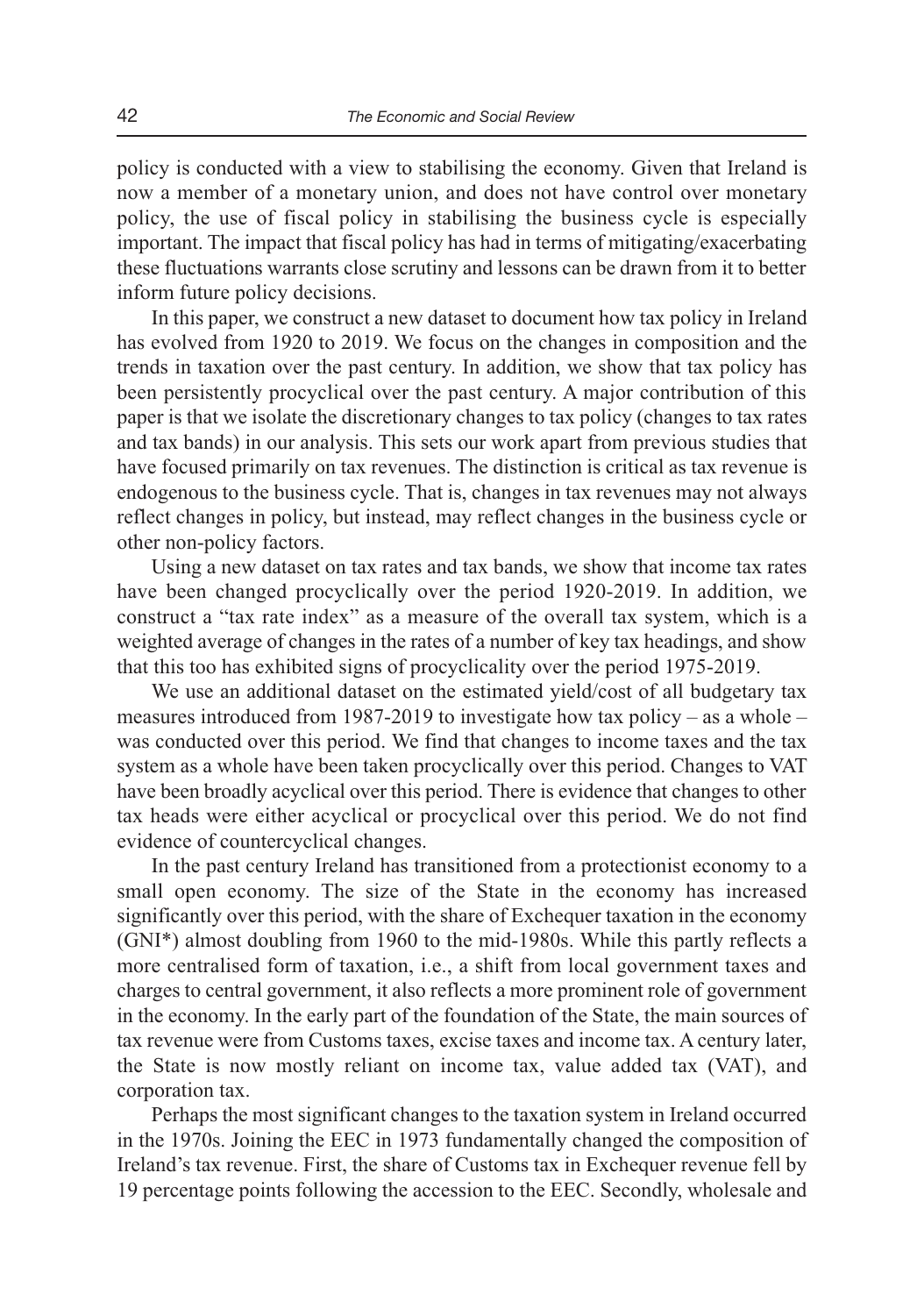turnover tax were replaced by VAT. Another significant change that happened in the 1970s was the Corporation Tax Act (1976), which introduced an entirely new taxation system for companies. Under the old corporation profits tax, the precursor to the current system, taxes on companies were levied on both income and profits.<sup>1</sup> Finally, in the 1970s, there were also major reforms in how capital and wealth was taxed.

Broadly speaking, the Keynesian view of fiscal policy suggests that the optimal fiscal policy should be countercyclical, with taxes being cut and government spending being raised in recessionary periods in order to stimulate growth and increase aggregate demand, while the converse should happen during boom periods. Were policymakers to follow the Keynesian view of fiscal policy, tax rates and expenditure should be countercyclical, with a positive correlation between tax rates and the economic cycle and a negative correlation between expenditure and the cycle.

On the other hand, the "tax smoothing" theory of Barro (1979) suggests that tax rates, and fiscal policy more generally, should be kept constant over the cycle and only respond to unanticipated changes to fiscal sustainability. If policymakers followed Barro (1979), tax rates would be acyclical and there would be no correlation between tax rates and the economic cycle.

Numerous studies have empirically estimated the relationship between the cycle and fiscal policy, both in a domestic setting and an international setting. International evidence from Lane (2003) suggests that total government expenditure is acyclical, with current government expenditure being mildly countercyclical in 22 OECD countries. Other studies have found that, broadly speaking, fiscal policy has been countercyclical in developed countries and procyclical in developing countries (Kaminsky *et al.*, 2004; Talvi and Végh, 2005; Woo, 2009).

On the domestic side, Lane (1998) rejects the notion that fiscal policy was conducted countercyclically in Ireland over the 1980s and 1990s. Government spending has not been conducted on a countercyclical basis and, depending on how the cycle is measured, government tax revenue is either acyclical or countercyclical (Lane, 1998). Kearney *et al.* (2000) use three methods of estimating the fiscal stance and find that the fiscal stance was in general procyclical in Ireland over the 25 years from 1976-2000. Hunt (2005) finds that "feasible discretionary government investment" was procyclical over the period 1969-2003. Bénétrix and Lane (2012) find similar results when looking at a period from 1970-2007. Over this period, the headline government balance, the underlying government balance, government revenues, and the discretionary element of government expenditure moved procyclically. Consistent with these findings, Cronin and McQuinn (2018) have found that Irish fiscal policy in terms of government consumption was

<sup>&</sup>lt;sup>1</sup> The bases for these two taxes were not the same. Corporation profits tax applied to the profits of a company before income tax was applied. The amount due in corporation profits tax was then a deductible from the income tax bill.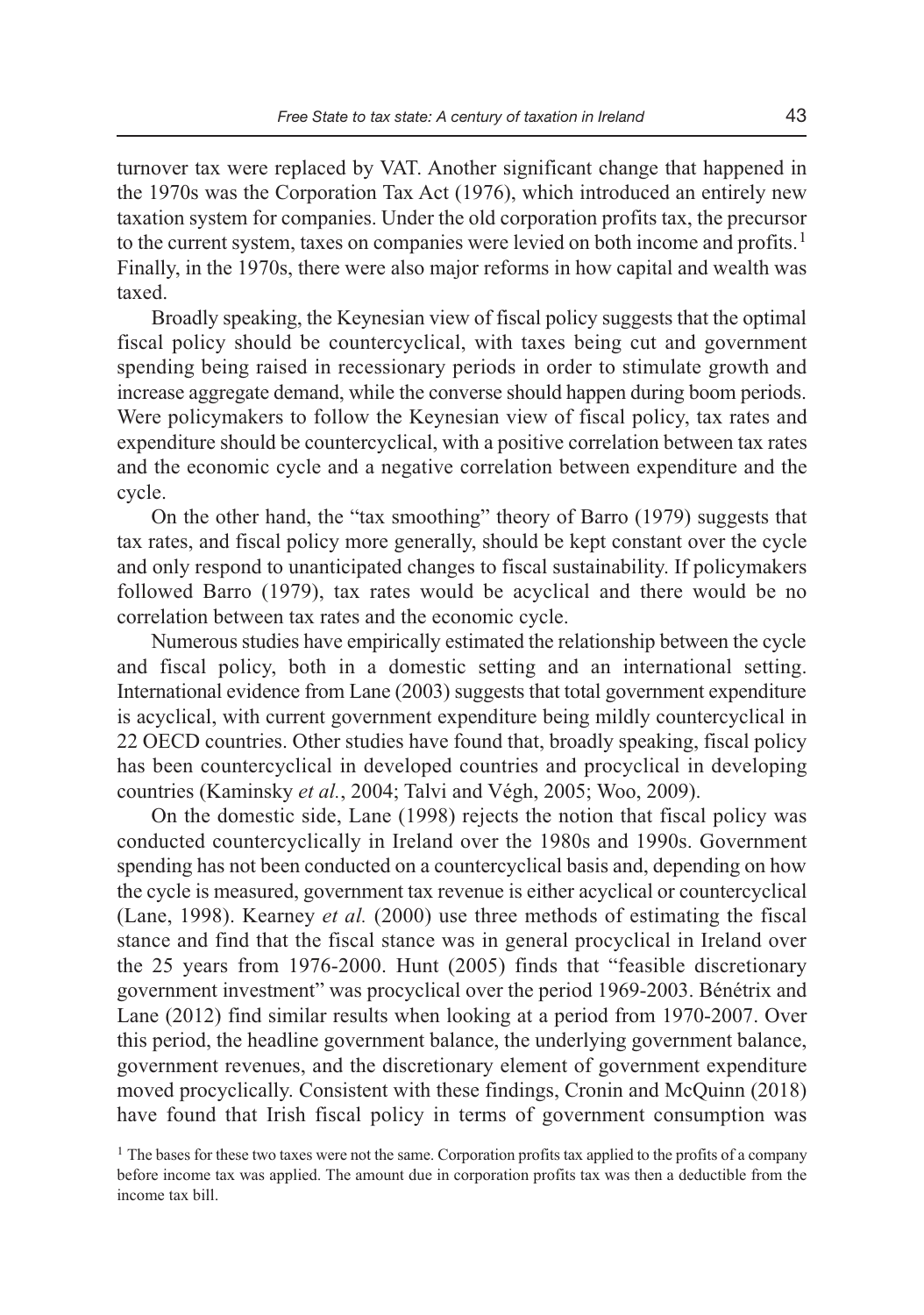procyclical both ex-ante (plans laid out in budgetary documents, i.e., the intended fiscal stance) and ex-post (execution of these plans, including overruns and underruns, i.e., the actual fiscal stance) from 1989-2013. These findings all point to the conduct of fiscal policy in Ireland as being largely procyclical. It suggests that, in terms of its budgetary stance, Ireland is closer to developing economies than it is to developed economies.

While these papers contribute to the literature on how Irish fiscal policy – as a whole, and in terms of revenue and expenditure components – has been conducted over the business cycle in Ireland, they say relatively little on the cyclical conduct of tax policy, as opposed to tax revenue. The distinction between tax revenue and tax policy is crucial. In contrast to most items of government expenditure, tax revenue is not directly controllable by a policymaker. Tax revenue reflects a policy outcome and not a policy instrument. Tax revenue is endogenous to the business cycle and changes in tax revenues may not reflect changes in tax policy but instead reflect changes in the business cycle or other non-policy factors. As argued by Végh and Vuletin (2015), focusing on the cyclical behaviour of tax revenue may lead one to draw incorrect conclusions as to the cyclical behaviour of tax policy. For instance, tax revenues may fall in a recession even if tax rates increase. This arises if the higher taxes are dominated by the effect from a reduction in the size of the tax base i.e., the lower consumption/income. If one were to use tax revenues as the appropriate measure of tax policy in this instance, one would quite possibly conclude that tax policy has been countercyclical when the exact opposite has been the case. A perfect illustration of this is what transpired in 2009 and 2010 in Ireland. In the midst of the banking crisis, Ireland introduced the income levy at the beginning of 2009 (the rate of the levy was subsequently increased mid-way through the year), and yet income tax revenue fell in 2009, and continued to fall in 2010, even as the rate was increased further. Focusing on tax revenue in this instance – as opposed to the appropriate policy variable – would lead one to incorrectly conclude that tax policy in 2009 and 2010 was countercyclical.

This paper fills a gap in the literature of Irish fiscal policy by examining the cyclicality of tax policy as opposed to tax revenues. We take two approaches to investigate the cyclicality of taxation.

First, we take the approach of Végh and Vuletin (2015), who use tax rates as the appropriate policy instrument on the revenue side and examine how these rates change across the business cycle. To do so, we compile a new dataset of tax rates and tax bands for key tax headings in Ireland, from 1920-2019. We cover the main tax headings in Ireland, including income tax, the Universal Social Charge (USC), corporation tax and value added tax (VAT). Using this dataset, we show that income tax rates have been changed procyclically over the period 1920-2019. In addition, we construct a "tax rate index" as a measure of the overall tax system, which is a weighted average of changes in the rates of a number of key tax headings, and show that this too has exhibited signs of procyclicality over the period 1975-2019. This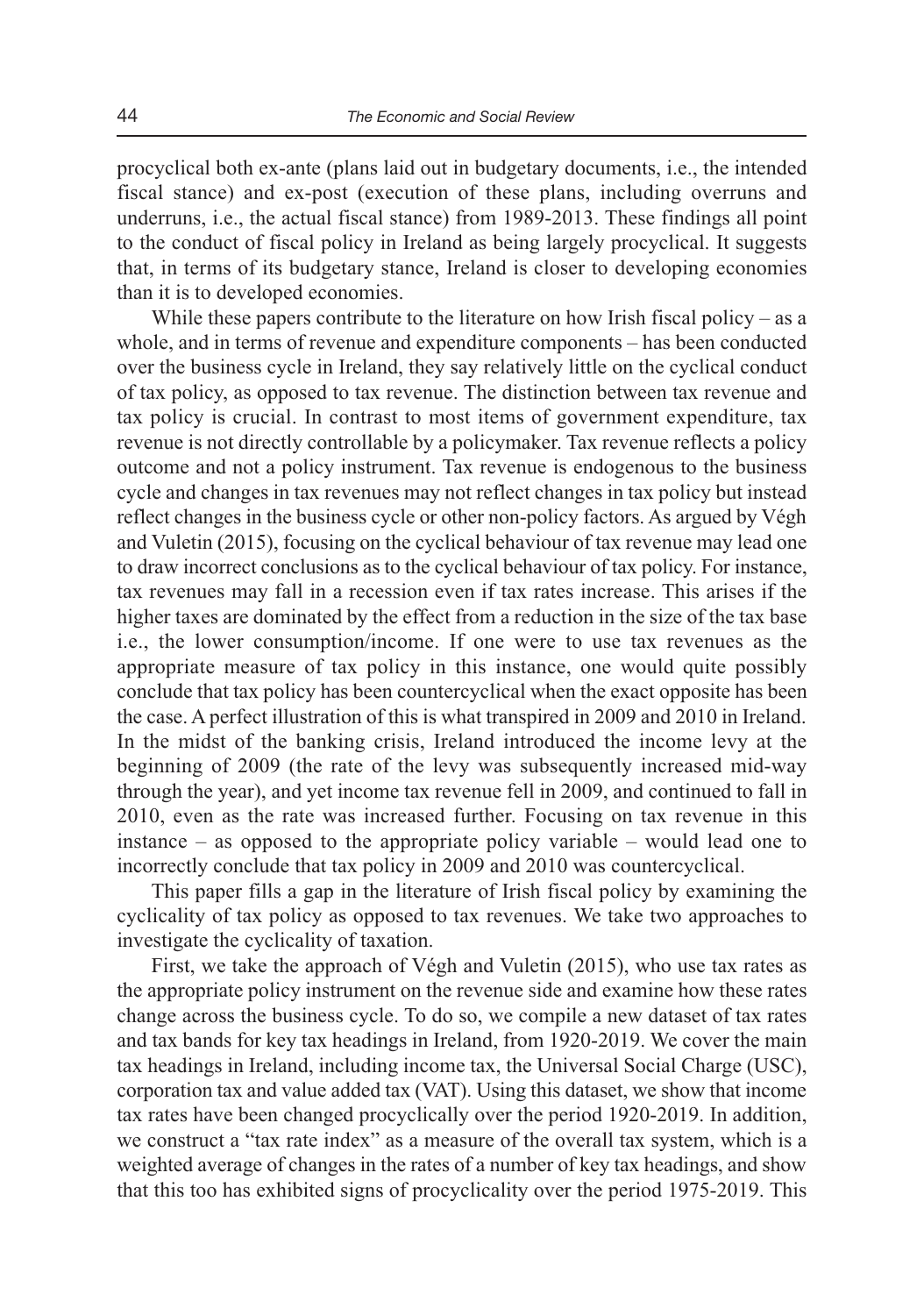stands in contrast to Végh and Vuletin (2015), who find that tax policy is acyclical in developed countries and places Ireland among developing countries, who tend to run procyclical tax policy.<sup>2</sup>

However, there is an important caveat to bear in mind when considering the cyclicality of tax policy solely based on tax rate changes. Tax rates are only one policy instrument available in the conduct of tax policy. A more holistic assessment would need to account for changes in other tax policy instruments, like tax credits or tax bands. For instance, it is possible that the impact, in terms of revenue, of a change in the tax rates may be wholly or partially offset by parallel changes in tax bands.

Our second approach to investigate the cyclicality of taxation addresses this shortcoming. We use estimates of the costs/yields in revenue from all discretionary changes to the tax system – changes in bands, rates, credits, exemptions, etc.  $-$  to see how tax policy, as a whole, is conducted over the business cycle. This is the approach taken by Barrios and Fargnoli (2010), who find that, for eight EU countries over the period 2001-2007, discretionary tax changes were taken in a procyclical manner.<sup>3</sup> We carry out the same exercise for Ireland using a dataset on the expected yields/costs from discretionary tax policy changes included in each budget from 1987-2019 to investigate how the tax system has been changed over the business cycle.4 Our findings suggest that the overall tax system and income tax have been changed procyclically, while evidence suggests that other parts of the tax system were changed either procyclically or acyclically. We do not find evidence of countercyclical tax changes.

The paper proceeds as follows: Section II outlines how the tax rate and tax band data were collected, as well as the sources of other data used in the paper. Section III outlines the historical trends, and changes in taxation over the past century both on an aggregate level, and with a focus on certain individual tax headings (income tax, VAT, corporation tax, etc.). Section IV investigates the cyclicality of tax policy over the last century using both the tax rate data and the data on discretionary tax measures. Finally, Section V concludes.

## **II DATA DESCRIPTION**

This paper draws on several different sources of data relevant to the Irish tax system and the macroeconomy. A summary of the data used in this paper is outlined in Table 1.

In terms of tax revenue, long-run Exchequer revenue data (and interest expenditure data) are available from the Irish Fiscal Advisory Council (Fiscal

<sup>&</sup>lt;sup>2</sup> Their analysis was based on more than 60 countries. However, Ireland was not included in their analysis. <sup>3</sup> Ireland was not one of the eight countries included in this analysis.

<sup>4</sup>Since 1987, the budgetary documents have included the expected yield/cost, in nominal terms, of a tax policy change.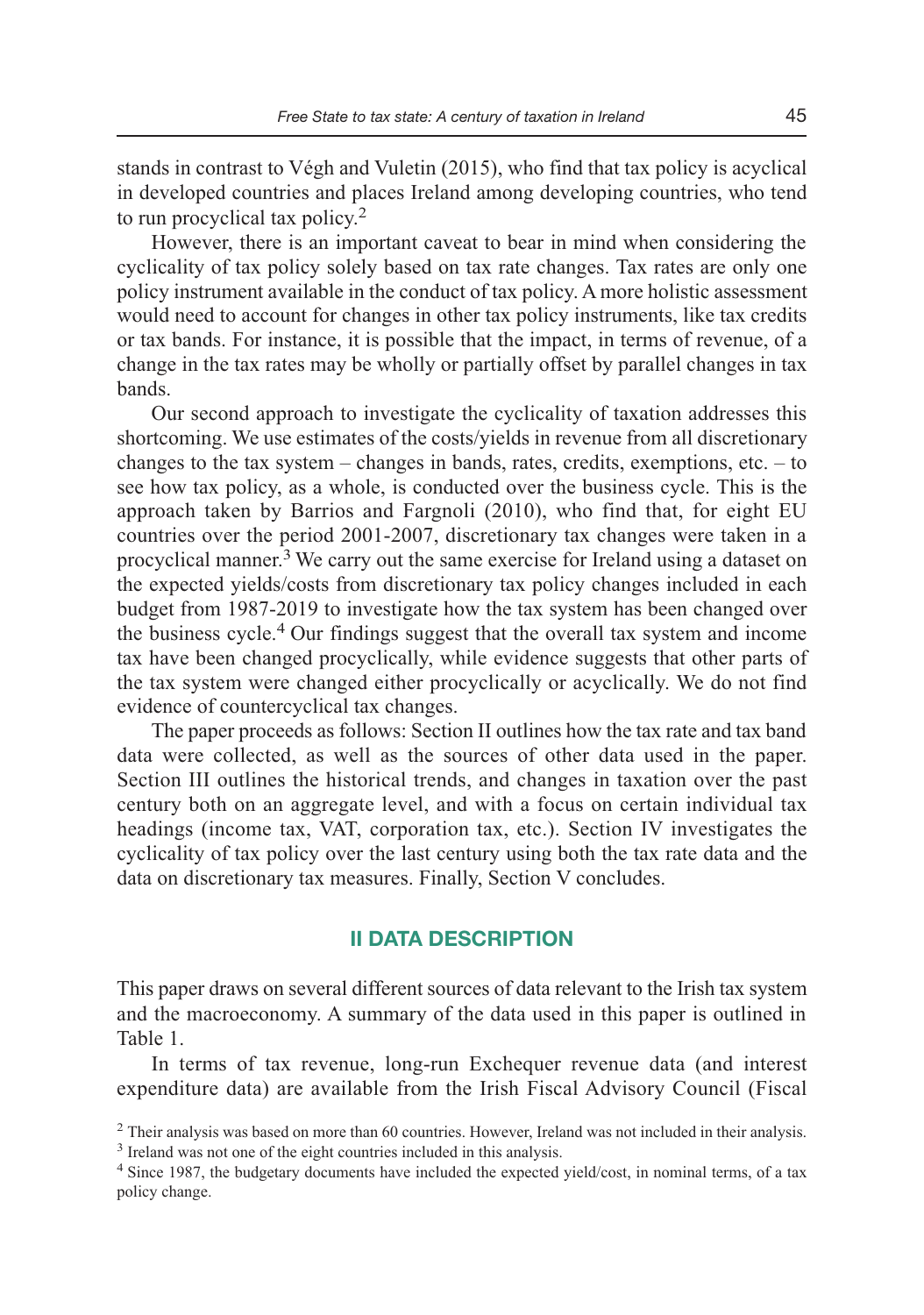| Data                          | Description                                                                                                                                                                                                                                                                                                                                                          | Source                                                                                                                                                                                                                                  | Coverage         | Frequency |
|-------------------------------|----------------------------------------------------------------------------------------------------------------------------------------------------------------------------------------------------------------------------------------------------------------------------------------------------------------------------------------------------------------------|-----------------------------------------------------------------------------------------------------------------------------------------------------------------------------------------------------------------------------------------|------------------|-----------|
| revenue                       | headings included in the Finance Accounts. Data relate to the government<br>In 1974 the financial year ran from 1 April to 31 December. Thereafter,<br>financial year, which from 1922-1973 ran from 1 April to 31 March.<br>the Exchequer tax revenue receipts for all the main tax<br>the financial year coincided with the calendar year.<br>Exchequer Data cover | Advisory Council,<br>and Finance<br>Irish Fiscal<br>Accounts.                                                                                                                                                                           | 1922-2019 Annual |           |
| revenue<br>Total              | Exchequer revenue and miscellaneous receipts. Miscellaneous receipts include items<br>like the central bank surplus payments, fees for licences etc. Data relate<br>I Exchequer tax revenue, with the addition of Post office<br>to the financial year.<br>Includes all                                                                                              | Advisory Council,<br>and Finance<br>Irish Fiscal<br>Accounts.                                                                                                                                                                           | 1922-2019 Annual |           |
| interest                      | interest expenditure is taken from the Finance Accounts.<br>Data relate to a financial year.<br>Exchequer Exchequer                                                                                                                                                                                                                                                  | Advisory Council,<br>and Finance<br>Irish Fiscal<br>Accounts.                                                                                                                                                                           | 1922-2019 Annual |           |
| Tax rates<br>and tax<br>bands | from primary legislation. Data cover the main tax headings. Income tax<br>bands are those for a single person. If more than one tax rate applied in<br>Data on tax rates, tax bands and the implementation dates are obtained<br>a calendar year, the tax rate that was in place for the majority of the<br>calendar year is used in this paper.                     | Tax consolidation<br>Capital Gains tax<br>acts, Stamp Duty<br>Income tax acts,<br>Acts and Health<br>Corporation tax<br>acts, Wealth tax<br>Acquisition tax<br>Finance Acts,<br>Welfare Acts,<br>acts, Capital<br>acts, Social<br>acts, | 1920-2019 Annual |           |

Table 1: Description of Data **Table 1: Description of Data**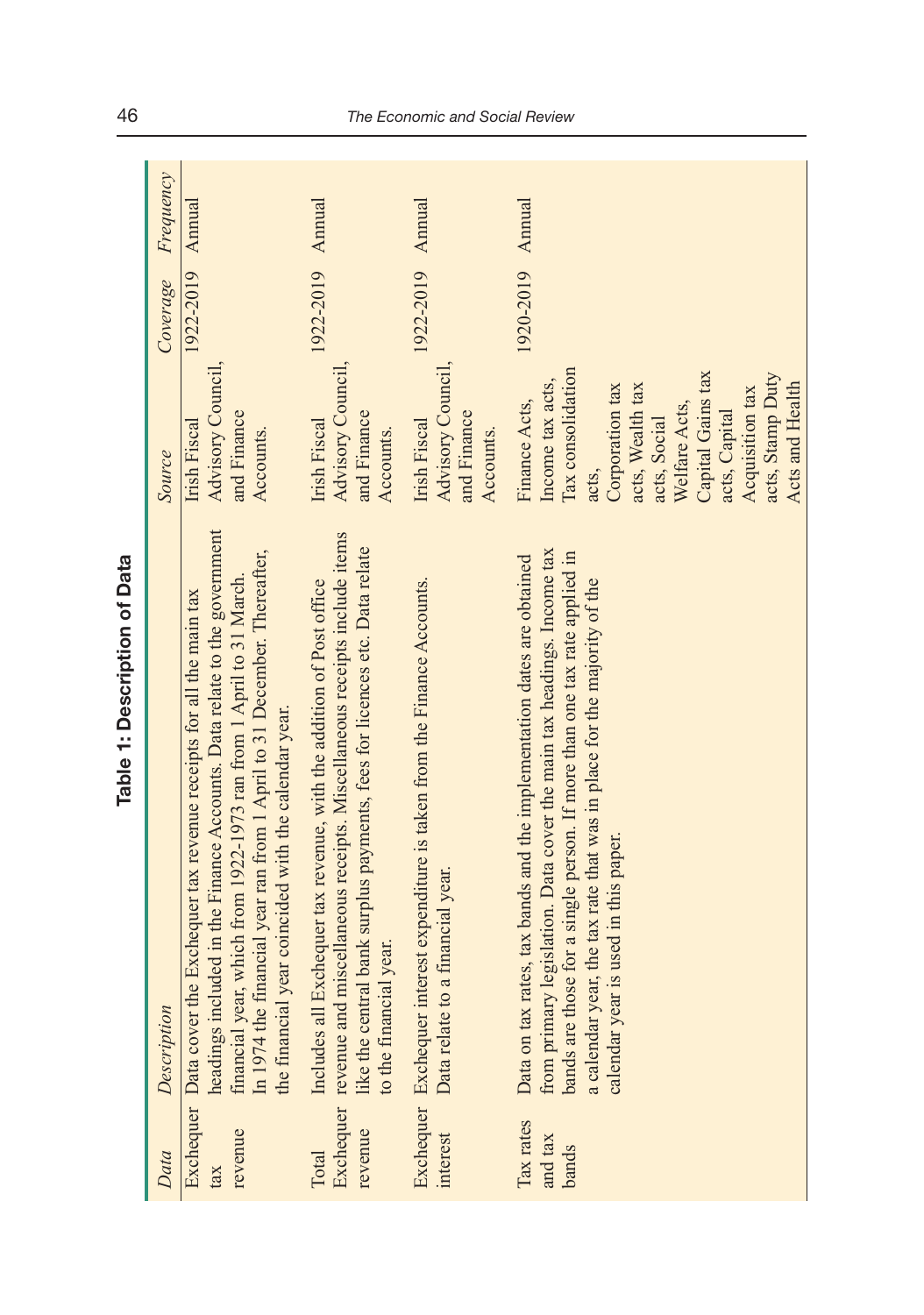| Data                       | Description                                                                                                                                                                                                                                                                                                                                                                                                                                                                                                                                                                                                                                                       | Source                                                                                                              | Coverage         | Frequency |
|----------------------------|-------------------------------------------------------------------------------------------------------------------------------------------------------------------------------------------------------------------------------------------------------------------------------------------------------------------------------------------------------------------------------------------------------------------------------------------------------------------------------------------------------------------------------------------------------------------------------------------------------------------------------------------------------------------|---------------------------------------------------------------------------------------------------------------------|------------------|-----------|
|                            |                                                                                                                                                                                                                                                                                                                                                                                                                                                                                                                                                                                                                                                                   | from the Revenue<br><b>Contribution Acts</b><br>and the European<br>Commissioners<br>as well as data<br>Commission. |                  |           |
| National<br>debt           | Data prior to 1996 are taken from FitzGerald and Kenny (2018), which was<br>Data on the national debt are taken from the NTMA for years 1996-2019.<br>compiled from the Finance Accounts.                                                                                                                                                                                                                                                                                                                                                                                                                                                                         | FitzGerald and<br>Kenny (2018).<br>NTMA and                                                                         | 1922-2019 Annual |           |
| Consumer<br>Index<br>Price | The Consumer Price Index with December 2016 as the base month is used.<br>Data with December 2016 as the base month are available back until 1976.<br>This is then extended back until 1922 using the Consumer Price Index<br>with base month of July 1914.                                                                                                                                                                                                                                                                                                                                                                                                       | Central Statistics 1922-2019<br>Office.                                                                             |                  | Annual    |
| Employ-                    | ment cycle Bry and Boschan dating algorithm. For further details see Box A of Fiscal<br>Estimates of the length of economic contractions are obtained using the<br>Council (2018) for details                                                                                                                                                                                                                                                                                                                                                                                                                                                                     | Advisory Council<br>Irish Fiscal                                                                                    | 1960-2019 Annual |           |
| measures<br>ary tax        | tax policy changes include in the budget documents. Only implemented tax<br>full year estimate is used, these are scaled by an annual estimate of nominal<br>included. Data are at a quarterly frequency. If a tax measure is<br>Discretion- Discretionary tax measures include the estimates revenue yield/cost of all<br>the timing of payments, but not the ultimate tax liability, are not included<br>implementation date of the following quarter. Measures that merely alter<br>Full year estimates of the tax revenue yield/cost have been used. As the<br>implemented after the middle of the current quarter, it is assigned an<br>changes are<br>GNI*. | <b>Budget documents</b><br>Department<br>Statements/<br>of Finance<br>Financial<br>from the                         | 1987-2019        | Quarterly |

Table 1: Description of Data (Contd.) **Table 1: Description of Data (Contd.)**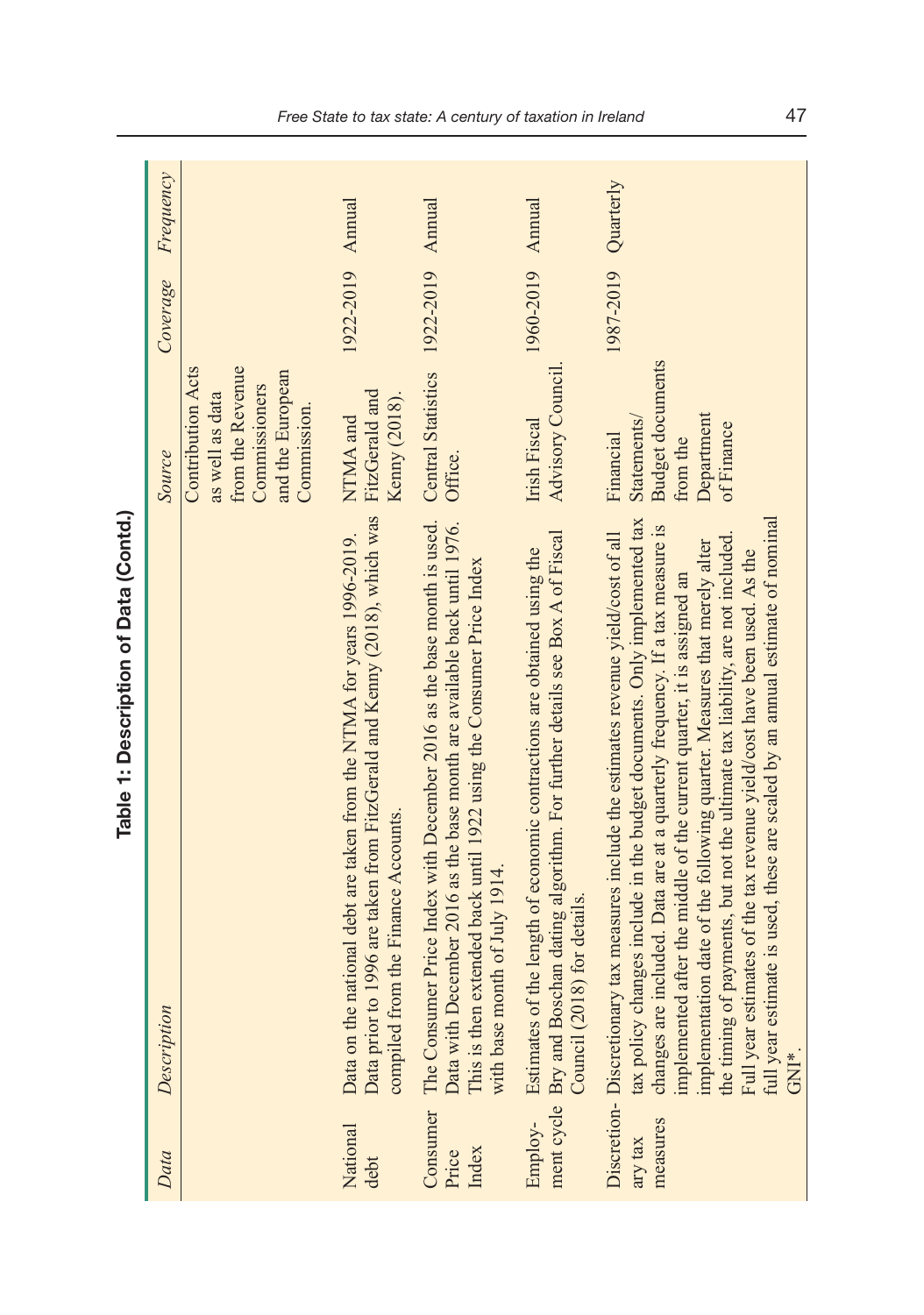| Data                        | Description                                                                                                                                                                                                                                                                                                                                                                                                                                                                                                                     | Source                                                                              | Coverage Frequency                |
|-----------------------------|---------------------------------------------------------------------------------------------------------------------------------------------------------------------------------------------------------------------------------------------------------------------------------------------------------------------------------------------------------------------------------------------------------------------------------------------------------------------------------------------------------------------------------|-------------------------------------------------------------------------------------|-----------------------------------|
|                             | Output gap The output gap is estimated using a "suite of models" approach based on<br>domestic GVA.                                                                                                                                                                                                                                                                                                                                                                                                                             | Casey (2019).                                                                       | 1975-2019 Annual and<br>quarterly |
| Nominal<br>and real<br>GNI* | Nominal and Real modified gross national income (GNI*) are obtained<br>from the CSO for the years 1995-2019. Data are then extended back to<br>1922 using the nominal and real GDP growth rates from Gerlach and<br>Stuart (2015).                                                                                                                                                                                                                                                                                              | Central Statistics 1922-2019 Annual<br>Gerlach and Stuart<br>Office, and<br>(2015). |                                   |
| domestic<br>GVA<br>Real     | Data on real domestic GVA are taken from the CSO for Q1 1995-Q4 2019 Central Statistics 1987-2019 Quarterly<br>Fiscal Advisory Council. The data are extended back to Q1 1987 using the<br>A local quadratic interpolation is used to convert the series into a quarterly<br>These data exclude sectors that are dominated by foreign-owned multi-<br>national enterprises. Data from Q1 1989 to Q4 1994 are from the Irish<br>historical relationship between domestic demand and domestic GVA.<br>this period.<br>series over | Advisory Council.<br>Office, and<br>Irish Fiscal                                    |                                   |

Table 1: Description of Data (Contd.) **Table 1: Description of Data (Contd.)**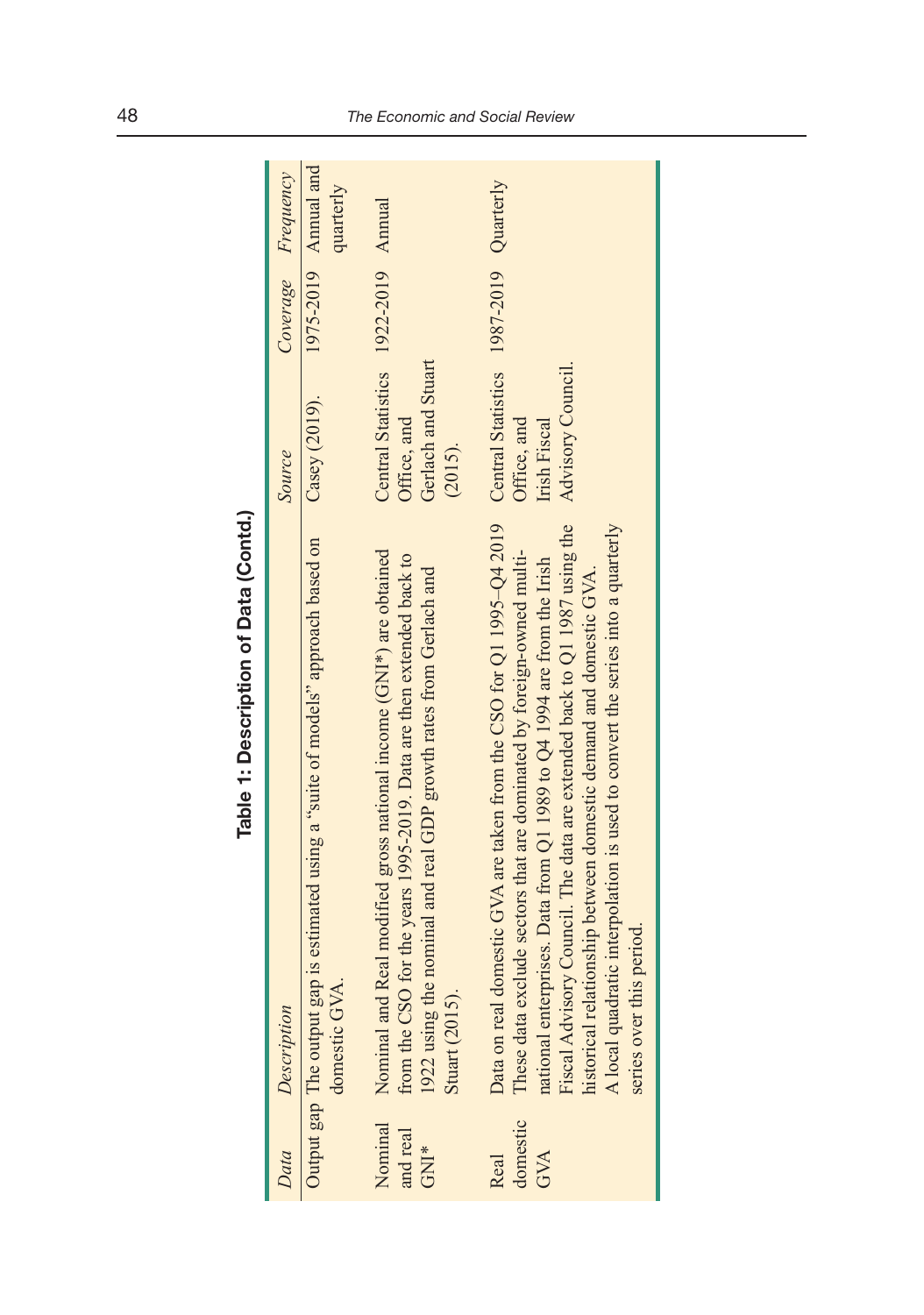Council) from 1938-2018.<sup>5</sup> This was supplemented with additional data from the Finance Accounts to extend the dataset back to 1922. The revenue data in this dataset only relate to Exchequer revenue (central government revenue). The dataset includes Exchequer tax revenue for all the main tax heads, as well as other Exchequer revenue (post office revenue and miscellaneous receipts). Exchequer data are available on a financial year basis. From 1922-1973, the financial year ran from 1 April to 31 March. In 1974 there was a nine-month financial year running from 1 April to 31 December. Thereafter the financial year coincided with the calendar year. For the most part, the revenue data presented here are on a financial year basis, with data for 1974 presented as a linear interpolation between 1973 and 1975. It is important to note that significant revenue is generated from taxes and charges outside of the Exchequer and is not included in this dataset. For instance, significant revenue is raised by way of social security contributions, Pay Related Social Insurance (PRSI), which are not paid into the Exchequer.

For tax rate and tax band data, a new dataset was compiled. These data draw on several different sources. The main sources of data for the tax rates and tax bands, as well as the implementation dates of these tax changes, are the various Finance Acts from 1920-2019.<sup>6, 7</sup> Data from the Finance Acts are supplemented with data in Income tax acts, Tax consolidation acts, Corporation tax acts, Wealth tax acts, Social Welfare Acts, Capital Gains tax acts, Capital Acquisition tax acts, Stamp Duty Acts and Health Contribution Acts as well as data from the Revenue Commissioners. For VAT, data are available from the European Commission.<sup>8</sup>

A second new tax policy changes dataset is also used here. This dataset consists of the expected full year yield or cost of discretionary revenue measures taken in each budget.<sup>9</sup> The data are constructed on a quarterly basis covering Q1 1987 to Q4 2019 and contain all implemented tax changes for the main tax headings.<sup>10, 11</sup> If a tax measure is implemented in the first half of a quarter, it is assigned to that quarter. If a tax measure is implemented in the second half of a quarter, it is assigned an implementation date of the following quarter.

5 Exchequer revenue data are available here: https://www.fiscalcouncil.ie/datasets/

<sup>6</sup> The income levy, which was a precursor to the Universal Social Charge (USC) and was introduced in 2009, has been included in the category labelled "USC" here. USC was introduced in 2011 as a replacement for the income levy and the health levy. Its introduction was estimated to be revenue neutral in 2011.

<sup>7</sup> In the event that two different tax rates applied in the one year, as was the case for the income levy in 2009 with a lower rate for the first four months and a higher rate for the final eight months, the rate that is shown in figures and used in the empirical analysis is that which applies for the majority of the calendar year.

8 VAT rate data are available from the European Commission here: https://ec.europa.eu/taxation\_customs/ sites/taxation/files/resources/documents/taxation/vat/how\_vat\_works/rates/vat\_rates\_en.pdf.

<sup>9</sup> This dataset is similar to the dataset used in Conroy (2019). Both datasets capture discretionary tax measures. However, the dataset in Conroy (2019) is at an annual frequency.

<sup>10</sup> There was no systematic recording of the yield from discretionary revenue measures in budget documentation prior to 1987.

<sup>11</sup> Tax measures that merely change the timing of payments, but not the ultimate tax liability are not included.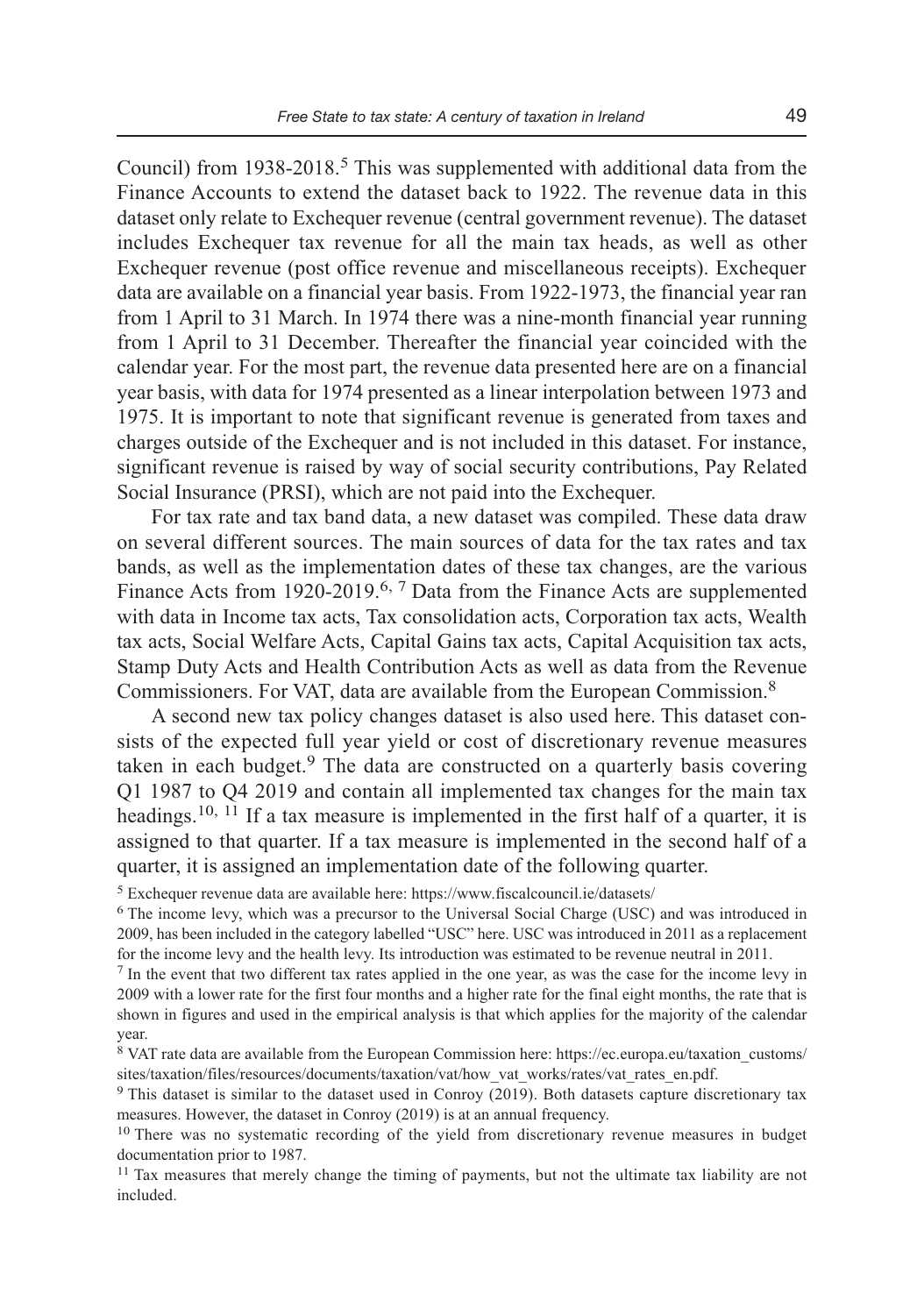Data on Ireland's historical national debt are taken from the NTMA for 1996- 2018, and from FitzGerald and Kenny (2018) for 1922-1995.<sup>12</sup>

Turning to the macroeconomic variables used: Consumer Price Index (CPI) data from the Central Statistics Office (CSO) are used. For the years 1976-2019 the CPI with December 2016 as the base is used. This is then backcasted to 1922 using the Consumer Price Index with July 1914 as the base. For our measures of nominal and real output, nominal GNI\* and real GNI\* from the CSO is used from 1995-2019.13 These data are then backcasted to 1922 using the nominal and real GDP growth rates of Gerlach and Stuart  $(2015)$ .<sup>14</sup> As data for real GNI<sup>\*</sup> are only available at an annual frequency, data on quarterly real domestic GVA from the CSO are also used here.<sup>15</sup> These data are available from the CSO from Q1 1995 to Q4 2019. This is extended back to Q1 1987 using the historical relation ship between domestic demand and domestic GVA.<sup>16</sup>

Data on the "Employment cycle", which show periods of contraction in the Irish economy, are taken from Fiscal Council  $(2018).<sup>17</sup>$  These data are available for the period from 1960-2018.

Irish output gap estimates from 1975-2019 are taken from the Irish Fiscal Advisory Council, as estimated in Casey (2019). These are available on both an annual and a quarterly frequency. This is supplemented with output gap estimates that are derived using a Hodrick-Prescott (HP) filter and a Hamilton filter on the real GNI\* series.<sup>18</sup>

## **III TRENDS IN TAXATION OVER THE PAST CENTURY**

The structure of the Irish economy has changed significantly over the past century and with it, so too has the composition of tax revenue. Table 2 highlights some of the key tax changes to the main tax headings over the past century.<sup>19</sup>

<sup>12</sup> Historical national debt data are available here: https://www.ntma.ie/business-areas/funding-and-debtmanagement/statistics/debt-projections.

<sup>13</sup> Ireland's National Account data are distorted due to the globalisation activities of a few large multinational corporations in Ireland. As a result, the Irish statistics office, the Central Statistics Office (CSO), produces a measure of domestic income called Modified Gross National Income (GNI\*), which adjusts for the disproportional affect that these multinationals have on Ireland's National Accounts. This estimate is a more relevant measure of the underlying Irish economy–particularly in a fiscal capacity context—than GDP or GNP.

<sup>14</sup> Data for historical nominal and real GDP for Ireland are located here: https://rebeccastuart.net/ historical macroeconomic data/.

<sup>15</sup> Domestic GVA excludes GVA from sectors that are dominated by foreign-owned multinational enterprises.

<sup>16</sup> A local quadratic interpolation is used to convert these data to a quarterly frequency over this period.

<sup>17</sup> Estimates of the lengths of contractions are obtained using the Bry and Boschan (1971) dating algorithm, which is commonly used in business cycle dating.

<sup>19</sup> This is by no means an exhaustive list.

<sup>&</sup>lt;sup>18</sup> For the HP filter a value of  $\lambda = 6.25$  is used, as in Ravn and Uhlig (2002), and for the Hamilton filter,  $h = 2$ , and  $p = 2$ . Due to the filtering techniques involved, the output gap series using the HP filter begins in 1922, and the output gap series using the Hamilton filter begins in 1925.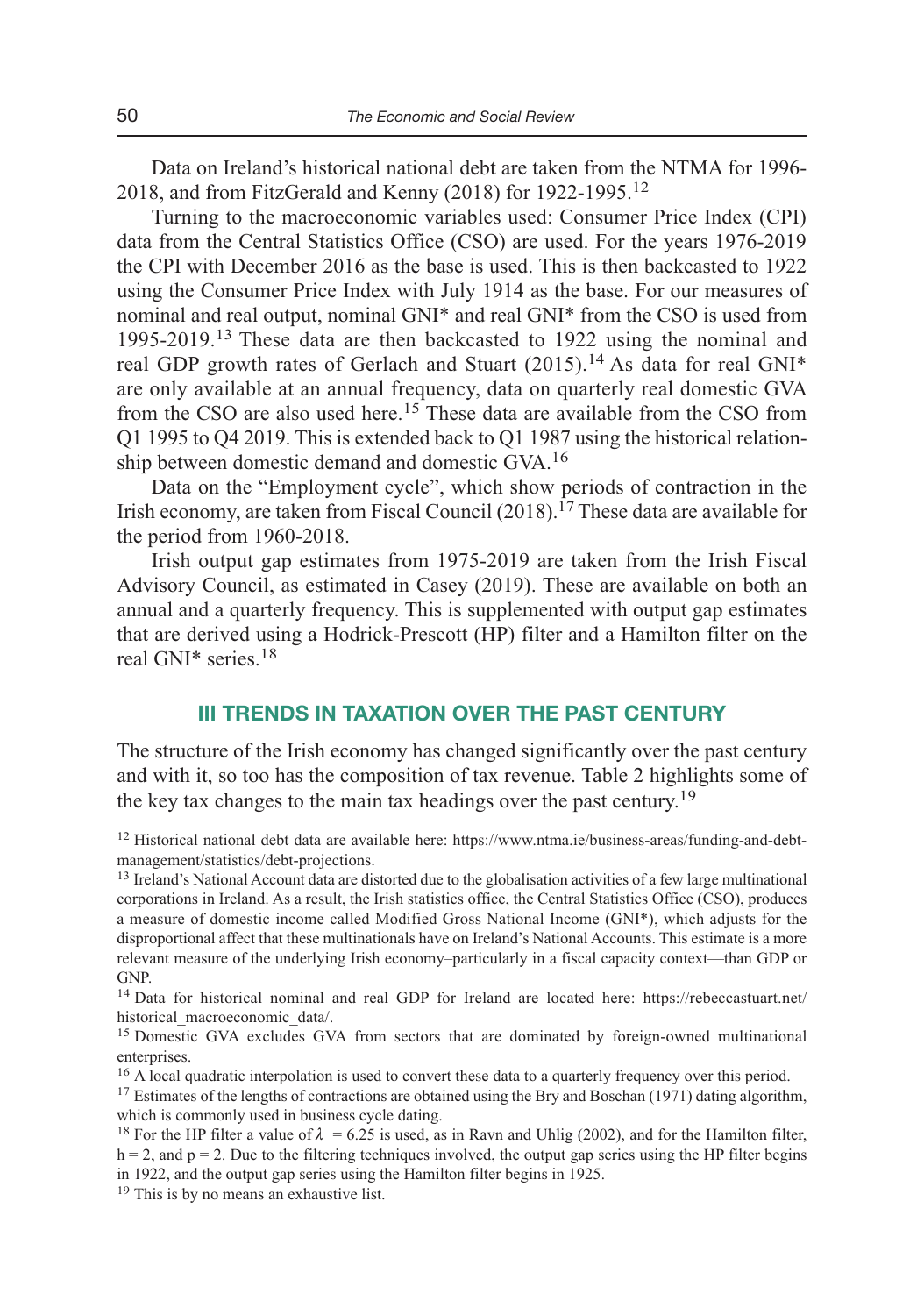Figure 1 shows the composition of Exchequer tax revenue from 1922-2019. In the last century Ireland has transitioned from a protectionist economy to a small open economy. This is reflected in the changing composition of tax revenue over the same period. While excise taxes and income taxes have remained key pillars of the tax system in Ireland over the past century, Customs tax, which from 1924-1967 (with the sole exception of 1944) was the largest tax heading, has significantly declined in importance as a revenue source. Customs tax averaged 35 per cent of total tax revenue in each year up to 1972 and peaked at 46 per cent of tax revenue in 1958. As Ireland gradually liberalised its trade policies, the importance of Customs tax as a tax source declined persistently from 1959-1975.

| Year      | Tax                     | Description                                                                                                                                                                                                           |
|-----------|-------------------------|-----------------------------------------------------------------------------------------------------------------------------------------------------------------------------------------------------------------------|
| 1956/1957 | Corporation profits tax | An exports profits relief of 50% was<br>introduced in 1956. This was then broadened<br>and increased to $100\%$ in $195720$                                                                                           |
| 1960      | Income tax              | PAYE was introduced. Prior to this income tax<br>was paid a year in arrears.                                                                                                                                          |
| 1972/1973 | Value added tax         | Ireland joined the EEC in 1973. This resulted<br>in Ireland introducing a value added tax which<br>replaced wholesale and turnover taxes. Joining<br>the EEC resulted in significant falls in<br>Customs tax revenue. |
| 1975      | Corporation tax         | In 1975 Corporation profits tax was replaced<br>with Corporation tax. Prior to 1974,<br>businesses paid income tax and corporation<br>profits tax.                                                                    |
| 1981      | Corporation tax         | A reduced rate of corporation tax of 10 per<br>cent was introduced for manufacturing<br>companies. (A less broad scheme for<br>manufacturing companies was introduced in<br>1977).                                    |
| 2000      | Income tax              | Introduction of a tax credit system for income<br>tax to replace the older system of allowances.                                                                                                                      |
| 1998-2003 | Corporation tax         | The Finance Act, 1999 included a schedule of<br>incremental annual reductions of the standard<br>rate of corporation tax from 32 per cent in<br>1998 to 12.5 per cent by 2003.                                        |

#### **Table 2: Selected Key Changes to the Main Tax Headings**

<sup>20</sup> This scheme ceased on 5 April 1990.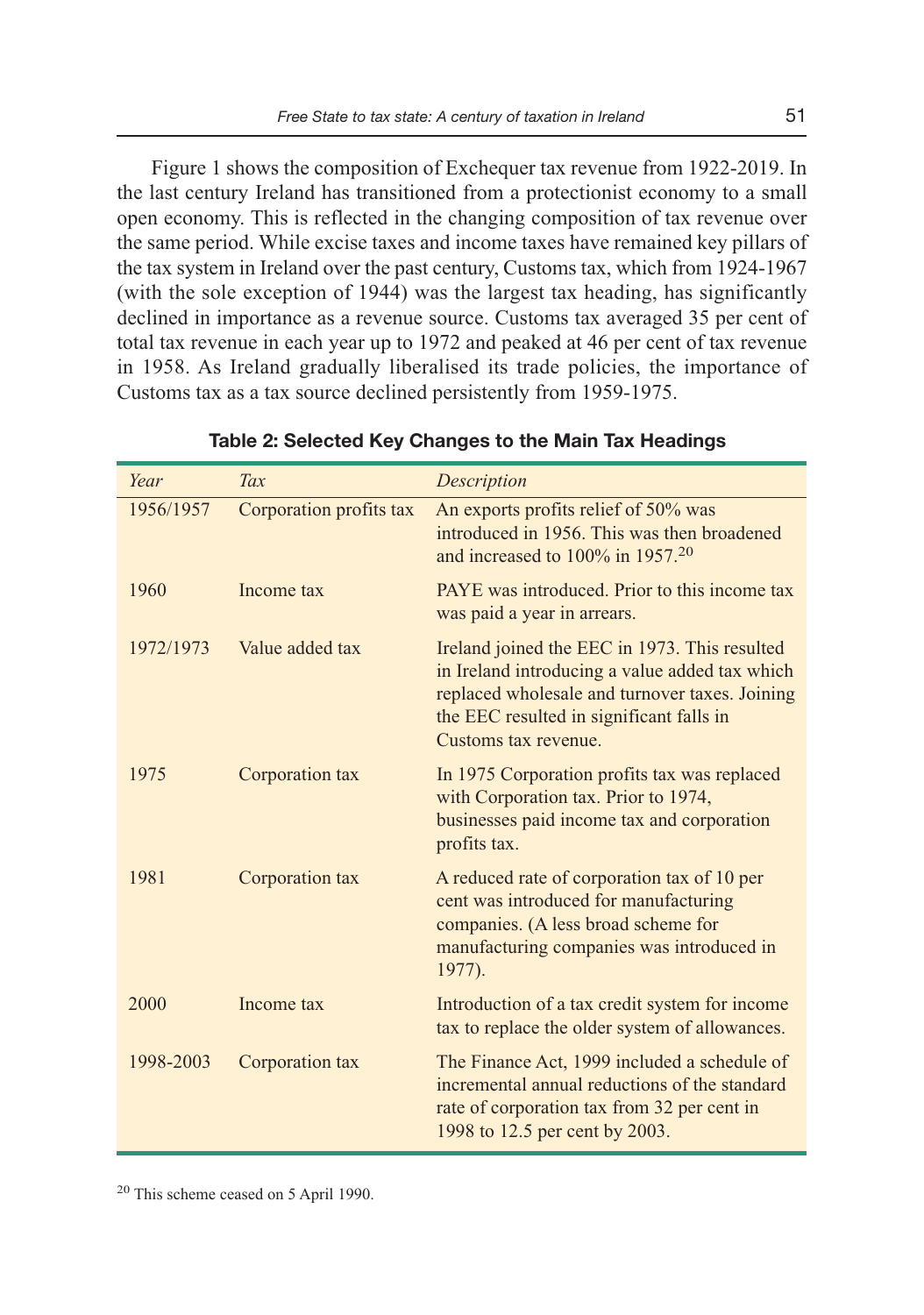Significant structural changes in the composition of the tax system occurred in the 1970s. The foremost reason for the structural change in the tax system was Ireland's accession to the European Economic Community (EEC), now the European Union (EU). In 1972, Ireland adopted a value added tax (VAT) in preparation for joining the EEC. This replaced the wholesale and turnover taxes which were abolished in 1972. As a result of joining the EEC, the declining trend in the importance of Customs tax as a revenue source was accelerated.<sup>21</sup> Customs tax made up 21 per cent of tax revenue in 1972, the year prior to accession. This share of tax revenue fell to 2 per cent by 1975. This was offset by an increase in the share of excise duty in tax revenue from 18 per cent in 1972 to 33 per cent in 1975. VAT made up a further 19 per cent of tax revenue in 1975.

Since its introduction, VAT has played a significant role as a revenue source, contributing more than 18 per cent of tax revenue in each year. It reached a historical maximum share of tax revenue in 2008 (33 per cent), partly as a result of the construction boom at the time, with windfall estimates of VAT attributed to the construction boom of  $\epsilon$ 3.5 billion over 2006-2008 (Addison-Smyth and McQuinn, 2010).

The reliance on income tax as the main source of revenue is evident in recent years. This reflects the fact that Ireland's income tax base has been significantly broadened in the last 60 years (Hardiman, 2004). However, despite its considerable significance, income tax has not reached the levels of importance that Customs tax once played in the Irish tax system. At its peak, income tax accounted for only 42 per cent of tax revenue in 1987. The contrast between the levels of dependency on income tax and Customs tax over the past century shows to some extent the significant changes that have taken place in the past century. Ireland transitioned from a protectionist economy to a much more open economy.

For a brief period in the 1940s revenue from corporation tax made up over 10 per cent of tax revenues. This was partly due to an excess profits tax of 50 per cent being levied during World War II from 1941-1946. It was not until 1994 that the corporation tax share was more than 10 per cent again. Since then, the corporation tax share has grown further and reached 19 per cent of Exchequer tax revenue in 2018.

Excise duty has historically played an important role as a source of tax revenue, with an average share of tax revenue of 22 per cent since 1922.<sup>22</sup> However, in recent

<sup>&</sup>lt;sup>21</sup> Imports from the EEC in 1969 accounted for 15.5 per cent of Irish imports, while Imports from the UK (which joined the EEC at the same time as Ireland) accounted for 47.7 per cent of Irish imports in the five-year period prior to 30 April 1970 (Dáil Éireann debate, Wednesday 8 July 1970, Vol. 248, No.5). As well as that, joining the EEC Customs area would have lowered tariffs on non-member countries with which the EEC had trade agreements. Naturally, the lowering of tariffs on the majority of Irish imports led to a reduction in Customs revenue.

<sup>&</sup>lt;sup>22</sup> Excise duty made up 64 per cent of all tax revenue in 1922, before declining in share to 36 per cent in 1932.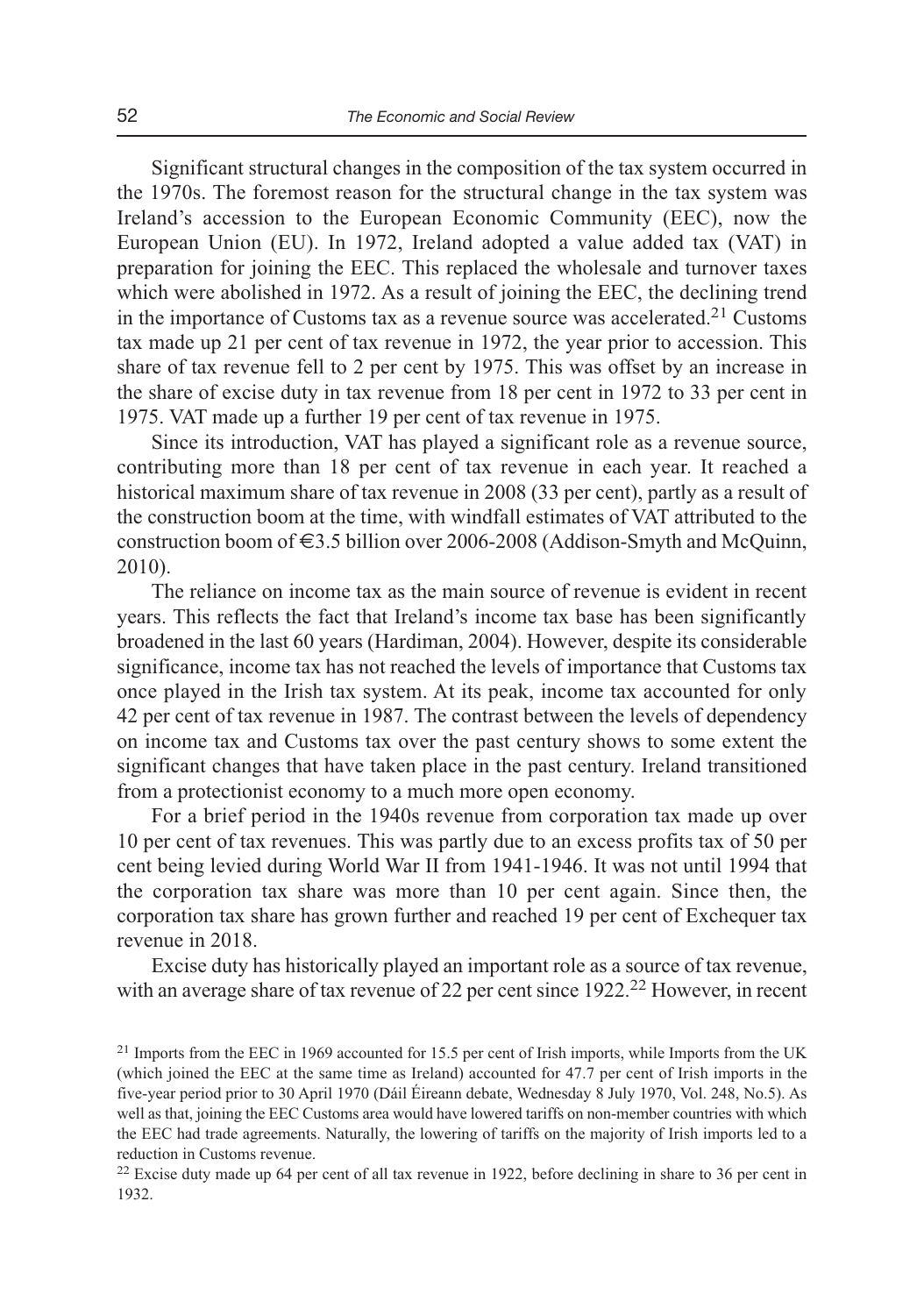





*Sources:* Fiscal Council and author's calculations.

years the share of excise duty in tax revenue has declined and reached a historical low of 10 per cent of tax revenue in 2018. Capital taxes have historically played a limited role in tax revenue in Ireland, with an average share of 3 per cent over the last 98 years. However, partly as a result of the property boom capital taxes reached a peak share of 8 per cent of tax revenue in 2006.

The share of Exchequer tax revenue in GNI\* remained relatively constant, and below 20 per cent of GNI\* up until the late 1960s (Figure 2). Thereafter it increased steadily and reached a peak of 31 per cent of GNI\* in 1988. This reflects the fact that in the 1980s, Ireland had the fastest growing tax-to-GNP ratio in the OECD (Barry, 2008) and a greater degree of centralisation of revenue sources (the relative size of local government has shrunk). Since then, the share of Exchequer tax revenue in GNI\* has declined somewhat, particularly during the Celtic Tiger era, but its share has largely fluctuated around the high 20s.

Figure 3 shows the growth in both real Exchequer revenue and real Exchequer tax revenue from 1922-2019. Tax revenue fluctuated significantly in the first ten years of the State with real tax revenue falling by 11 per cent in 1924 and rising by 12 per cent in 1932. Tax revenue was falling during the start of the Second World War, with real revenue growth negative for each year from1939-1943. Tax revenue grew marginally (1 per cent) in 1944, but then grew dramatically over 1945-1947, with annual growth averaging 11.4 per cent. The 1950s was an unstable period in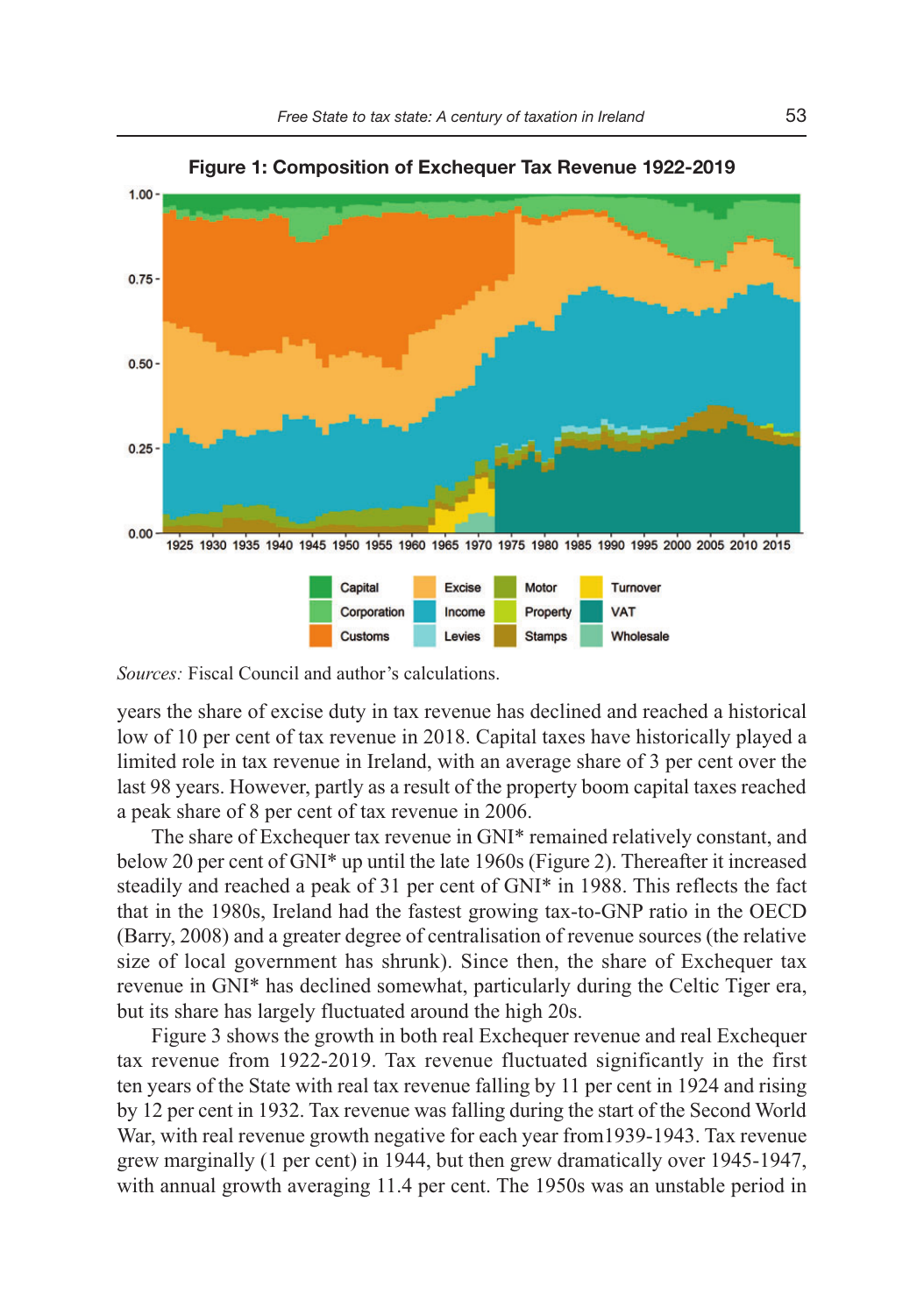**Figure 2: Irish Exchequer Revenue from 1922-2019** 



*Sources:* Fiscal Council; Gerlach and Stuart (2015) and author's calculations. *Notes:* Pink shaded regions are periods of contractions, as estimated using the "employment cycle" from Fiscal Council (2018) for the period 1960-2009. For 1974, the revenue data, in levels, are a linear interpolation between 1973 and 1975. This is because 1974 was a short financial year, running from 01/04/1974 to 31/12/1974. Thereafter the financial year was in line with the calendar year, which was not the case prior to 1974.

terms of tax revenue, with tax revenue growth negative in four years. It was not until 1975 before real tax revenue growth turned negative again, falling by 5.1 per cent. The growth in revenue in the run up to the most recent crisis was partially because of buoyant revenues from the property boom. Approximately  $\epsilon$ 5.5 billion of the revenue over 2006-2008 has been estimated to be windfall receipts in the form of VAT and stamp duty from the construction sector (Addison-Smyth and McQuinn, 2010). The unwinding of these windfalls led to the dramatic fall in revenue when the property bubble crashed, with nominal tax revenue falling by 19 per cent in 2009 (or 15.2 per cent in real terms).

Figure 4 shows the evolution of Irish national debt since 1922-2019. The State began with a very small debt burden at its foundation.23 Since then, Irish national debt had four significant peaks, when expressed as a percentage of tax revenues: 1939, 1962, 1987 and 2013. In contrast when measured against GNI\*, there were only two significant peaks: 1987 and 2013. This reflects the low share of tax revenue in GNI\* up until the late 1960s. In 2013, national debt as a share of Exchequer tax revenue exceeded 500 per cent. This came just seven years after the series was at its lowest since 1925, at 87 per cent of tax revenue in 2006. This

<sup>&</sup>lt;sup>23</sup> See FitzGerald and Kenny (2018) for further details on national debt since the foundation of the State.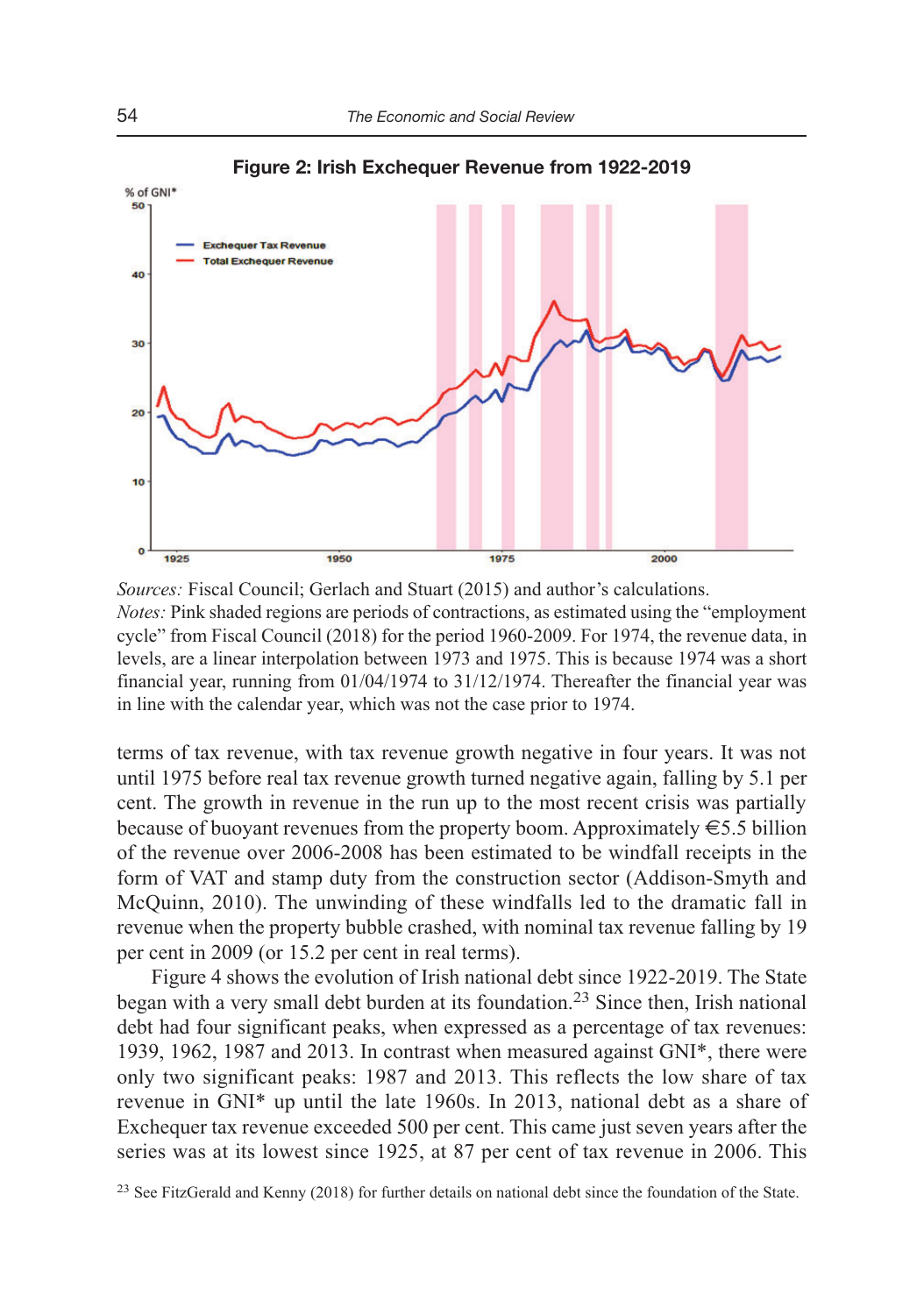

*Sources:* Fiscal Council and author's calculations.

*Notes:* Revenue is CPI deflated. Pink shaded regions are periods of contractions, as estimated using the "employment cycle" from Fiscal Council (2018) for the period 1960-2009. For 1974, the revenue data, in levels, are a linear interpolation between 1973 and 1975. This is because 1974 was a short financial year, running from 01/04/1974 to 31/12/1974. Thereafter the financial year was in line with the calendar year, which was not the case prior to 1974.

reflects both the fall in Exchequer tax revenue and the increase in the level of debt between 2006 and 2013.

The cost of this debt to the Exchequer is shown in Figure 5. Interest payments on the national debt were, for the most part, above 20 per cent of Exchequer tax revenue from 1960-1996. What is noticeable when you compare Figure 4 with Figure 5 is that, despite there being a larger debt burden during the most recent financial crisis than in the 1980s, the costs in terms of interest payments peaked in 1985 at 35 per cent of Exchequer tax revenue but only reached 19 per cent of Exchequer tax revenue in the recent financial crisis. This partly reflects the higher bond yields at the time, with the average annual yield peaking at 17 per cent in the 1980s whereas the average annual yield peaked just below 10 per cent in the recent crisis (FitzGerald and Kenny, 2018). This rapid increase in the cost of debt to the Exchequer is remarkable given that in 2007, interest as a share of tax revenue was 3 per cent, its lowest point since 1924.

## **3.1 Income Tax**

For the majority of the 19th century, Ireland was exempt from the income taxation system that was in place in Britain at the time. This changed when the exemption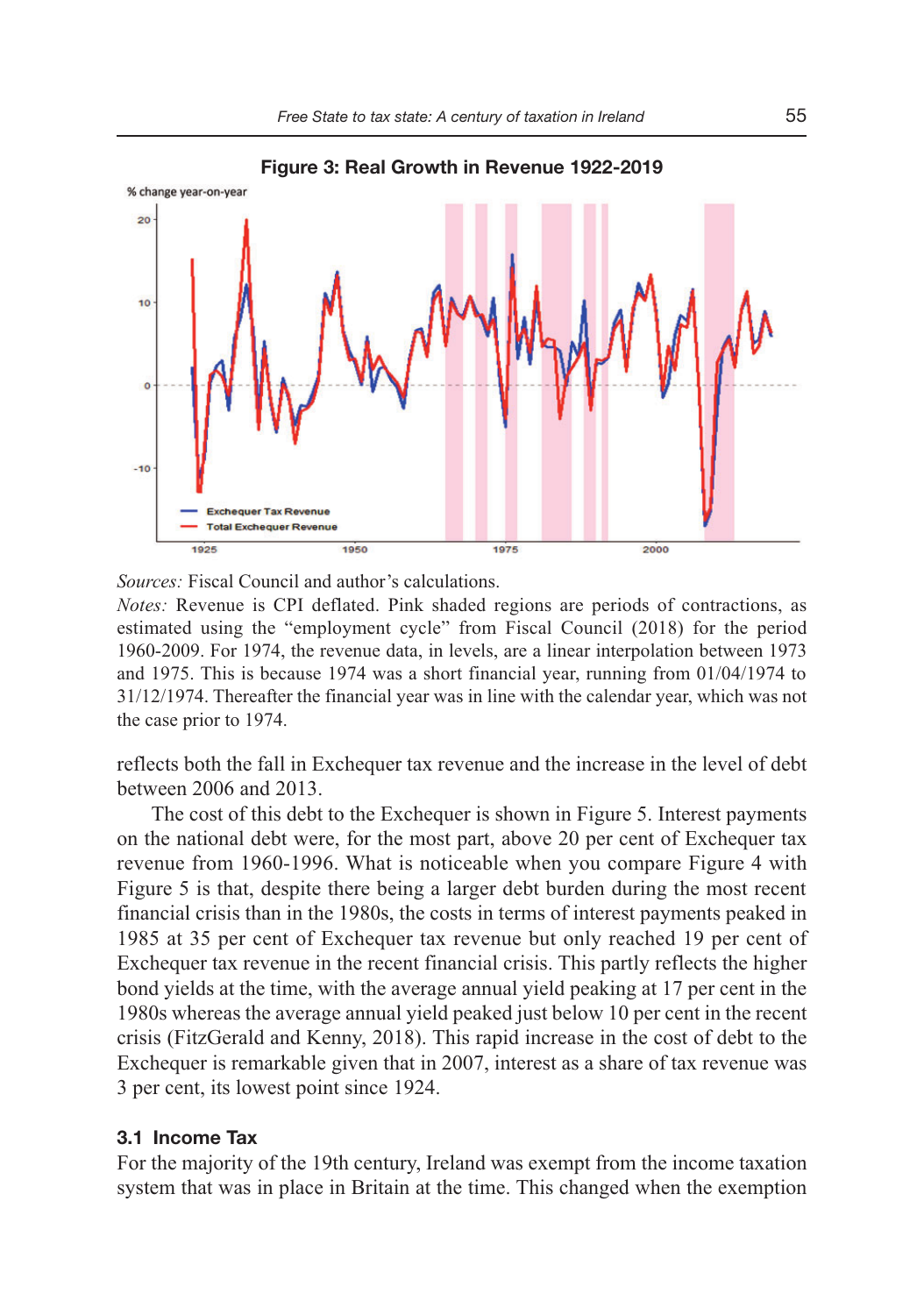

*Sources:* Fiscal Council; NTMA; FitzGerald and Kenny (2018); CSO; Gerlach and Stuart (2015) and author's calculations.

*Notes:* Pink shaded regions are periods of contractions, as estimated using the "employment cycle" from Fiscal Council (2018) for the period 1960-2009. For 1974, the revenue data, in levels, are a linear interpolation between 1973 and 1975. This is because 1974 was a short financial year, running from 01/04/1974 to 31/12/1974. Thereafter the financial year was in line with the calendar year, which was not the case prior to 1974.

for Ireland was removed in the *Income Tax Act, 1853*. In 1909, graduation (i.e., progressivity) was introduced to the income tax system, with an additional tax, a "supertax" (also known as a "sur-tax"), being paid on incomes above a certain threshold. This was the system that was adopted by the Irish Free State in 1922. Up until the end of the 1950s Ireland's income tax was payable twice yearly, a year in arrears (Clarke, 2017). In 1960, the current Pay As You Earn (PAYE) system of income taxation was introduced (Hardiman, 2002).

Shown in Panel A of Figure 6 is the standard rate of income tax and the top marginal rate of income tax from  $1920-2019$ <sup>24, 25</sup> From  $1927-1931$  the standard rate of income tax was at its lowest at 15 per cent. By contrast, the standard rate of

<sup>&</sup>lt;sup>24</sup> This does not include the rates for social security contributions.

<sup>&</sup>lt;sup>26</sup> From 1920-1974 all income tax (above a reduced rate threshold) was paid at the standard rate. An additional tax, a sur-tax/super-tax, applied on income above a certain threshold. For instance, in 1920, the standard rate of income tax was 30 per cent. Above an income of €38,100, an additional sur-tax of 30 per cent applied. Taken together, this meant that the marginal income tax above  $\epsilon$  38,100 was 60 per cent. This was essentially equivalent to today's system, where the standard rate applies up to a certain threshold, with a higher rate above this threshold but formulated by means of an additional tax as opposed to a higher rate. For 1920-1974, the top rate of income tax shown in Figure 6 is the combination of the income tax rate and the top rate of sur-tax, and the top rate of income tax is shown from 1975-2019.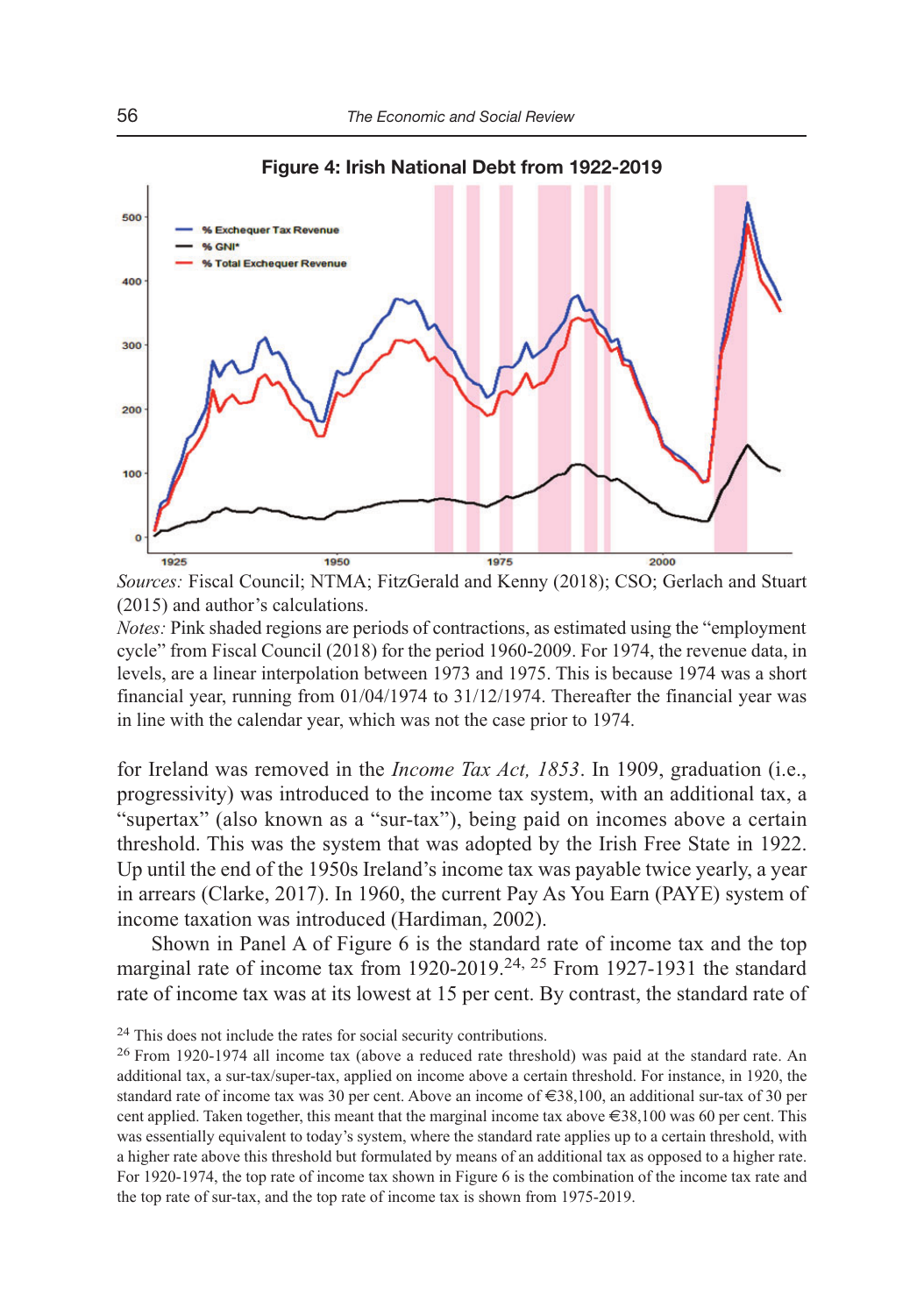

*Sources:* Fiscal Council; CSO; Gerlach and Stuart (2015) and author's calculations. *Note:* Pink shaded regions are periods of contractions, as estimated using the "employment cycle" from Fiscal Council (2018) for the period 1960-2009. For 1974, the data in levels is a linear interpolation between 1973 and 1975. This is because 1974 was a short financial year, running from 01/04/1974 to 31/12/1974. Thereafter the financial year was in line with the calendar year, which was not the case prior to 1974.

income tax was at its highest at 37.5 per cent during World War II in 1941-1945 and from 1952-1958. The top marginal rate of income tax peaked from 1967-1974 at 80 per cent.26 Since 1976, the top marginal rate of income tax has been on a downward trajectory (with the exception of 1983-1984, when it was increased) and is now currently at 40 per cent. However, were USC included, the top marginal rate of income tax would be 48 per cent in 2019.

Looking at periods of economic contractions denoted by pink recession bands, it appears that income tax rates have, for the most part, been raised procyclically during these periods. Only the late 1980s/early 1990s are an exception, where rates were not raised procyclically. Income tax rates when raised in a contraction were typically cut not long after that contraction ended.

Panel B of Figure 6 shows, to some degree, the complexity of the income tax system. From the peak of 11 different tax bands in from 1920-1923, the complexity of the tax system, as measured by the number of tax bands, has been on a downward trend. However, this is only a partial picture of the complexity, as it says nothing about the number of "tax expenditures" related to income tax; items

<sup>&</sup>lt;sup>26</sup> Based on CPI deflated income bands, this top rate of income tax would have applied to incomes above €150,000 and €88,900 (in today's terms) in 1967 and 1974, respectively.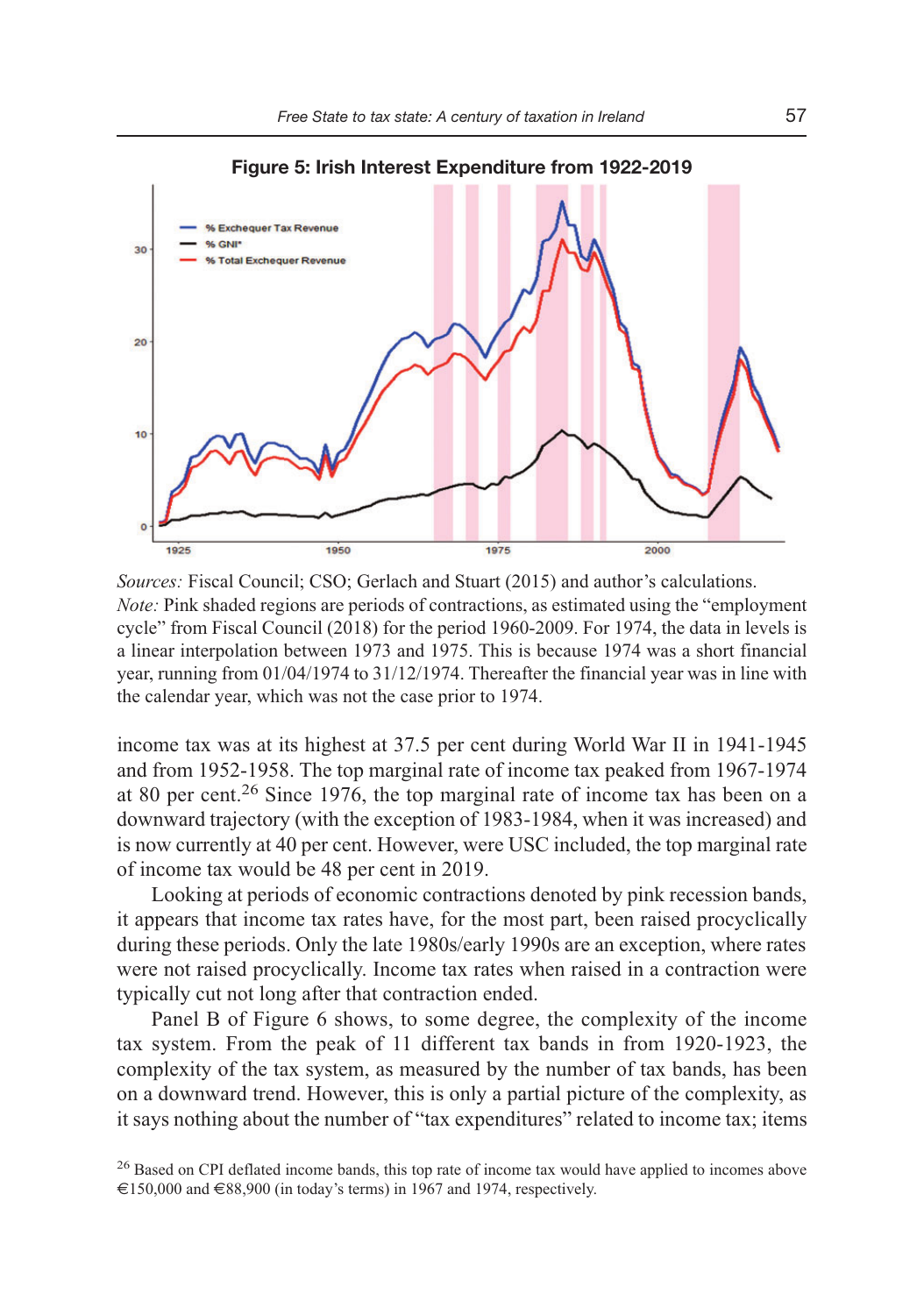like tax credits and other exemptions. It also excludes the number of USC rates, which, were they included, would bring the total of income tax rates up to six in 2019.

Panel C Figure 6 shows the standard and top nominal income tax bands.<sup>27</sup> In 1922, the standard rate of income tax of 25 per cent was broad based and applied on incomes of up to  $\epsilon$ 2,540, which adjusted for inflation would have been equivalent to  $\epsilon$ 132,500.<sup>28</sup> The top marginal rate of 55 per cent applied to incomes above €38,100 in 1922, which is equivalent to €1.988 million in today's terms. From 1932-1958, the income tax bands, in nominal terms remained unchanged. From 1920 up until 1966 (and again intermittently between 1970 and 1983), a reduced rate, below the standard rate, applied on low incomes. Between 1932-1966 this applied on incomes below  $\epsilon 127.29$ 

What is important to note about the income tax system in Ireland over the majority of the 20th century is that it had a narrow base. Relatively few income earners paid income tax at a rate above the standard rate. In 1938, 72 per cent of incomes did not exceed  $\epsilon$  317 ( $\epsilon$ 17,590 in today's terms), with 6.5 per cent having incomes above the standard band of  $\epsilon$ 1,905 ( $\epsilon$ 105,720 in today's terms), i.e., paid sur-tax (Department of Finance, 1946). By 1961, the standard rate of income tax of 31.7 per cent applied on incomes up to  $\epsilon$ 3,174 ( $\epsilon$ 63,600 in today's terms), while the top marginal rate, of 69.2 per cent, applied to incomes above  $\epsilon$ 9.523 ( $\epsilon$ 190,750 in today's terms). However, the number of people paying sur-tax on income remained low in 1970-1971, with only 4,735 people paying sur-tax.<sup>30</sup>

From the early 1980s onwards, both the standard rate and the top marginal rate of income tax have been trending downwards. This follows a similar declining trend in income tax rates for other countries over the same period (Végh and Vuletin, 2015). By 2017, the income tax net was much broader. The standard rate of tax of 20 per cent applied on incomes up to  $\in$ 33,800, with 43 per cent of income earners paying income tax at this rate (Revenue Commissioners, 2019). Some 20 per cent of income earners paid income tax at the higher rate of 40 per cent.<sup>31</sup>

<sup>&</sup>lt;sup>27</sup> For ease of presentation, tax bands in Figure 6 are shown in nominal terms instead of real terms.

<sup>&</sup>lt;sup>28</sup> Deflated using the CPI with December 2016 as the base. A reduced rate of 15 per cent applied on incomes up to €286 (or €14,800 in real terms).<br><sup>29</sup> €127 in 1932 would have been equivalent to €7,766 in today's terms, while €127 in 1966 would have

been equivalent to €2,063 in today's terms.<br><sup>30</sup> See response of Minister for Finance to questions on Income taxpayers (Dáil Éireann debate, Wednesday

<sup>17</sup> May 1972, Vol. 260, No.13).

<sup>&</sup>lt;sup>31</sup> Top marginal rate reference here does not include USC. Were USC included the top marginal rate of 48 per cent would apply to incomes above  $\epsilon$  70,044.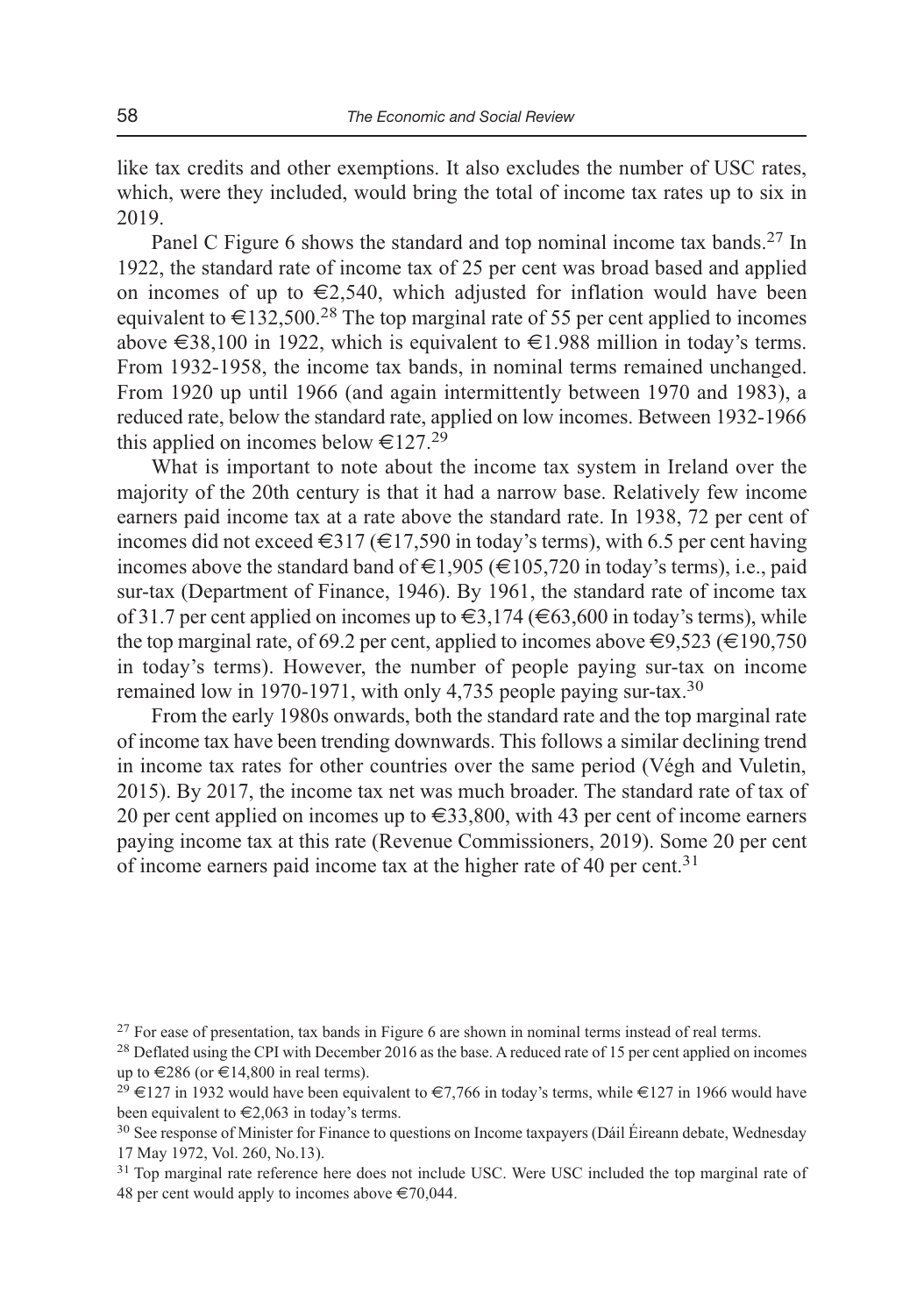**Panel A: Tax rates** 100 **Standard Rate Top Rate** 75 Top Rate (incl. US 50 25  $\theta$ 1920 1940 1960 1980 2000 **Panel B: Number of tax bands**  $\frac{1}{2}$ **CONTO** 1940 1960 2000 1920 1980 **Panel C: Nominal value of tax bands** É **Standard Band** 30000 **Top Band** 20000 10000 1920 1940 1960 1980 2000 **Panel D: Real tax revenue**€ Million= December 2016 20000 15000 10000 5000  $0 + 1920$ 1940 1960 1980 2000

**Figure 6: Income Tax in Ireland 1920-2019** 

*Sources:* Fiscal Council; CSO and author's calculations.

*Note:* Pink shaded regions are periods of contractions, as estimated using the "employment cycle" from Fiscal Council (2018) for the period 1960-2009. Panel A shows the top marginal income tax rate (red) and the standard income tax rate (blue) from 1920-2019. Panel B shows the number of income tax bands from 1920-2019. The rates and bands shown are the rates and bands which correspond to a single person. The top rate of income tax represents income tax and the top rate of sur-tax from 1920-1973. Panel C shows the top nominal income tax band (red) and the standard nominal income tax band (blue) from 1920-2019 (USC not included). Panel D shows the real income tax revenue (CPI deflated; including USC) from 1922-2019.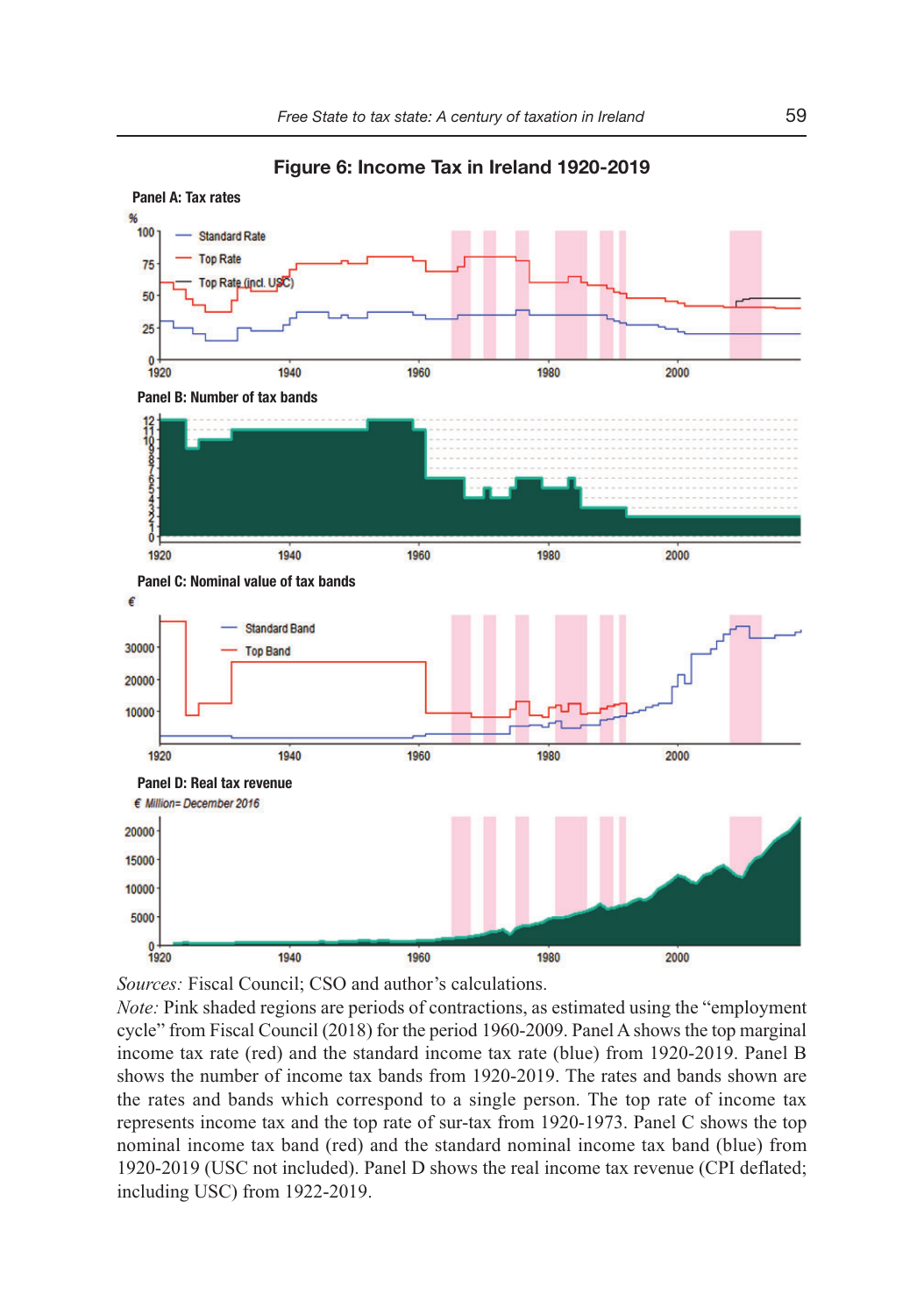## **3.2 Value Added Tax, Wholesale and Turnover Tax**

In 1963, a turnover tax was introduced in order to reduce the dependency of tax revenue on excise and Customs receipts, which only related to a small number of goods (Clarke, 2017). A rate of 2.5 per cent applied on a monthly turnover of more than  $\in$ 127 ( $\in$ 2,063 in real terms).<sup>32</sup> In 1966, a Wholesale tax was introduced at a rate of 5 per cent and was chargeable on the sale of goods such as foods, clothing, medicine, and fuel (Clarke, 2017). Both taxes were ultimately abolished and replaced by VAT when Ireland joined the EEC in 1973.

Panel A in Figure 7 shows both the standard rate of value added tax (VAT) and the top reduced rate of VAT from its introduction in 1972-2018.33, 34 Since its introduction there have been several reduced rates of VAT, including VAT exempt goods and services. In addition, from 1972-1978 there were increased rates of VAT (above the standard rate).35 In all, there have been 13 changes to the standard rate of VAT, with eight changes to the top reduced rate of VAT. However, as shown in Panel B of Figure 7, there have been as many as seven, and no fewer than five rates of VAT, since its introduction.36 The standard rate peaked in 1982 at 30 per cent and was as low as 16 per cent in 1972 when VAT was first introduced. While the standard rate of VAT has largely fluctuated around 23 per cent since 1983, over the same period, there has been a slow persistent upward trend in the standard rate of VAT for other countries of about 2 percentage points, albeit from a lower level of 15 per cent (Végh and Vuletin, 2015).

Looking at the periods of contraction (in pink shaded region), there does not appear to be a clear cyclical pattern. There is a mixture of both tax cuts and tax increases over these contractionary periods. Panel C of Figure 7 shows the real VAT revenue from 1972-2019. For the most part, there has been a clear upward increase in VAT revenue since its introduction, the main exception being the recent crisis period when real VAT revenues fell by  $\epsilon$ 5 billion from 2007-2011. While the revenue from VAT has been trending upward since 2011, real VAT revenue has not yet surpassed its pre-crisis peak in 2007. However, this pre-crisis peak in VAT revenue was boosted considerably by revenues related to the construction boom.

<sup>&</sup>lt;sup>32</sup> A flat rate of  $\epsilon$ 0.32 applied on monthly turnover below  $\epsilon$ 127.<br><sup>33</sup> It is important to note that the top reduced rate of VAT is not a consistent series, and the tax base it has applied to has varied widely over this period. It is presented here as one series for reference purposes only. <sup>34</sup> The standard rate of VAT applied to 53 per cent of activity and the top reduced rate applied to 34 per cent of activity in 2020 (Revenue Commissioners, 2020).

<sup>&</sup>lt;sup>35</sup> From 1983-1984 there was an additional standard rate of VAT of 35 per cent. The lower rate of 23 per cent is presented in Figure 7.

<sup>&</sup>lt;sup>36</sup> This includes the rate of zero i.e., goods and services for which a rate of zero VAT applies. There are further goods and services that are VAT exempt.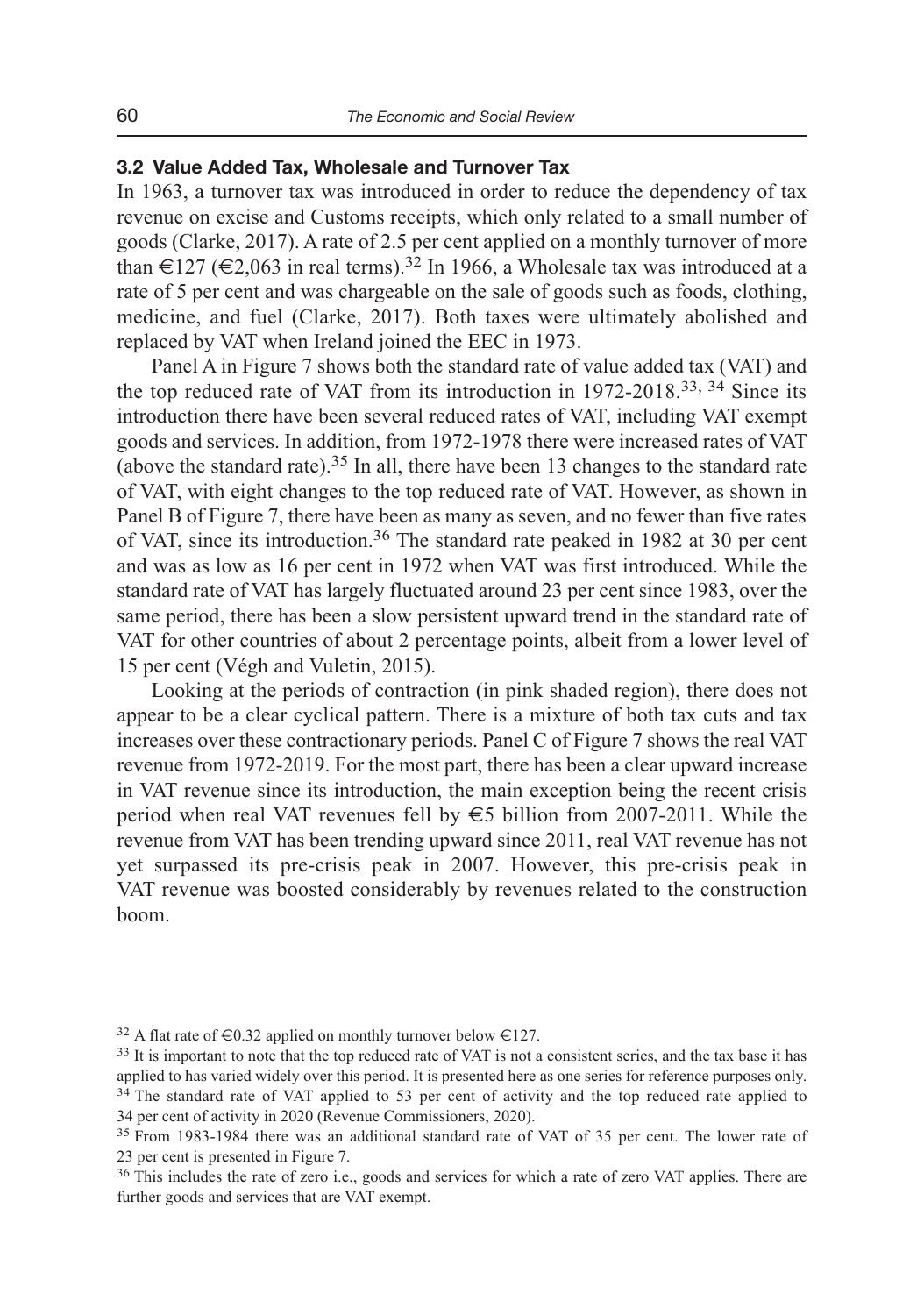

**Figure 7: VAT in Ireland 1973-2019** 

*Sources:* Fiscal Council, CSO and author's calculations.

*Note:* Pink shaded regions are periods of contractions, as estimated using the "employment cycle" from Fiscal Council (2018) for the period 1960-2009. Panel A shows the standard VAT rate (blue line) and the top reduced rate of VAT (red line). Panel B shows the number of VAT rates that applied to goods and services supplied in Ireland (incl. the rate of zero). Panel C shows the real revenue from VAT from 1973-2019 (CPI deflated in December 2016 prices).

## **3.3 Corporation Tax**

Corporations in Ireland have been subject to taxes ever since the introduction of the income tax in 1853. While a progressive income tax system for individuals was introduced in 1909 by means of a sur-tax, this sur-tax did not apply to the income of corporations. In 1920, a corporation profits tax was introduced. It is important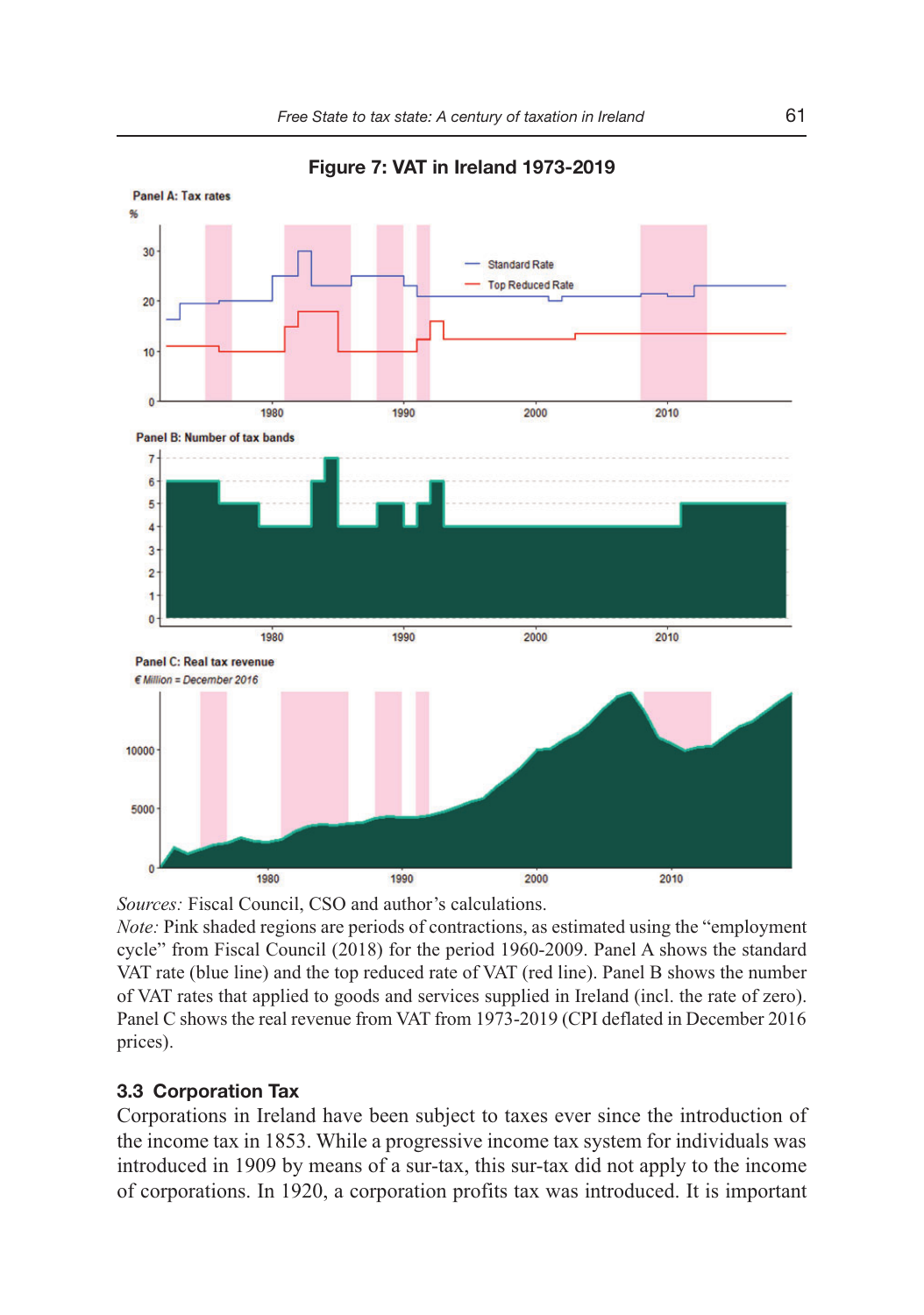

**Figure 8: Corporation Tax in Ireland 1920-2019** 



*Note:* Pink shaded regions are periods of contractions, as estimated using the "employment cycle" from Fiscal Council (2018) for the period 1960-2009. Panel A shows the standard rate of corporation profits tax, which applied to Irish headquartered companies from 1920-1974, as well as the standard rate of corporation tax from 1975-2019. The red line indicates a structural break when the corporation tax system was reformed. Prior to 1974, companies paid both income tax and corporation profits tax. Panel B shows the real revenue from corporation tax from 1922-2019 (CPI deflated).

to note that this corporation profits tax is not comparable to the system of taxing corporate profits today. The old system meant that corporations paid tax on income, at the standard rate, and a tax on profits, corporations profits tax. This system remained in place until the *Corporation Tax Act, 1976*, which introduced the broad system we now have today.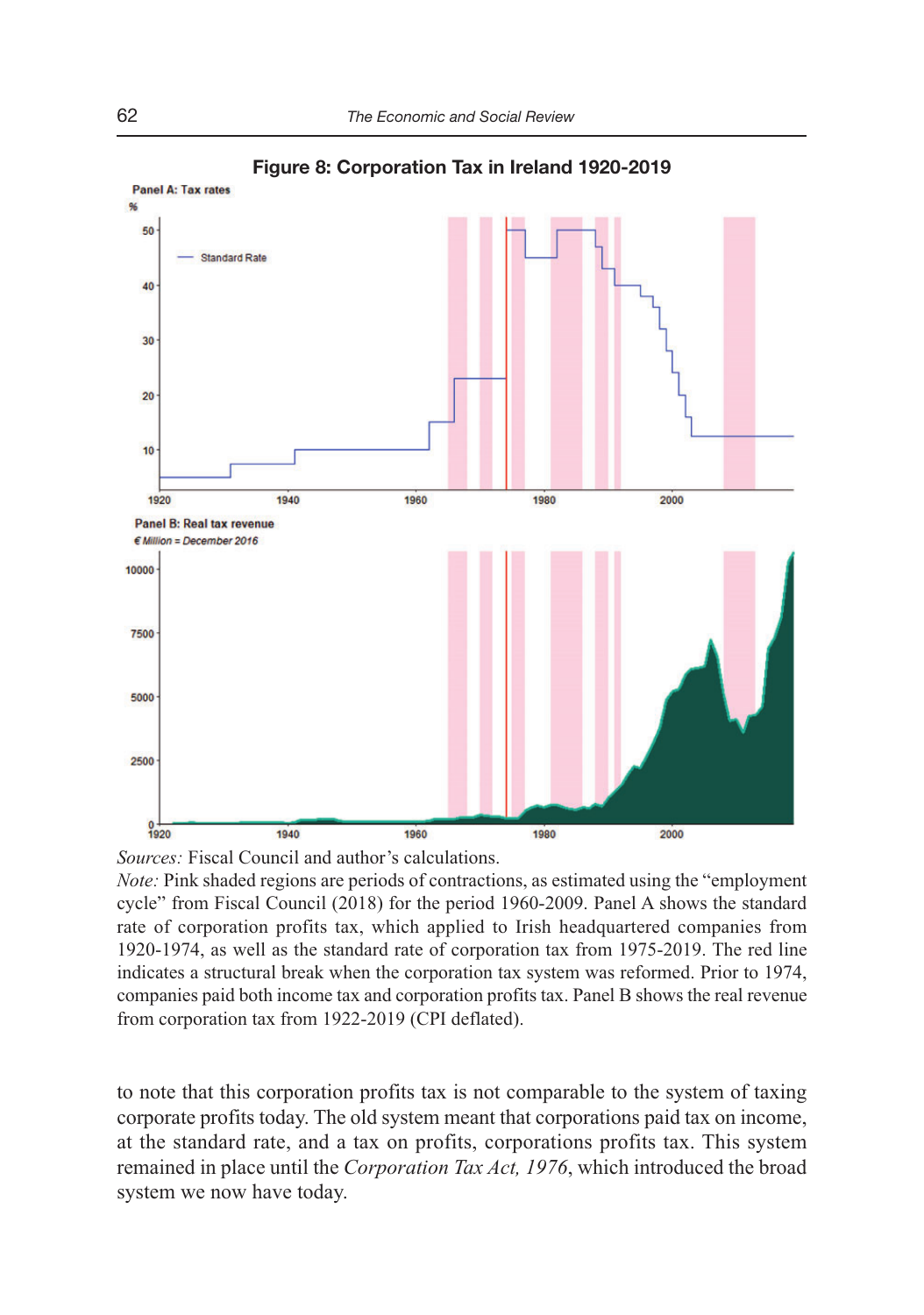Panel A in Figure 8 shows the standard rate of corporation tax in Ireland from 1920-2019.37 The red line indicates a structural break in the series. Prior to 1974, the standard rate of corporation profits tax, which applied to Irish incorporated companies is shown.38 After 1974, the standard rate of corporation tax is shown. The rate shown in Figure 8 for corporation profits tax is that which applied to Irish incorporated companies. The old corporation profits tax reached a peak of 23 per cent in 1966 and remained at this rate until it was replaced by the new corporation tax system. 39 When the new system was introduced, it set a standard rate of 50 per cent on profits for the years 1974-1976.<sup>40</sup> The standard rate of corporation tax fell from 50 per cent in 1987 to 12.5 per cent in 2003 and has remained at that rate since then.<sup>41</sup> A declining trend in corporation tax was evident over the same period for other countries, with corporation tax rates falling from around 50 per cent in the early 1980s to 30 per cent by the late 2000s (Végh and Vuletin, 2015).

Corporation tax receipts expanded rapidly after the late 1990s. Panel B in Figure 8 shows the real revenue from corporation profits tax/corporation tax from 1938-2019. From the late 1990s to 2006 real revenue from corporation tax grew by 600 per cent. A dramatic fall in corporation tax revenue occurred as a result of the property crash, with corporation tax revenue falling by roughly half from 2006 to 2011, but since then revenue from corporation tax has increased by almost 200 per cent.

## **IV THE CYCLICALITY OF IRELAND'S TAX POLICY**

We now address a gap in the literature by investigating the cyclicality of tax policy over the past century. Rather than focusing on aggregate revenues as has been done elsewhere and for shorter time periods, we focus on how the tax instruments available to the policymaker have been changed over the past century. In particular, we examine how tax rates have been adjusted over the economic cycle. In addition, we use a separate tax policy changes dataset to investigate how discretionary tax measures – which incorporate all tax policy instruments (rates, bands, credits, exemptions, etc.) – have been taken over the cycle.

<sup>&</sup>lt;sup>37</sup> Note, this refers to corporation profits tax from 1920-1974, which was a precursor to current corporation tax system that was introduced in the Corporation Tax Act 1976.

<sup>&</sup>lt;sup>38</sup> A higher rate of corporation profits tax applied to companies incorporated in foreign countries.

<sup>&</sup>lt;sup>39</sup> While the statutory rates may seem quite different at the point of the structural break in the figure, taking corporation profits tax and income tax together, the marginal rates of tax on corporations were around 40 and 50 per cent in the year prior to the abolition of corporation profits tax (Sandford and Morrisey, 1985). <sup>40</sup> Other rates have applied since the new corporation tax system was introduced. For instance, a reduced rate for manufacturing companies of 10 per cent applied from 1981 to 2010. An Exports Sales relief of 100 per cent was also introduced in 1957 and lasted until 1990.

<sup>41</sup> *The Finance Act,* 1999 included a schedule of incremental annual reductions of the standard rate of corporation tax from 32 per cent in 1998 to 12.5 per cent by 2003.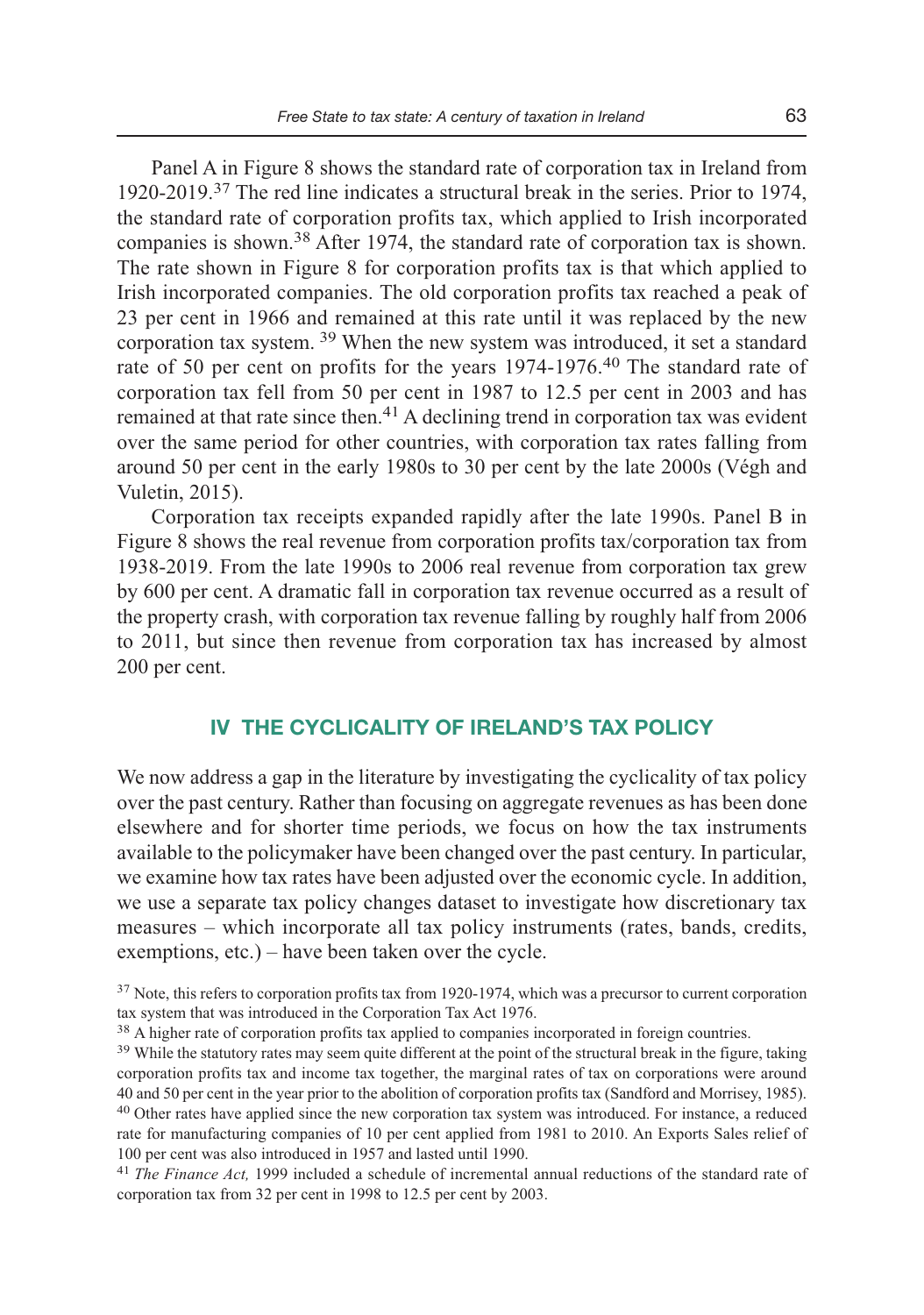We split our analysis into two overlapping time periods. First, we take a longrun perspective and look at the cyclicality of income tax from 1922-2019. Second, we deal with the cyclicality of tax policy for the more recent period of 1975-2019.

There are several reasons for separating the analysis into short and long-term samples. First, estimates of the economic cycle, the output gap, are more reliable for the more recent period and we use the estimates of Casey (2019), which is based on a multivariate suite of models' approach to estimating potential output. The estimates we derive for the output gap for the entire sample (1922-2019) are based on a single univariate model: either a HP filter or a Hamilton filter. These tend not to be as plausible as the suite of models approach, which involve multivariate and other approaches. Second, the system of taxation after 1975 is much more similar to the one we have today. For instance, the corporation tax system was changed significantly as a result of the Corporation Tax Act  $1976<sup>42</sup>$  Prior to this Act, corporations paid tax on income and on profits. VAT was first introduced in 1972, and so was in effect for the entire period of 1975-2019. The system of taxing capital also changed significantly in the 1970s with the abolition of the estate duty, and the introduction of both capital acquisitions tax and capital gains tax. Finally, the government's financial year has only coincided with the calendar year since 1975. Taking the post-1975 era allows for the construction of a tax rate index by taking the weighted average of changes in tax rates among the main tax headings, as in Végh and Vuletin (2015). The tax rate index is constructed by using weights that are derived from the share of each tax heading in tax revenue in a given financial year. As the macroeconomic variables relate to a calendar year, it seems appropriate to isolate the period where these coincide.<sup>43</sup>

#### **4.1 The Cyclicality of Income Taxation from 1922-2019**

In this section we take a long-run view and focus on the changes in the rates of tax on income since 1922. To investigate the cyclical nature of taxation we estimate a similar regression to that of Végh and Vuletin (2015):

$$
\Delta \text{ Tax rate}_{t} = \alpha + \beta \text{ Cycle}_{t} + e_{t} \tag{1}
$$

Where,  $\Delta$  *Tax rate* is the percentage point change in the tax rate at time *t*, and *Cycle<sub>t</sub>* is the estimate of the business cycle at time  $t^{44}$  From Equation 1,  $\beta$  is then the estimate of the stance of tax policy. A negative sign for the estimate of  $\beta$  would

<sup>&</sup>lt;sup>42</sup> This Act introduced corporation tax rates for the 1975 financial year and subsequent years.

<sup>43</sup> Although this is slightly mitigated by the fact that tax rates may be changed during the calendar year. This is often the case, as up until 2001, the tax year – as opposed to the financial year – began on 6 April, so changes in tax rates often occurred on this date. In such circumstances, the tax rates that applied for the majority of the calendar year are used in estimation.

<sup>44</sup>Végh and Vuletin (2015) use the percentage change in the tax rate as the dependent variable. We take a slightly different approach and use the percentage point change in the tax rate as the dependent variable as we believe this is both more easily interpretable and more economically meaningful.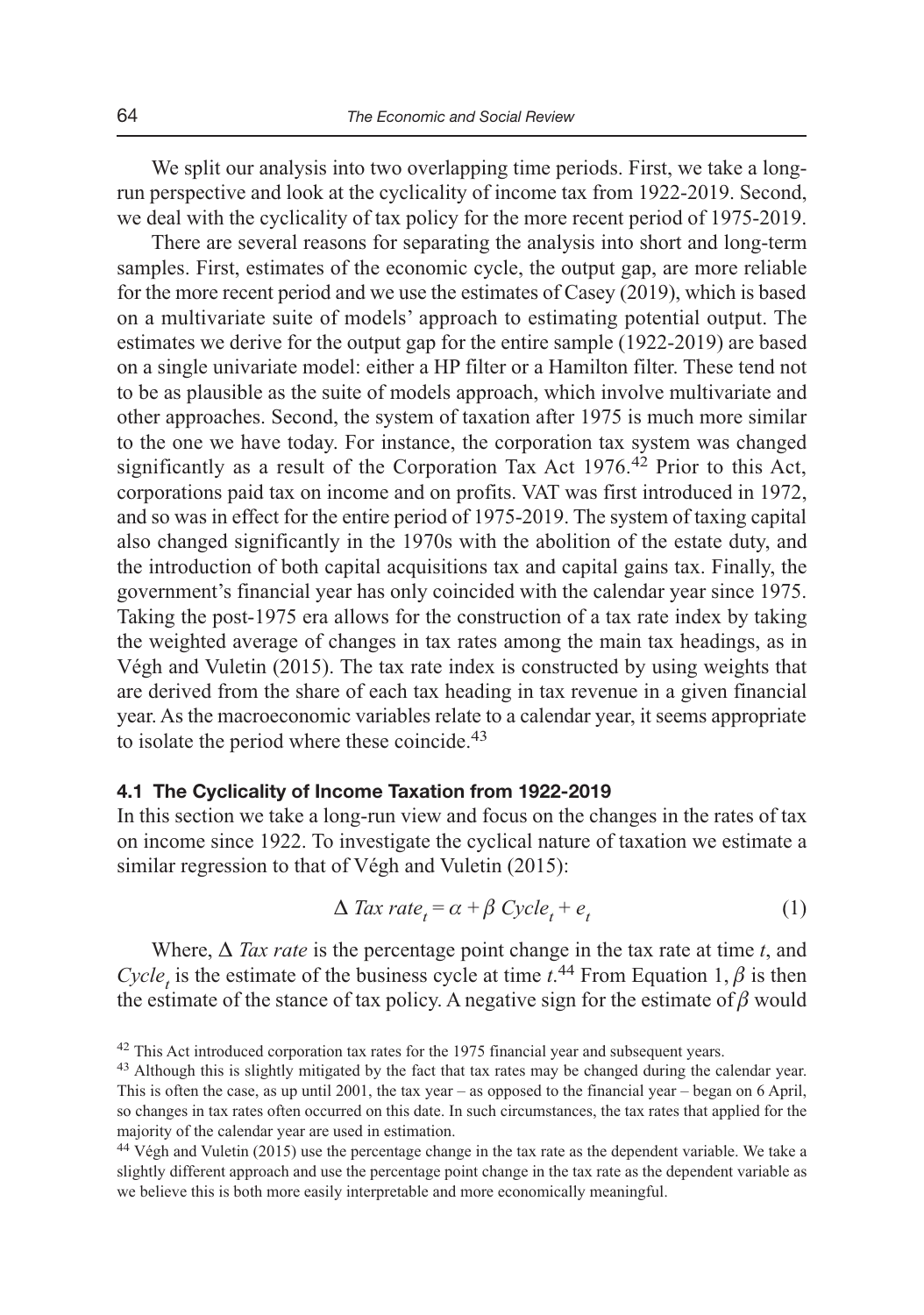indicate that the tax rates have been changed procyclically, while a positive sign would indicate that the tax rates have been changed countercyclically. We use three estimates of the cycle in our analysis in this section.<sup>45</sup> First, we use the growth rate of real modified gross national income  $(RGNI^*)$ .<sup>46</sup> We also use estimates of the output gap derived using a HP filter, and a Hamilton filter on the RGNI\*. As the dependent variable is the percentage point change in the tax rate, we allow for the errors to exhibit heteroscedasticity and autocorrelation. As a result, we use heteroskedastic and auto-correlation consistent standard errors throughout.

To understand how taxation on income was conducted over the past century, we estimate Equation 1 for several different rates of income tax. In addition, we also combine these rates with social security contributions. PRSI was introduced in 1979, however prior to this a flat social security contribution was paid by employees. Therefore, the introduction of PRSI in 1979 was not necessarily an increase in the rate of tax on income for many taxpayers. For this reason, dummy variables are included in the equations that include PRSI, with the dummy taking the value of one in 1979, and zero otherwise. $47$  The income levy (which we have merged with the USC series), was introduced in 2009 and represented an increase in the rate of tax on income. Therefore, we have not included a dummy for its introduction.

We find evidence that income tax rates have been changed procyclically over the past century in Ireland. Table 3 shows the results of Equation 1 for various rates of income tax from 1922-2019. The results are consistent across all tax rates. Using the growth rate of real GNI\* as the cyclical indicator, there is strong evidence that income tax rates have been changed procyclically. A one percentage point increase in the real growth rate of GNI\* is associated with a 0.21 percentage point decrease in the standard rate of income tax. If the output gap were used as the cyclical indicator the results are more mixed. The output gap, derived from a HP filter, points to tax rates being changed acyclically over the past century. However, it appears income tax policy is also conducted in a procyclical manner when the output gap is estimated using a Hamilton filter. A one percentage point increase in the output gap, as derived using the Hamilton filter, is associated with a 0.12 percentage point reduction in the standard rate of income tax.

The issue of endogeneity of economic growth and the tax rate is addressed in Section 4.4.

<sup>45</sup> Note, estimates of the cyclical variables are on a calendar year basis. In most years, tax rates were changed over the course of a calendar year. In circumstances where this arises, the income tax rates that were in place for the majority of the calendar year are used in estimation.

<sup>&</sup>lt;sup>46</sup> Using growth rates as the indicator of cyclicality is a common approach in the literature due to the difficulty in accurately estimating the economic cycle. For instance, in their analysis, Végh and Vuletin (2015) use the growth rates of real GDP as the measure of the cycle, not the output gap.

<sup>&</sup>lt;sup>47</sup> As a robustness check, we dropped the dummy variables from the equations that include PRSI. This did not materially alter the results.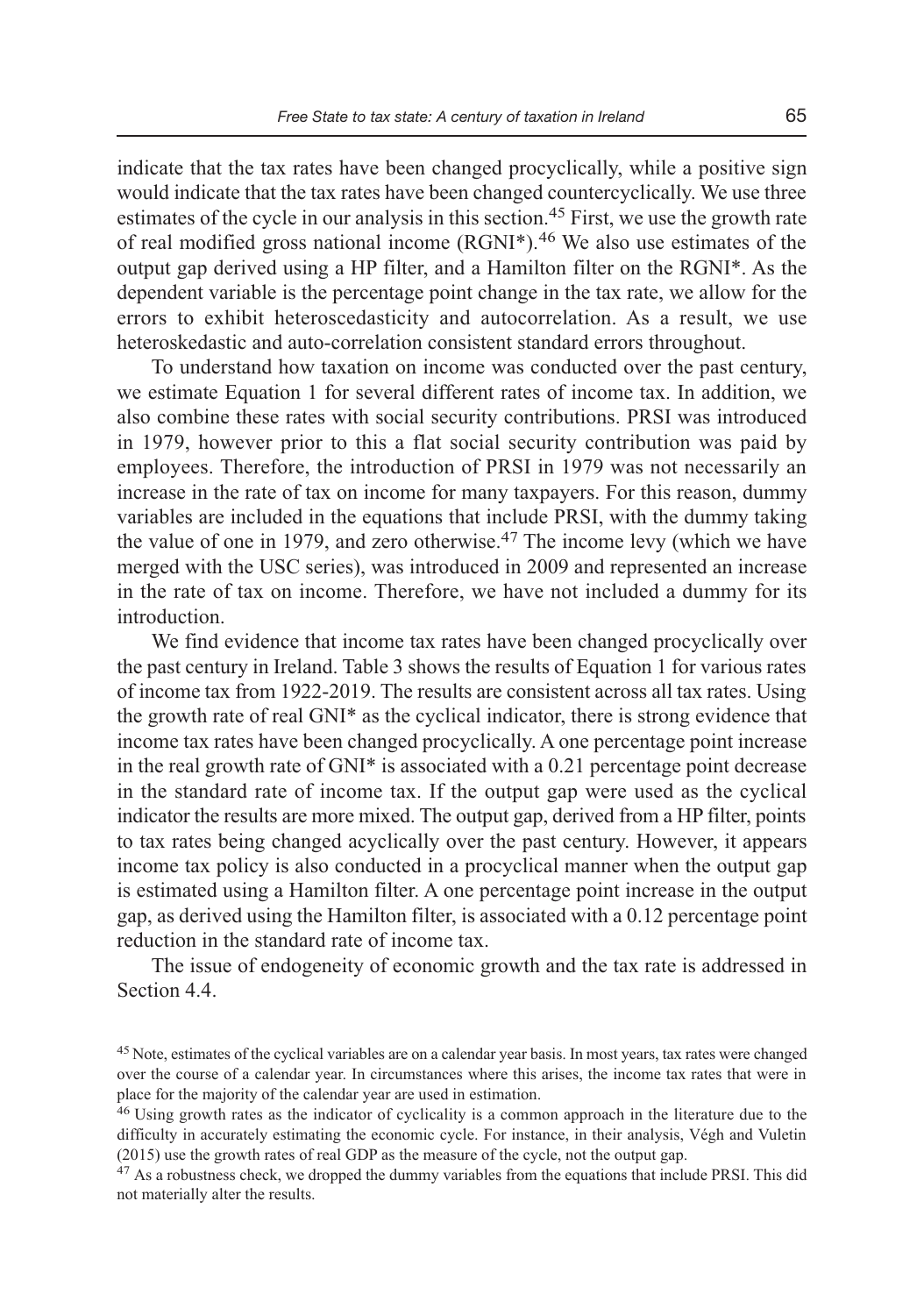|                                                                                                                                                                                                                                                                                                                                                                                                                                                                                                                                                                                                              |         |               |            |          | Table 3: The Cyclicality of Income Tax Rates from 1922-2019 |            |             |               |            |         |                              |            |               |                                    |               |
|--------------------------------------------------------------------------------------------------------------------------------------------------------------------------------------------------------------------------------------------------------------------------------------------------------------------------------------------------------------------------------------------------------------------------------------------------------------------------------------------------------------------------------------------------------------------------------------------------------------|---------|---------------|------------|----------|-------------------------------------------------------------|------------|-------------|---------------|------------|---------|------------------------------|------------|---------------|------------------------------------|---------------|
|                                                                                                                                                                                                                                                                                                                                                                                                                                                                                                                                                                                                              |         | Standard rate |            |          | Standard rate                                               |            |             | Top rate      |            |         | Top rate                     |            |               | Top rate of                        |               |
|                                                                                                                                                                                                                                                                                                                                                                                                                                                                                                                                                                                                              |         | of income tax |            |          | of income tax<br>(incl. PRSI)                               |            |             | of income tax |            |         | of income tax<br>(incl. USC) |            |               | (incl. USC and PRSI)<br>income tax |               |
| Output                                                                                                                                                                                                                                                                                                                                                                                                                                                                                                                                                                                                       | $-0.13$ |               |            | $-0.13$  |                                                             |            | 0.00        |               |            | $-0.06$ |                              |            | $-0.06$       |                                    |               |
| Gap (HP)                                                                                                                                                                                                                                                                                                                                                                                                                                                                                                                                                                                                     | [0.09]  |               |            | $[0.10]$ |                                                             |            | [0.15]      |               |            | [0.15]  |                              |            | [0.16]        |                                    |               |
| Output Gap                                                                                                                                                                                                                                                                                                                                                                                                                                                                                                                                                                                                   |         | $-0.12**$     |            |          | $-0.12***$                                                  |            |             | $-0.14**$     |            |         | $-0.19***$                   |            |               | $-0.19***$                         |               |
| (Hamilton)                                                                                                                                                                                                                                                                                                                                                                                                                                                                                                                                                                                                   |         | [0.05]        |            |          | [0.05]                                                      |            |             | [0.06]        |            |         | [0.04]                       |            |               | [0.05]                             |               |
| RGNI*                                                                                                                                                                                                                                                                                                                                                                                                                                                                                                                                                                                                        |         |               | $-0.21***$ |          |                                                             | $-0.22***$ |             |               | $-0.22***$ |         |                              | $-0.29***$ |               |                                    | $-0.29***$ ** |
| growth                                                                                                                                                                                                                                                                                                                                                                                                                                                                                                                                                                                                       |         |               | [0.08]     |          |                                                             | [0.08]     |             |               | [0.10]     |         |                              | [0.09]     |               |                                    | [0.09]        |
| R <sup>2</sup>                                                                                                                                                                                                                                                                                                                                                                                                                                                                                                                                                                                               | 0.02    | 0.10          | 0.13       | 0.04     | 0.13                                                        |            | $0.16$ 0.00 | $0.05$ 0.05   |            | 0.00    | 0.09                         |            | $0.09$ $0.01$ | 0.11                               | 0.10          |
| No. of tax                                                                                                                                                                                                                                                                                                                                                                                                                                                                                                                                                                                                   | 24      | 24            | 24         | 27       | 27                                                          | 27         | 32          | 32            | 32         | 35      | 35                           | 35         | 38            | 38                                 | 38            |
| rate changes                                                                                                                                                                                                                                                                                                                                                                                                                                                                                                                                                                                                 |         |               |            |          |                                                             |            |             |               |            |         |                              |            |               |                                    |               |
| Observations 98                                                                                                                                                                                                                                                                                                                                                                                                                                                                                                                                                                                              |         | 95            | 97         | 98       | 95                                                          | 97         | 98          | 95            | 97         | 98      | 95                           | 97         | 98            | 95                                 | 97            |
| a dummy variable is included for the introduction of PRSI in 1979. Coefficients for dummy variables and intercept term are not reported.<br>Note: The dependent variable is the percentage point change in the tax rate. The output gaps used are based on a HP filter of real GNI* with<br>HAC standard errors in parentheses. * Indicates significance at 10 per cent level. ** indicates significance at the 5 per cent level. *** indicates<br>$\lambda = 6.25$ and a Hamilton filter, with $h = 2$ , $p = 2$ . PRSI refers to the standard rate of employees PRSI. In the equations with PRSI included, |         |               |            |          |                                                             |            |             |               |            |         |                              |            |               |                                    |               |

significance at the 1 per cent level.

significance at the 1 per cent level.

#### 66 The Economic and Social Review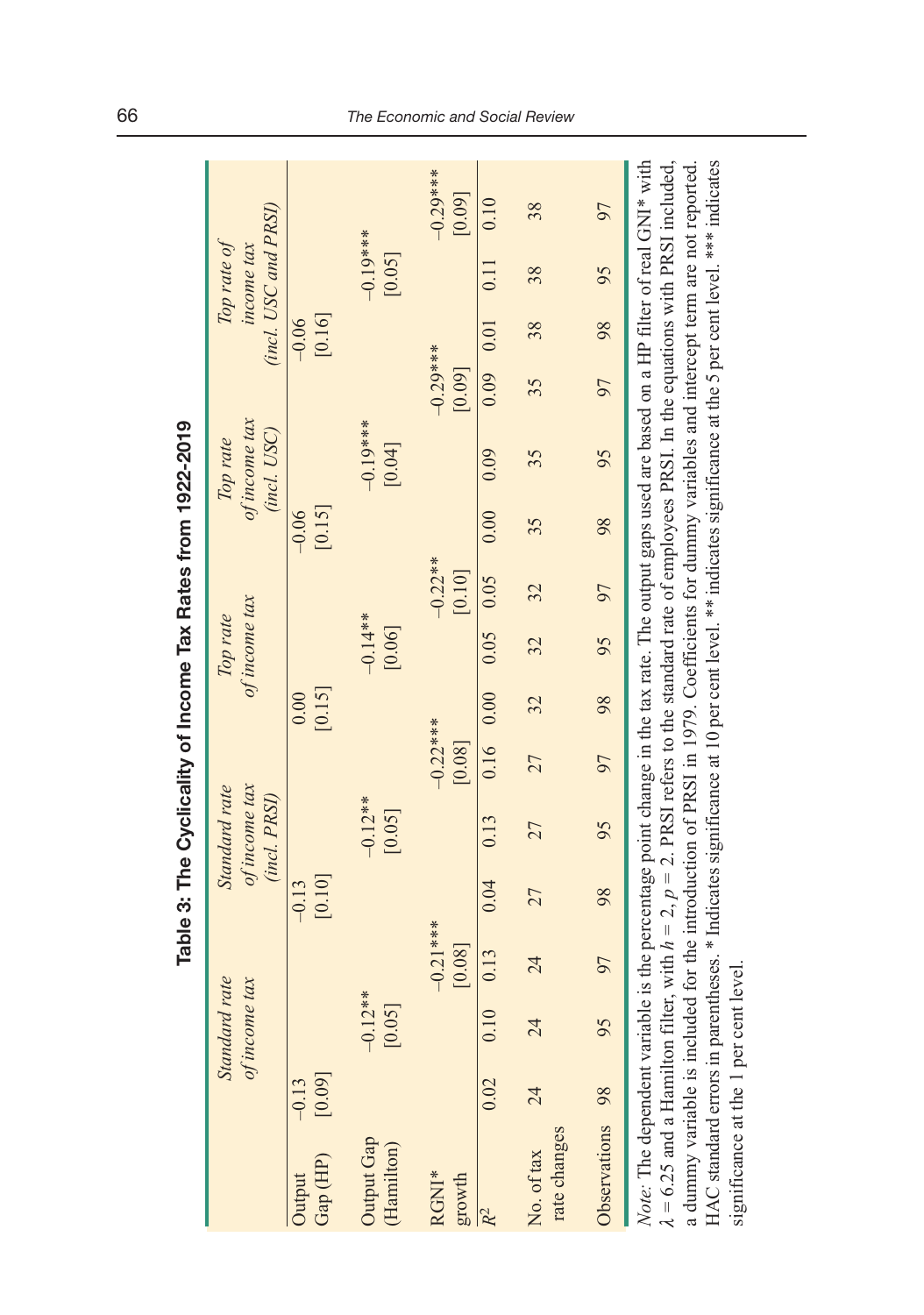## **4.2 The Cyclicality of Taxation from 1975-2019**

In this section, we focus on the more recent period and investigate cyclicality of taxation from 1975-2019 given that the tax system is more comparable to the current tax system and that estimates of the cycle are likely to be more meaningful.

#### *4.2.1 Tax Rate Index*

The cyclicality of tax policy since 1975 can be examined on an individual tax head basis as shown above for income taxes, and by means of an overall tax rate index.

Following Végh and Vuletin (2015), we construct the overall tax rate index as a weighted average of the changes in tax rates for various taxes. As Végh and Vuletin (2015) argue, while it can be difficult to obtain an appropriate single indicator to measure the cyclicality of overall tax policy, a tax rate index can provide suggestive evidence of the cyclicality of overall tax policy. The index is made up of tax rates for income tax, VAT, corporation tax, capital gains tax, capital acquisitions tax, and stamp duty with a weight attached to each tax corresponding to its share in tax revenue.<sup>48</sup> By weighting each tax rate by their corresponding share of tax revenue, the corresponding importance of each tax rate change in the overall tax system is taken into account. Formally, that is:

$$
\Delta tax \ rate \ index_{t} = w_{t}^{IT} \times \Delta \ income \ tax_{t} + w_{t}^{VAT} \times \Delta \text{ } VAT_{t} + w_{t}^{CT} \times \Delta \text{ } corporation \ tax_{t} + w_{t}^{CTG} \times \Delta \text{ } capital \ gains \ tax_{t} + w_{t}^{CAT} \tag{2}
$$
\n
$$
\times \Delta \text{ } capital \ acquisition \ star_{t} + w_{t}^{SD} \times \Delta \text{ } stamp \ duty_{t} \tag{2}
$$

Where  $\Delta$  *income tax<sub>t</sub>*,  $\Delta$  *VAT<sub>t</sub>*,  $\Delta$  *corporation tax<sub>t</sub>*,  $\Delta$  *capital gains tax<sub>t</sub>*,  $\Delta$  *capital acquisitions tax<sub>t</sub>* and  $\Delta$  *stamp duty<sub>t</sub>* are the percentage change in the top rate of income tax including USC (or alternatively, the standard rate of income tax), the standard rate of VAT, and the standard rate of corporation tax, the top rate of capital gains tax, the top rate of capital acquisitions tax and the top rate of stamp duty for residential properties and  $w_t^{IT}$ ,  $w_t^{VAT}$ ,  $w_t^{CT}$ ,  $w_t^{CGT}$ ,  $w_t^{CAT}$  and  $w_t^{SD}$  are the shares of income tax, VAT and corporation tax, capital gains tax, capital acquisitions tax and stamp duty in Exchequer revenue, at time *t*. 49 That is, for the equations using individual taxes, we use the percentage point change in each of the individual taxes as the dependent variable, but for constructing the tax rate index we use the percentage change in the tax rates. This is to allow for a more appropriate weight for aggregation to be attached to the changes in the individual taxes.<sup>50</sup>

<sup>&</sup>lt;sup>48</sup> This tax rate index is a broader index than that used by Végh and Vuletin (2015), who construct the tax rate index using only rates of income tax, VAT, and corporation tax.

<sup>&</sup>lt;sup>49</sup> In the results that follow, we update the weight attached to each tax in the tax rate index in each year. This may incorporate short-term fluctuations in the share of each tax due to non-policy changes. However, we have also carried out estimation based on a tax rate index which uses weights based on the 1975-2019 average share of each tax head. The results using this tax rate index are similar.

<sup>&</sup>lt;sup>50</sup> As a robustness check we also construct the tax rate index using percentage point changes in the tax rates instead of percentage changes, and the results in terms of estimates of the stance of tax policy are the same.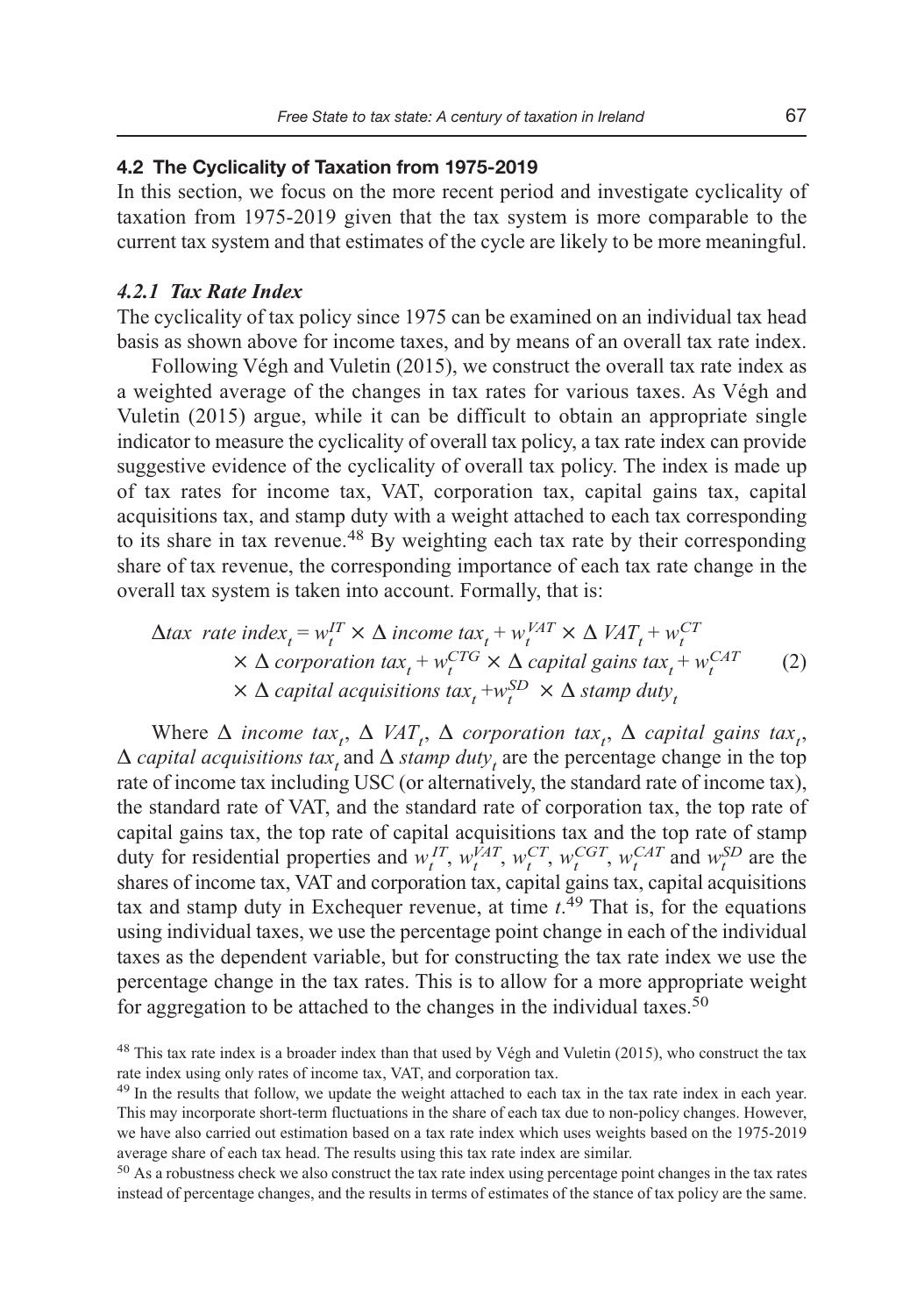Figure 9 shows the two tax rate indices from 1975-2019. Both indices display qualitative evidence of procyclicality. There were large cuts to tax rates when there was strong growth and positive output gaps in 1977, further cuts to tax rates during the Celtic Tiger and property bubble period, followed by increases in the tax rates during the Great Recession.



**Figure 9: Tax Rate Indices from 1975-2019** 

*Sources:* Author's calculations. *Note:* Data are constructed based on Equation 2.

## *4.2.2 Cyclicality of tax rates*

In Table 4 we examine how income tax rates are changed across the business cycle; first, using the output gap measure of the cycle and, second, using real GNI\* growth as the measure of the cycle. Using the output gap estimates of Casey (2019) suggests that, while the sign on the cyclical indicator is negative in all cases, the income tax rate changes were acyclical (see Section 4.4 for some evidence to the contrary using an instrumental variable approach).<sup>51</sup> However, using the real  $GNI^*$ growth rate, a one percentage point increase in the growth rate is found to be associated with a 0.23 percentage point reduction in the top rate of income tax (incl. USC). The latter suggests a procyclical pattern to income tax rate changes.

 $51$  As a further check, the less reliable estimates of the output gap using the HP filter and the Hamilton filter were also used as cyclical indicators. The estimates using the HP filter pointed to income tax rates being changed acyclically, while the estimates using the Hamilton filter pointed to the rates being changed procyclically. Once endogeneity was addressed the HP filter estimates also pointed to procyclical changes in the tax rates.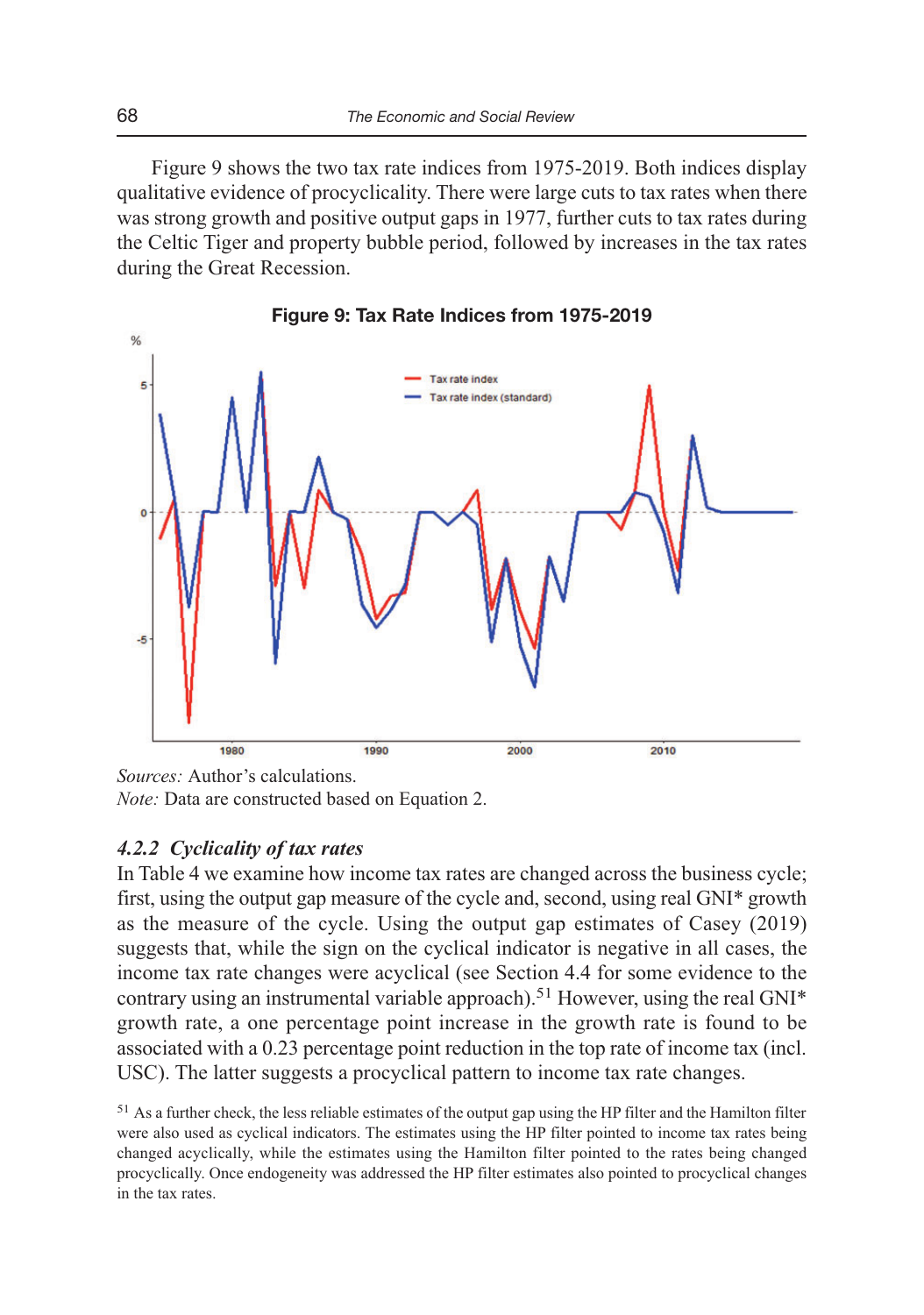The cyclicality of changes to the rates of other taxes is also investigated and the results are shown in Table 5. However, as some of these tax rates were not altered frequently, there is limited variation in their rates, with some tax rates being altered less than ten times over the period (stamp duty, capital gains tax and capital acquisitions tax). The number of tax rate changes are outlined at the bottom of Table 5. As a result of the limited variation in these rates, these results are largely illustrative and should be interpreted alongside the tax indices in the last two columns of Table 5.

The evidence points to changes in VAT, capital acquisitions tax and stamp duty being made acyclically, with both cyclical indicators having a coefficient that is not statistically different than zero for any of these taxes. For corporation tax and capital gains tax, using the growth rate of real GNI\* as a cyclical indicator, points to both taxes being changed procyclically. A one percentage point increase in the real growth rate of GNI\* is associated with a 0.37 reduction in the top rate of capital gains tax and a 0.13 reduction in the standard rate of corporation tax. However, if the output gap is used as the cyclical indicator, the evidence points to these tax rates being altered acyclically.

Table 5 also shows the results of estimating the cyclicality of the tax rate index constructed using Equation 2, as measured using the standard rate of income tax, or, separately, the top rate of income tax (including USC).<sup>52</sup> The tax indices show signs of procyclicality if one uses the growth rate of real GNI\* as the cyclical indicator. However, using the output gap estimate as the cyclical indicator points to the tax system being changed acyclically.

For comparison purposes, the results using cyclical component of real tax revenue (obtained using a HP filter) is shown in the last two columns of Table 5. The results using both the output gap and the real growth rate of GNI\* indicate that real tax revenue was positively related over the period 1975-2019. However, as argued by Végh and Vuletin (2015), there is little insight to be gained on the cyclicality of tax policy by observing a positive relationship between tax revenues and the business cycle. The positive relationship between the two variables is perfectly consistent with a higher tax rate, an unchanged tax rate or a lower tax rate.

<sup>52</sup>Aggregating the data into a tax rate index gives rise to 28 observations in this sample with non-zero entries in the case of the tax rate index using the standard rate of income tax and 31 observations with nonzero observations when the top rate of income tax (including USC) is used.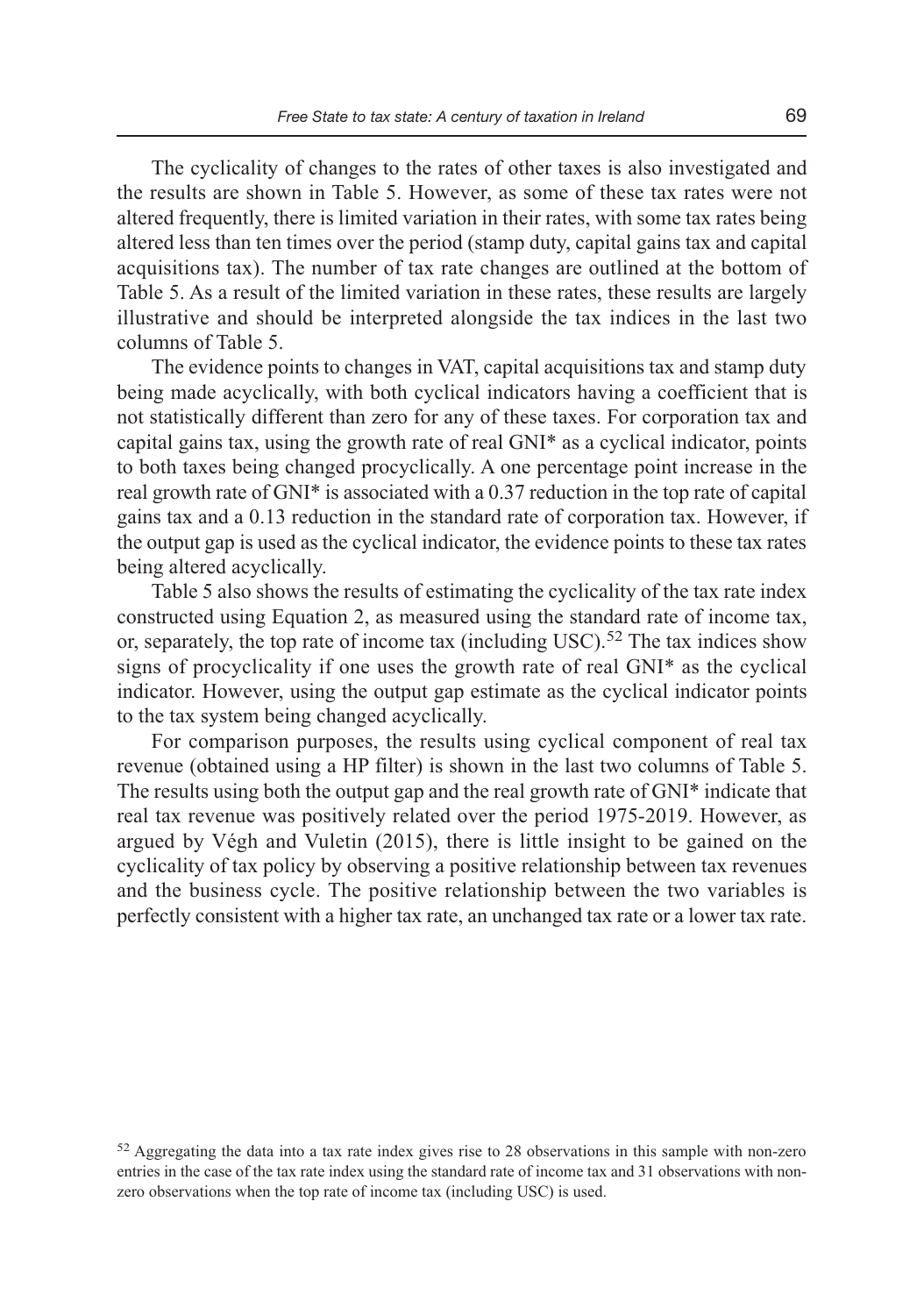|                            |        |                                                                                                                                                                                                                                                                                                                                                                                                                                                                                                                                                                            |                                                | Table 4: Cyclicality of the Income Tax Rates (1975-2019) |                     |                           |                              |                       |                   |                                                   |
|----------------------------|--------|----------------------------------------------------------------------------------------------------------------------------------------------------------------------------------------------------------------------------------------------------------------------------------------------------------------------------------------------------------------------------------------------------------------------------------------------------------------------------------------------------------------------------------------------------------------------------|------------------------------------------------|----------------------------------------------------------|---------------------|---------------------------|------------------------------|-----------------------|-------------------|---------------------------------------------------|
|                            |        | Standard rate<br>of income tax                                                                                                                                                                                                                                                                                                                                                                                                                                                                                                                                             | of income tax<br>Standard rate<br>(incl. PRSI) |                                                          |                     | of income tax<br>Top rate | of income tax<br>(incl. USC) | Top rate              |                   | (incl. USC and PRSI)<br>Top rate of<br>income tax |
| Output Gap -0.02           | [0.05] |                                                                                                                                                                                                                                                                                                                                                                                                                                                                                                                                                                            | [0.06]<br>$-0.02$                              |                                                          | $[0.13]$<br>$-0.03$ |                           | $[0.11]$<br>$-0.10$          |                       | [0.12]<br>$-0.11$ |                                                   |
| RGNI*<br>growth            |        | $-0.07**$<br>0.03]                                                                                                                                                                                                                                                                                                                                                                                                                                                                                                                                                         |                                                | $-0.08**$<br>[0.04]                                      |                     | $-0.22***$<br>$[0.10]$    |                              | $-0.23**$<br>$[0.10]$ |                   | $-0.25***$<br>$[0.10]$                            |
| R <sup>2</sup>             | 0.00   | 0.07                                                                                                                                                                                                                                                                                                                                                                                                                                                                                                                                                                       | 0.19                                           | 0.25                                                     | 0.00                | 0.05                      | 0.01                         | 0.09                  | 0.05              | 0.13                                              |
| rate changes<br>No. of tax |        | 10                                                                                                                                                                                                                                                                                                                                                                                                                                                                                                                                                                         | 13                                             | 13                                                       | $\overline{4}$      | $\overline{14}$           | $\overline{17}$              | $\overline{17}$       | $\overline{0}$    | 20                                                |
| Observations 45            |        | 45                                                                                                                                                                                                                                                                                                                                                                                                                                                                                                                                                                         | 45                                             | 45                                                       | 45                  | 45                        | 45                           | 45                    | 45                | 45                                                |
|                            |        | PRSI refers to the standard rate of employees PRSI. In the equations with PRSI included, a dummy variable is included for the introduction<br>of PRSI in 1979. Coefficients for dummy variables and intercept term are not reported. HAC standard errors in parentheses. * Indicates<br>Note: The dependent variable is the percentage point change for each individual tax rate. The output gap used is that of Casey (2019).<br>significance at 10 per cent level. ** indicates significance at the 5 per cent level. *** indicates significance at the 1 per cent level |                                                |                                                          |                     |                           |                              |                       |                   |                                                   |

Table 4: Cyclicality of the Income Tax Rates (1975-2019)

70 The Economic and Social Review

L,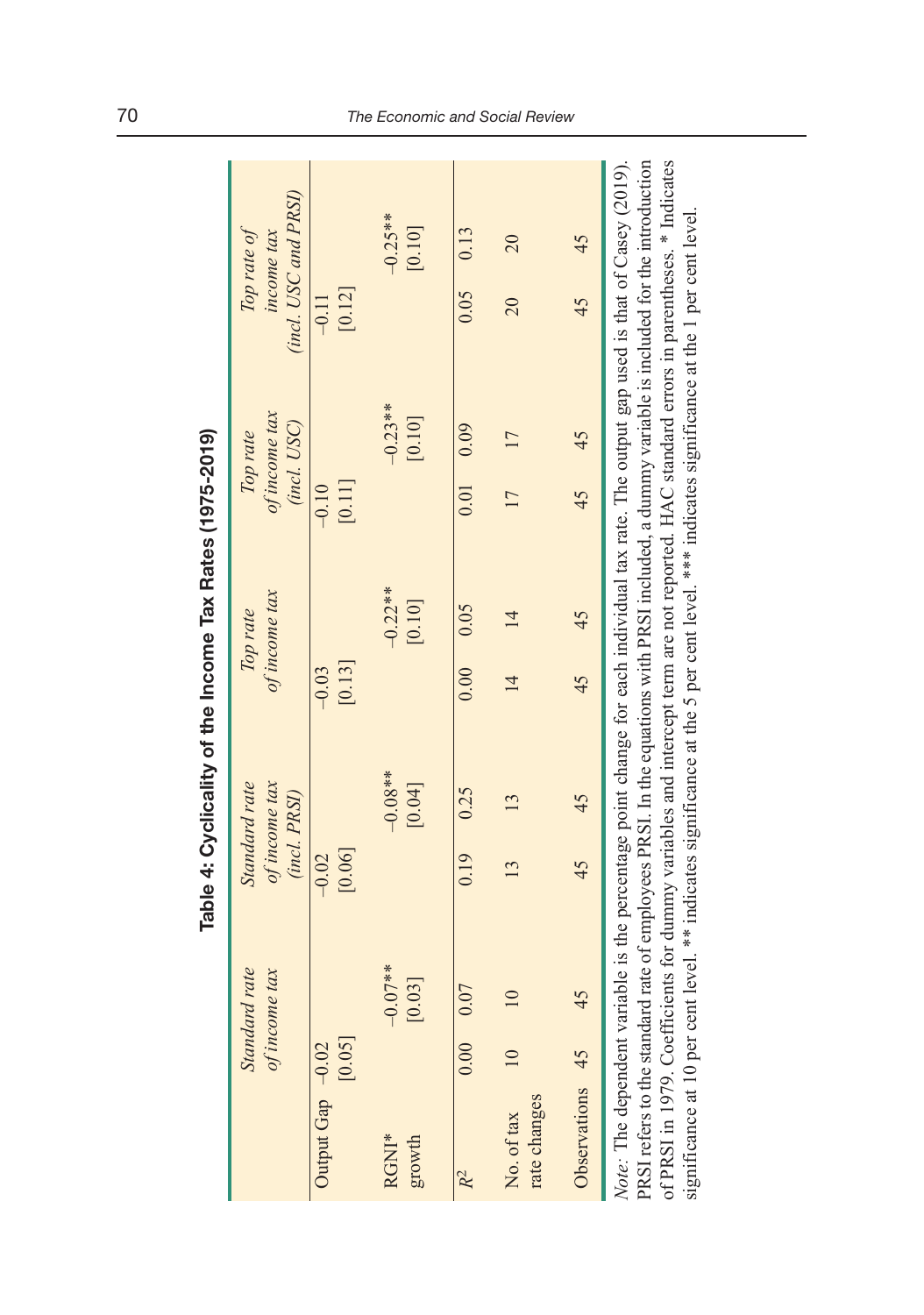|                                                                                                                                                                                                                                                                                                                                                                                                                                                                                                                                                        |                |                   |                                                                                                               |                     |                      |                     |                   | Table 5: Cyclicality of the Tax Rates (1975-2019) |                |                |                                 |                    |                                            |                       |                                      |                     |
|--------------------------------------------------------------------------------------------------------------------------------------------------------------------------------------------------------------------------------------------------------------------------------------------------------------------------------------------------------------------------------------------------------------------------------------------------------------------------------------------------------------------------------------------------------|----------------|-------------------|---------------------------------------------------------------------------------------------------------------|---------------------|----------------------|---------------------|-------------------|---------------------------------------------------|----------------|----------------|---------------------------------|--------------------|--------------------------------------------|-----------------------|--------------------------------------|---------------------|
|                                                                                                                                                                                                                                                                                                                                                                                                                                                                                                                                                        |                | VА                | Corporation<br>Tax                                                                                            |                     | Gains tax<br>Capital |                     |                   | acquisitions tax<br>Capital                       | Stamp<br>duty  |                | (standard)<br>Tax rate<br>index |                    | (top rate)<br>Tax rate<br>revenue<br>index |                       | component<br>of real tax<br>Cyclical |                     |
| Output Gap                                                                                                                                                                                                                                                                                                                                                                                                                                                                                                                                             | [0.07]<br>0.06 |                   | [0.12]<br>$-0.09$                                                                                             |                     | [0.18]<br>0.03       |                     | [0.22]<br>$-0.27$ |                                                   | [0.10]<br>0.11 |                | [0.17]<br>$-0.05$               |                    | $[0.13]$<br>$-0.08$                        |                       | $0.006***$<br>[0.003]                |                     |
| RGNI*<br>growth                                                                                                                                                                                                                                                                                                                                                                                                                                                                                                                                        |                | [50.0]<br>$-0.01$ |                                                                                                               | $-0.13**$<br>[0.06] |                      | $-0.38**$<br>[0.16] |                   | [0.17]<br>$-0.25$                                 |                | [0.08]<br>0.10 |                                 | $-0.12*$<br>[0.07] |                                            | $-0.20**$<br>$[0.10]$ |                                      | $0.003*$<br>[0.002] |
| R <sup>2</sup>                                                                                                                                                                                                                                                                                                                                                                                                                                                                                                                                         | 0.01           | 0.00              | 0.02                                                                                                          | 0.08                | $0.00$ 0.06          |                     | 0.03              | $0.06$ 0.06                                       |                | 0.11           | 0.00                            | $0.03$ 0.01        |                                            | $0.10$ 0.16           |                                      | 0.10                |
| rate changes<br>No. of tax                                                                                                                                                                                                                                                                                                                                                                                                                                                                                                                             | $\overline{2}$ | $\overline{2}$    | 13                                                                                                            | 13                  | $8^{\circ}$          | $\infty$            | 6                 | 6                                                 | 3              | 3              | 28                              | 28                 | $\overline{31}$                            | $\overline{31}$       | N/A                                  | N/A                 |
| Observations                                                                                                                                                                                                                                                                                                                                                                                                                                                                                                                                           | 45             | 45                | 45                                                                                                            | 45                  | 45                   | 45                  | 45                | 45                                                | 45             | 45             | 45                              | 45                 | 45                                         | 45                    | 45                                   | 45                  |
| revenue is the cyclical component of real Exchequer tax revenue (CPI deflated), obtained using a HP filter. The output gap used is that of<br>Casey (2019). Intercept term not reported. HAC standard errors in parentheses. * Indicates significance at 10 per cent level. ** indicates<br>Note: The dependent variable is the percentage point change for each individual tax rate. The tax rate index is as constructed in<br>significance at the 5 per cent level. *** indicates significance at the 1 per cent level<br>Equation 2 using either t |                |                   | the standard rate of income tax or the top rate of income tax (incl. USC). The cyclical component of real tax |                     |                      |                     |                   |                                                   |                |                |                                 |                    |                                            |                       |                                      |                     |

Table 5: Cyclicality of the Tax Rates (1975-2019)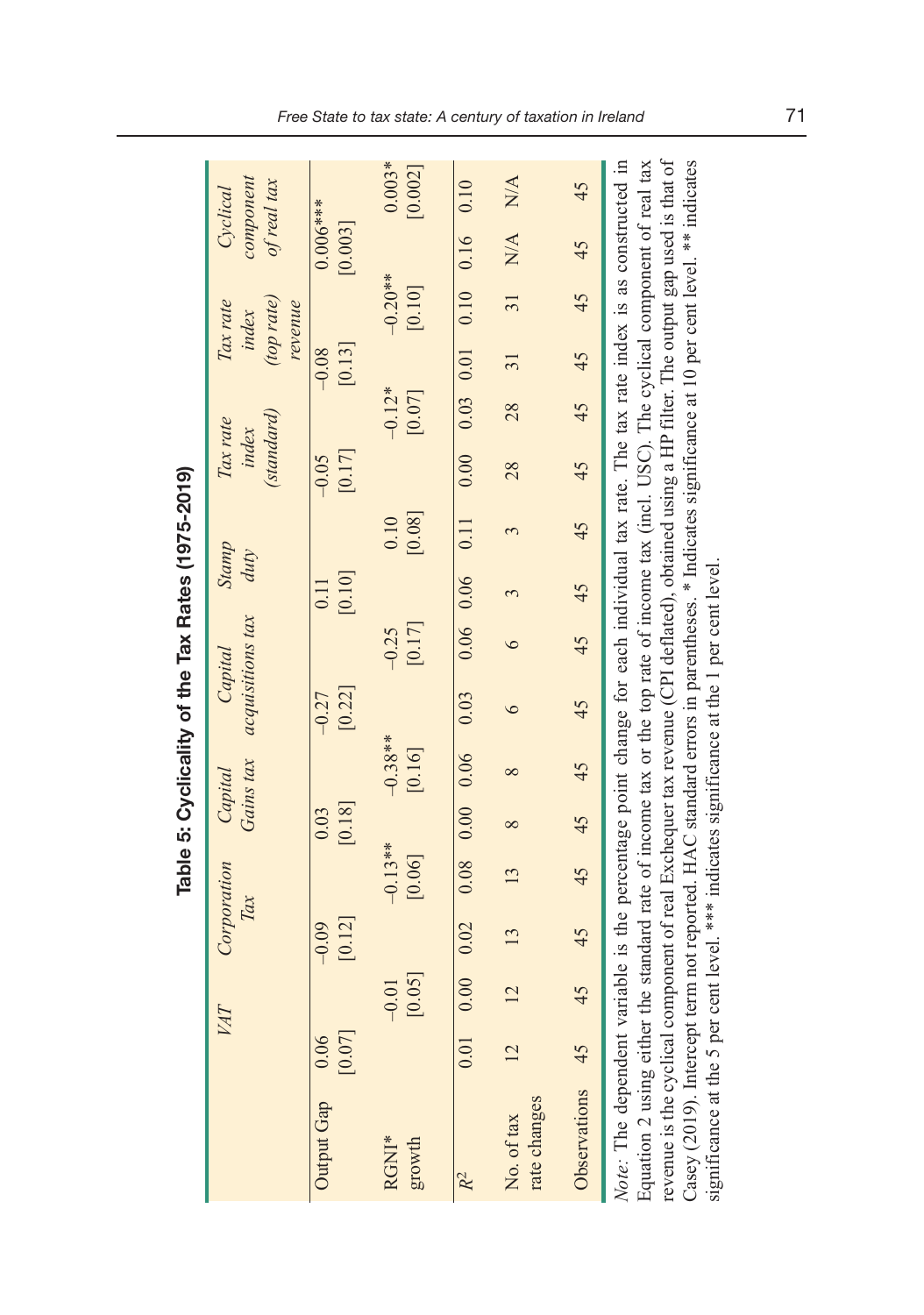## **4.3 The Cyclicality of Discretionary Tax Measures**

This section widens the analysis in the previous section from the focus on tax rates to include the role of changes in tax bands, tax credits and exemptions. Tax bands, tax credits and exemptions are also tax policy instruments which play a vital role in the conduct of fiscal policy. Decisions to change (or not) the tax bands and tax credits can impact the net cyclical stance of tax policy.

To investigate the cyclical nature of tax policy – as a whole – we use the approach of Barrios and Fargnoli (2010), who use the estimated yield (or cost) from all discretionary tax changes in each year to investigate the cyclicality of tax policy. To do so, we construct a new tax policy changes dataset.<sup>53</sup> This dataset provides the revenue yield (or cost) of all discretionary tax measure changes (tax bands, tax rates, tax credits, etc.), for each tax heading, introduced in the budgets from 1987-2019.

Two important caveats should be noted with this dataset. First, estimates of the yield/cost of individual tax policy measure are made on an *ex-ante* basis and these are not updated *ex-post*. *Ex-ante* estimates of tax yields will inevitably have some degree of error.<sup>54</sup> Second, estimates of yields are based on a "no policy change" scenario. Therefore, any increases in tax bands or tax credits are recorded as revenue reducing measures. There is no systematic recording of estimates of the yield from keeping tax bands and tax credits constant. Keeping tax bands and tax credits constant in a booming economy will expand the tax base and yield additional revenue (i.e., be countercyclical) as wages rise and people drift into higher tax bands. As a result, to the extent that we find that income tax policy (or, by extension, overall tax policy) is conducted procyclically using these estimates of discretionary tax measures, the size of the association will be an upper bound on the actual magnitude of the association.<sup>55</sup>

Figure 10 shows the share of discretionary tax measure changes, for the three main tax headings, expressed as a percentage of GNI\* from Q1 1987 to Q4 2019. In most years, changes to the income tax system have been the most significant tax policy change. Total discretionary tax measures were revenue reducing in all but three years from 1989-2008, which from a qualitative perspective appears to be evidence of procyclicality as this is the period generally considered as the

<sup>53</sup>A tax policy changes dataset is available for Ireland from Conroy (2019) over the period 1987-2018. However, this dataset is only available on an annual frequency. As a result, a new dataset was constructed here at a quarterly frequency.

<sup>&</sup>lt;sup>54</sup> These estimates rely on early official estimates of the predicted impact of prospective tax changes. They therefore rely on modelling work and judgments which may prove inaccurate.

<sup>&</sup>lt;sup>55</sup> For reference, income tax bands were changed in 24 of the 34 years included in the sample. In only two years of this sample the tax bands were lowered. Estimates of the yield from keeping tax rates constant are available in recent years, but only for a limited number of years. For consistency, these estimates have not been included. However, for context, the estimate of the yield from keeping tax bands constant was €455 million in 2017, and €536 million in 2018.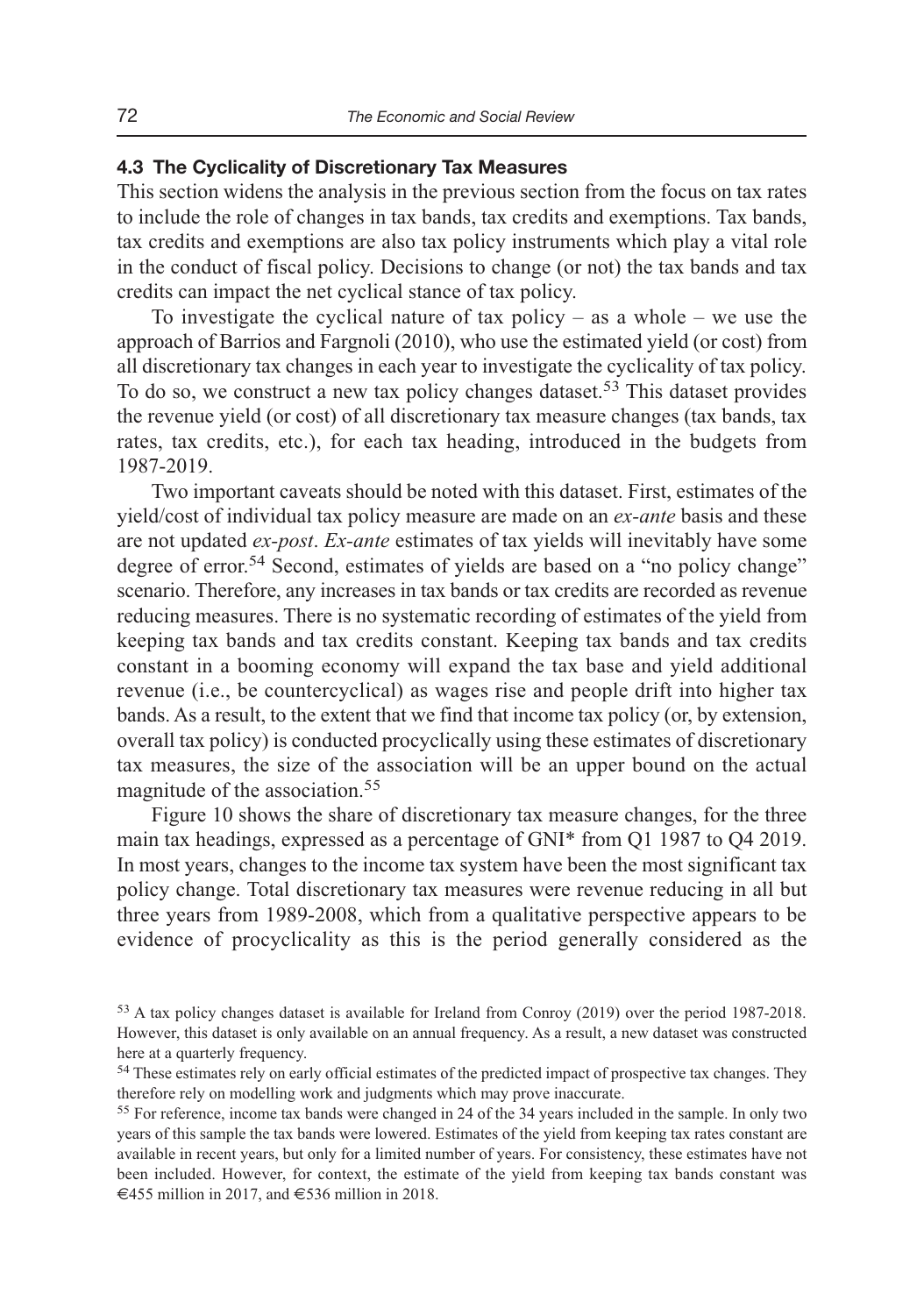"Celtic Tiger" era. Net revenue raising measures were then taken during the most recent financial crisis in order to close the sizeable government budget deficit that had emerged. For instance, in Q2 2009 net revenue raising measures totalling 2.7 per cent of GNI\* were implemented.



**Figure 10: Discretionary Tax Measures Q1 1987 to Q4 2019** 

*Sources:* CSO; Gerlach and Stuart (2015), and author's calculations. *Note:* The green line shows the net effect of discretionary tax measure changes on total revenue.

To estimate the cyclical nature of discretionary tax measures we estimate the following regression:

$$
DTM_t = \alpha + \beta Cycle_t + e_t \tag{3}
$$

Where,  $DTM$ , is the full year estimate of discretionary tax measure as a share of annual GNI<sup>\*</sup>, introduced at time *t*,  $Cycle<sub>t</sub>$  is the estimate of the business cycle at time *t* and the coefficient  $\beta$  is the estimate of the cyclical stance of tax policy. Here we use the year-on-year growth rate of domestic GVA, and the output gap estimates of Casey (2019) as the cyclical indicators. Table 6 shows the results of the estimation of Equation 3 for eight individual tax headings and total tax revenue<sup>56</sup>

<sup>56</sup>The measure of total revenue here includes income tax, corporation tax, VAT, capital taxes, property tax, stamps, excise, PRSI, and the health levy.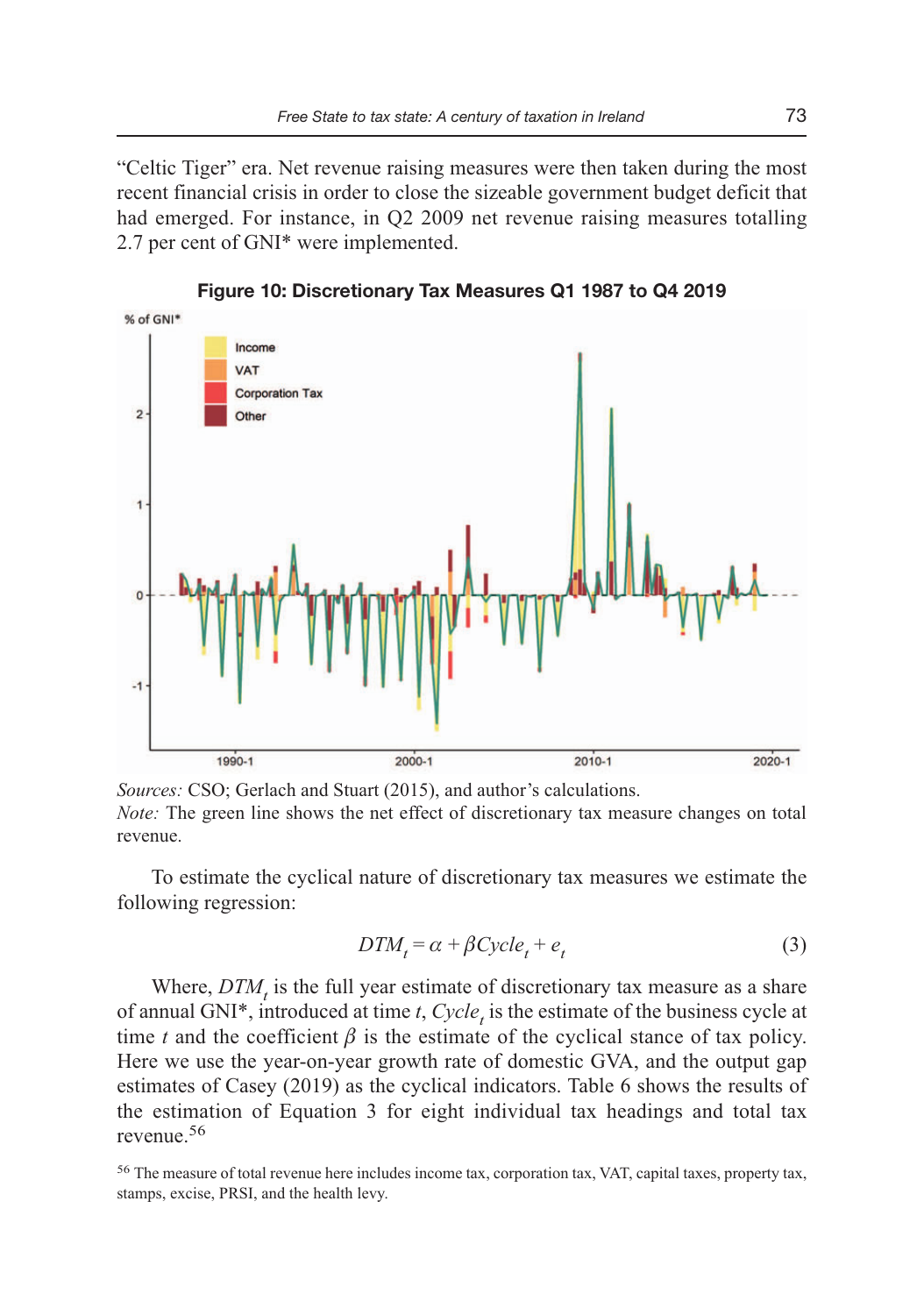|                                                                        | ----        |
|------------------------------------------------------------------------|-------------|
|                                                                        |             |
|                                                                        |             |
| Table 6: Cyclicality of Discretionary Tax Measures (Q1 1987 - Q4 2019) |             |
|                                                                        |             |
|                                                                        | .<br>.<br>. |
|                                                                        |             |
|                                                                        |             |
|                                                                        |             |
|                                                                        | $\ddot{ }$  |

|                                                                                                                                                                                                                                                                                                                                                                                 |                        | Income Tax            |                     |                     | VAT Corporation Tax Excise |                     |                     |                                                                                                          | Stamps              |                  |                     | Capital                |                     | PRSI                    |                        | Revenue<br><b>Total</b> |
|---------------------------------------------------------------------------------------------------------------------------------------------------------------------------------------------------------------------------------------------------------------------------------------------------------------------------------------------------------------------------------|------------------------|-----------------------|---------------------|---------------------|----------------------------|---------------------|---------------------|----------------------------------------------------------------------------------------------------------|---------------------|------------------|---------------------|------------------------|---------------------|-------------------------|------------------------|-------------------------|
| Jutput<br>Gap                                                                                                                                                                                                                                                                                                                                                                   | $-0.033***$<br>[0.013] |                       | [0.004]<br>$-0.003$ |                     | [0.002]<br>$-0.003$        |                     | [0.003]<br>$-0.003$ |                                                                                                          | [0.002]<br>$-0.002$ |                  | [0.002]<br>$-0.003$ |                        | [0.003]<br>$-0.003$ |                         | $-0.050***$<br>[0.017] |                         |
| GVA growth<br>domestic<br>Real                                                                                                                                                                                                                                                                                                                                                  |                        | $-0.042**$<br>[0.017] |                     | [0.002]<br>$-0.004$ |                            | [0.001]<br>$-0.001$ |                     | $-0.004**$<br>[0.002]                                                                                    |                     | [0.000]<br>0.000 |                     | $-0.002***$<br>[0.001] |                     | $-0.003**$<br>$[0.001]$ |                        | $-0.056***$<br>[0.019]  |
|                                                                                                                                                                                                                                                                                                                                                                                 | $0.02$ $0.13$          |                       |                     |                     |                            |                     |                     | $0.00$ $0.00$ $0.00$ $0.00$ $0.00$ $0.00$ $0.00$ $0.00$ $0.00$ $0.00$ $0.00$ $0.00$ $0.00$ $0.00$ $0.00$ |                     |                  |                     |                        | 0.00000001          |                         | 0.04                   | 0.16                    |
| Observations 132 132                                                                                                                                                                                                                                                                                                                                                            |                        |                       |                     |                     |                            |                     |                     | 132 132 132 132 132 132 132 132 132                                                                      |                     |                  |                     | 132                    | 132 132             |                         | 132                    | 132                     |
| (2019). Intercept term not reported. HAC standard errors in parentheses. * Indicates significance at 10 per cent level. ** indicates significance at<br>Note: The dependent variable is the percentage share of discretionary revenue measures in annual GNI*. The output gap used is that of Casey<br>the 5 per cent level. *** indicates significance at the 1 per cent level |                        |                       |                     |                     |                            |                     |                     |                                                                                                          |                     |                  |                     |                        |                     |                         |                        |                         |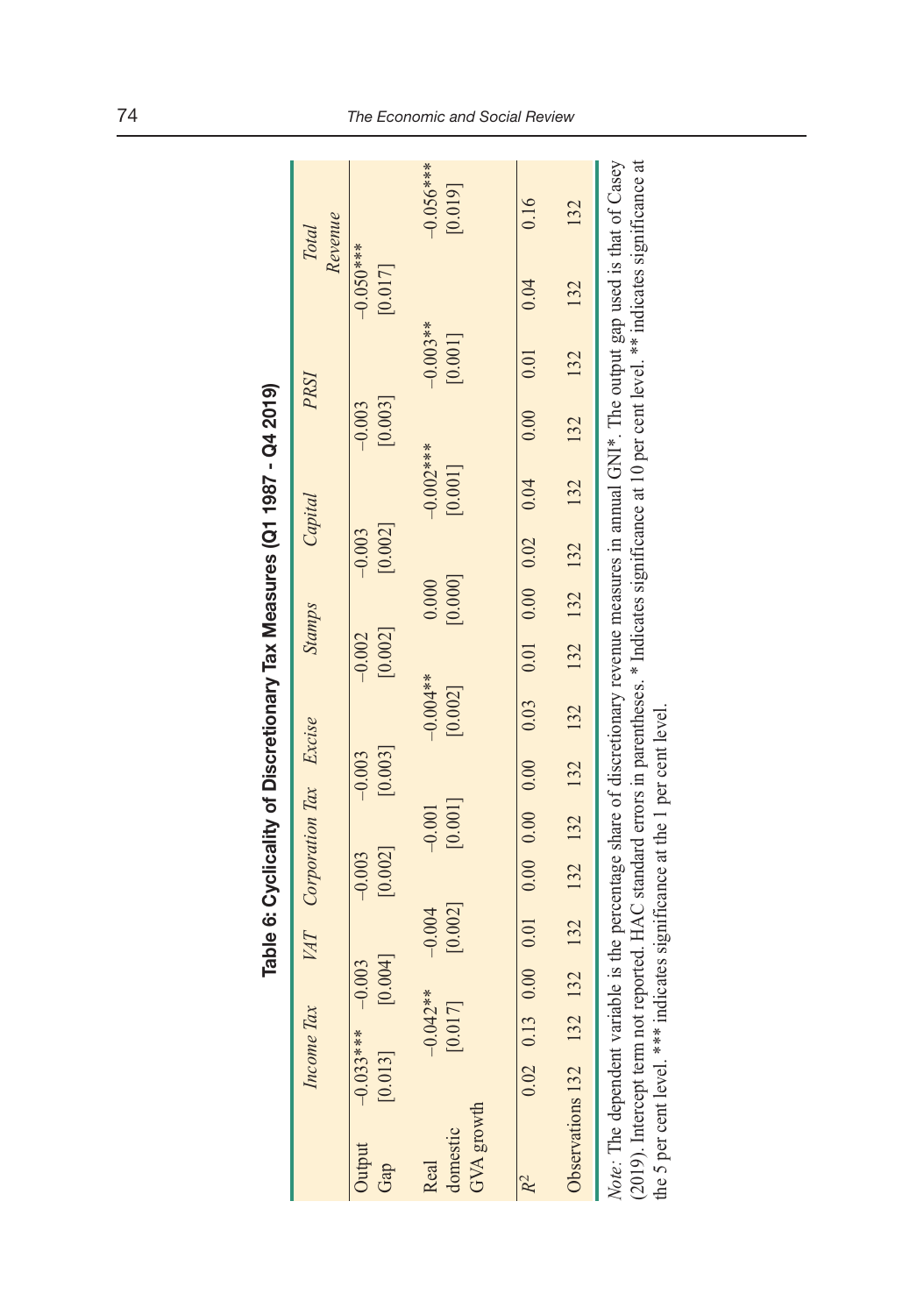Again, we find clear evidence of tax policy being conducted in a procyclical manner. In particular, there is evidence that income tax and overall tax policy as a whole have been altered procyclically. There is some evidence that excise duty, capital taxes and PRSI have been altered procyclically. All other tax headings do not exhibit any clear cyclical pattern in how they have been altered.

We find that a one percentage point increase in the output gap estimate for a quarter – an improvement in cyclical conditions – is associated with procyclical revenue-reducing measures of 0.05 per cent of GNI\*. If we take nominal GNI\* as approximately  $\in$ 200 billion in 2018, a one percentage point increase in the year-on-year growth rate of real domestic GVA would be associated with discretionary revenue reducing measures of  $\epsilon$ 100 million in that quarter.

#### **4.4 Endogeneity and Procyclicality**

Up to now, the assumption in the estimation of the empirical results is that Equation 1 and Equation 3 are correctly identified. However, it can be argued that changes in the tax rate in a given year may affect the rate of growth in the same year. For example, economic activity in a given year might be dampened by the potential distortions/behavioural changes that an increase in a tax rate may cause. If that is the case, then Equations 1 and 3 would fall foul of reverse causality. To address this potential issue, as the change in the tax rate in year *t* cannot affect the growth rate in year  $t - 1$ , we instrument both cyclical indicators, the output gap and the real growth rate of GNI\*, with the lag of the growth rate in real GNI\* or the 4-quarter lag of domestic GVA growth, where relevant.57 Results show that, in all cases, we can reject the null hypothesis that the lag of the growth rate is a weak instrument for both the growth rate and the output gap.

The reason the lag of the output gap is not used as an instrument for the output gap is due to the way the output gap is estimated. Output gap estimates are usually obtained using filtering techniques, as is the case here. That is, the output gap in year *t* is also dependent on the level of output in year  $t + 1$  and  $t + 2$  etc. due to the filtering that is required to estimate a potential output level. To the extent that a change in the tax rate in year *t* affects output in year *t* or  $t + 1$ , this will also affect the estimate of the output gap in year  $t$  and  $t - 1$ , and so endogeneity problems, if any, may still remain. As a result, it was decided to use the lag of the growth rate to instrument for the output gap, instead of the lag of the output gap.

Table 7 shows the results of an investigation into the cyclicality of income tax policy using two-stage least squares estimation. The instrumental variable (IV) approach provides broadly similar results with a negative sign on the cyclical indicator across all equations. The Wu-Hausman test suggests that endogeneity is an issue when the output gap, as estimated using a HP filter, is used as the measure of the cycle in the equations that include the top rate of income tax. Using the

 $57$  As an additional robustness check, the lag of real GNI\* growth or the 4-quarter lag of domestic GVA growth were used directly as the cyclical indicator. The results are similar.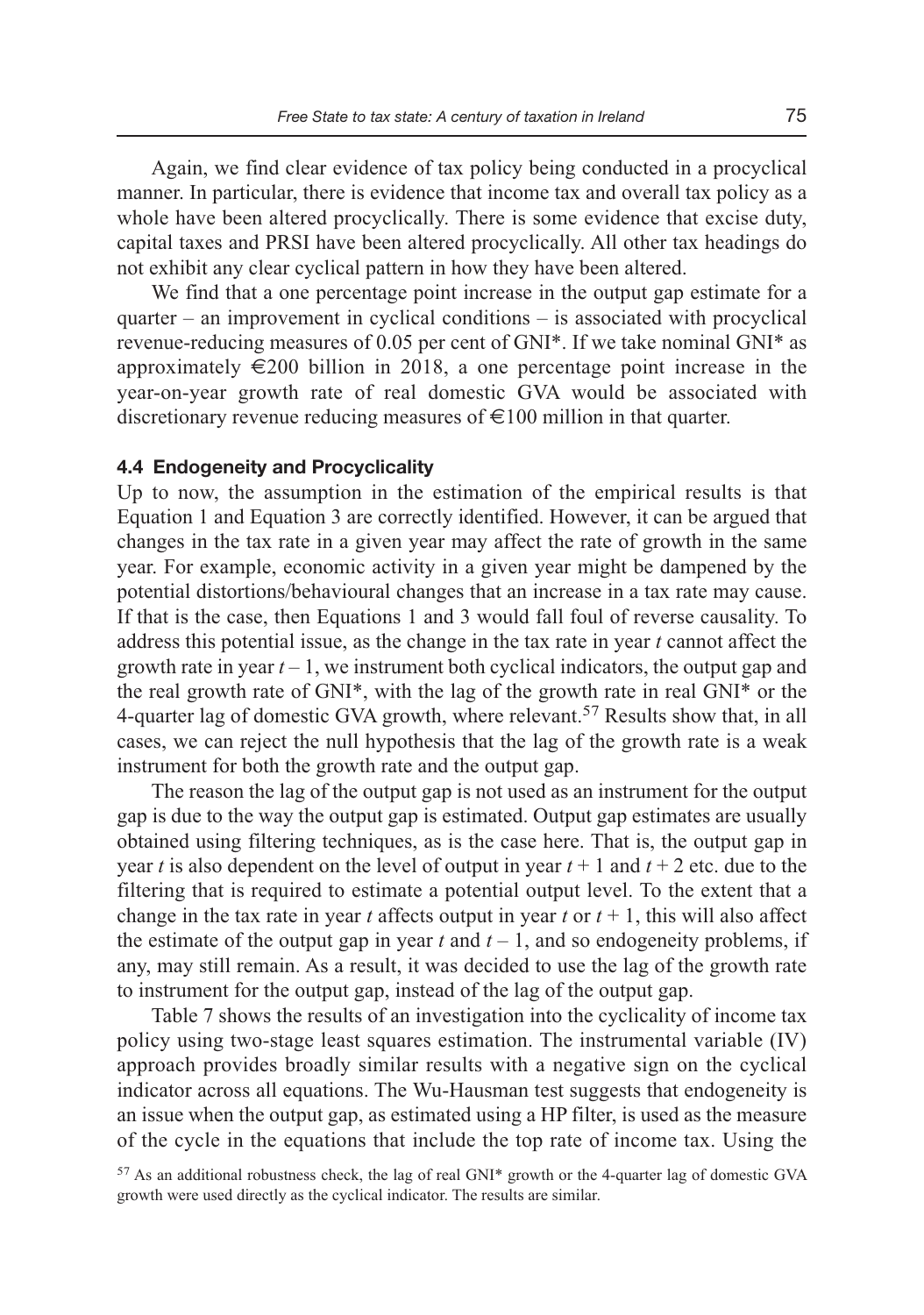|                                                                                                                                                                                                                                                                                                                                                                                                                                                                                                                                                                                                                                                                                                                                       |                   |                                |                    |                   | Table 7: Instrumental Variable Estimation – Cyclicality of Income Tax Rates (1922-2019) |                    |                   |                           |                   |                    |                                          |                     |                    |                                                   |                     |
|---------------------------------------------------------------------------------------------------------------------------------------------------------------------------------------------------------------------------------------------------------------------------------------------------------------------------------------------------------------------------------------------------------------------------------------------------------------------------------------------------------------------------------------------------------------------------------------------------------------------------------------------------------------------------------------------------------------------------------------|-------------------|--------------------------------|--------------------|-------------------|-----------------------------------------------------------------------------------------|--------------------|-------------------|---------------------------|-------------------|--------------------|------------------------------------------|---------------------|--------------------|---------------------------------------------------|---------------------|
|                                                                                                                                                                                                                                                                                                                                                                                                                                                                                                                                                                                                                                                                                                                                       |                   | Standard rate<br>of income tax |                    |                   | of income tax<br>Standard rate<br>(incl. PRSI)                                          |                    |                   | of income tax<br>Top rate |                   |                    | of income tax<br>(incl. USC)<br>lop rate |                     |                    | (incl. USC and PRSI)<br>Top rate of<br>income tax |                     |
| Gap (HP)<br>Output                                                                                                                                                                                                                                                                                                                                                                                                                                                                                                                                                                                                                                                                                                                    | [0.22]<br>$-0.33$ |                                |                    | [0.24]<br>$-0.36$ |                                                                                         |                    | [0.30]<br>$-0.39$ |                           |                   | $-0.54*$<br>[0.32] |                                          |                     | $-0.58*$<br>[0.33] |                                                   |                     |
| (Hamilton)<br>Output<br>Gap                                                                                                                                                                                                                                                                                                                                                                                                                                                                                                                                                                                                                                                                                                           |                   | [0.05]<br>$-0.08$              |                    |                   | [0.06]<br>$-0.09$                                                                       |                    |                   | $-0.12*$<br>[0.06]        |                   |                    | $-0.16***$<br>[0.05]                     |                     |                    | $-0.17***$<br>[0.05]                              |                     |
| RGNI*<br>growth                                                                                                                                                                                                                                                                                                                                                                                                                                                                                                                                                                                                                                                                                                                       |                   |                                | $-0.21*$<br>[0.12] |                   |                                                                                         | $-0.23*$<br>[0.13] |                   |                           | [0.17]<br>$-0.25$ |                    |                                          | $-0.34**$<br>[0.17] |                    |                                                   | $-0.37**$<br>[0.17] |
| instru-<br>ments<br>Weak                                                                                                                                                                                                                                                                                                                                                                                                                                                                                                                                                                                                                                                                                                              | 23.21<br>***      | 137.91 22.34<br>***            | ****               | 22.26<br>****     | 135.99<br>****                                                                          | 21.76<br>****      | 23.21<br>****     | 137.91<br>****            | 22.34<br>****     | 23.21<br>****      | 137.91<br>****                           | 22.34<br>****       | ****               | 22.26 135.99<br>****                              | 22.00<br>****       |
| Hausman<br>Wu-                                                                                                                                                                                                                                                                                                                                                                                                                                                                                                                                                                                                                                                                                                                        | 1.67              |                                | 0.00 86.0          | 2.02              | 0.75                                                                                    | 0.00               | 2.7               | 0.13                      | 0.03              |                    | $4.38**$ 0.32                            | 0.12                |                    | 4.94** 0.23                                       | 0.11                |
| changes<br>tax rate<br>No. of                                                                                                                                                                                                                                                                                                                                                                                                                                                                                                                                                                                                                                                                                                         | 24                | 24                             | 24                 | 27                | 27                                                                                      | 27                 | 32                | 32                        | 32                | 35                 | 35                                       | 35                  | 38                 | 38                                                | 38                  |
| Observations 96                                                                                                                                                                                                                                                                                                                                                                                                                                                                                                                                                                                                                                                                                                                       |                   | 95                             | 96                 | 96                | 95                                                                                      | 96                 | 96                | 95                        | 96                | 96                 | 95                                       | 96                  | 96                 | 95                                                | 96                  |
| with $\lambda$ = 6.25 and a Hamilton filter, with $h = 2$ , $p = 2$ . Both the output gaps and the Real GNI* growth rate are instrumented using the lag<br>of the Real GNI* growth rate. PRSI refers to the standard rate of employees PRSI. In the equations with PRSI included, a dummy variable<br>is included for the introduction of PRSI in 1979. Intercept term and dummy not reported. HAC standard errors in parentheses. * Indicates<br>Note: The dependent variable is the percentage point change in the tax rate. The output gaps used are based on a HP filter of real GNI*<br>significance at 10 per cent level. ** indicates significance at the 5 per cent level. *** indicates significance at the 1 per cent level |                   |                                |                    |                   |                                                                                         |                    |                   |                           |                   |                    |                                          |                     |                    |                                                   |                     |

## 76 The Economic and Social Review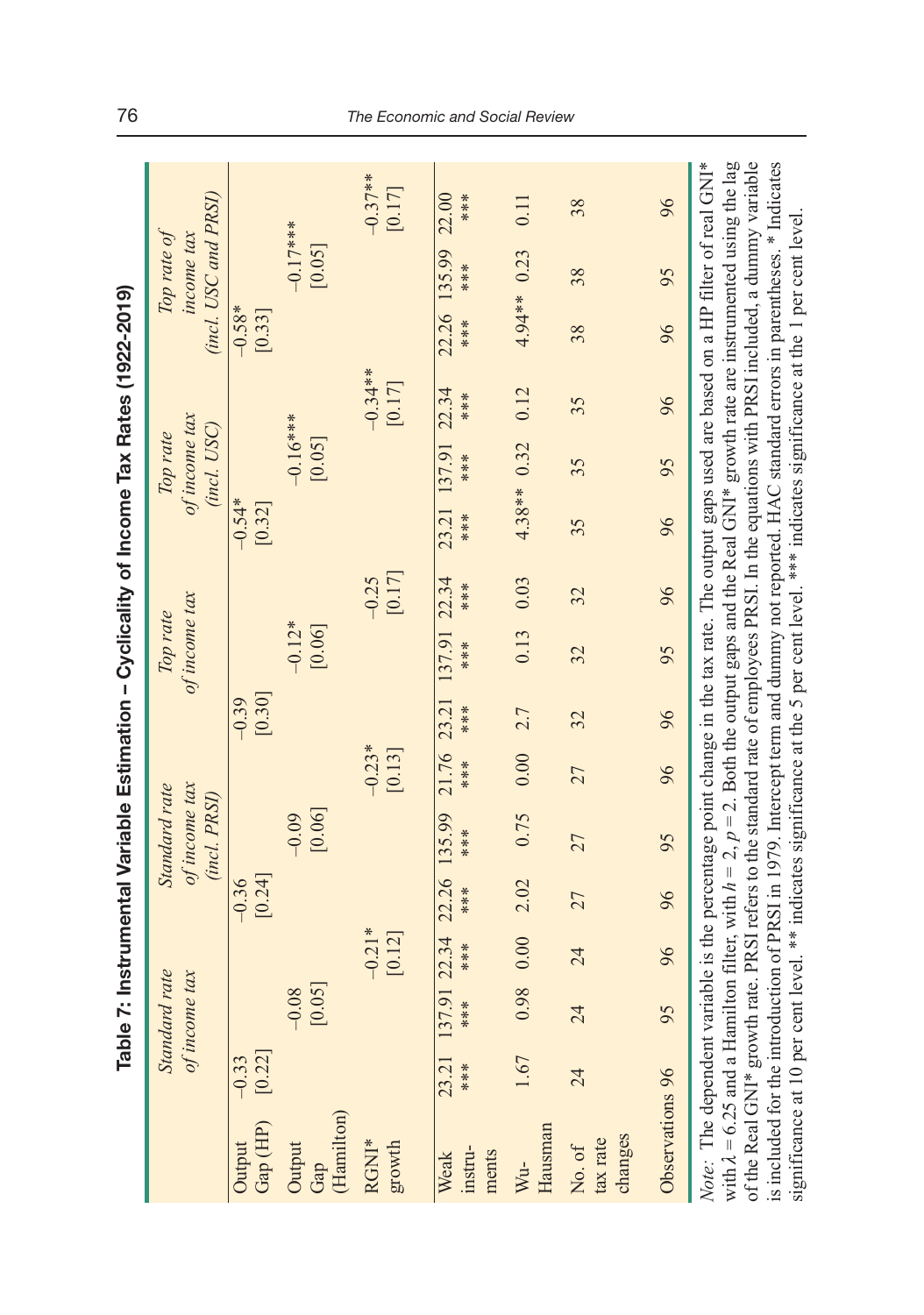two-stage least squares instrumental variable approach for these equations points to the top rate of income tax, with USC and PRSI included, being changed procyclically. On the other hand, the top rate of income tax, excluding USC or PRSI, does not show signs of being changed procyclically when the HP filter estimate of the output gap is used. For the equations where endogeneity does not appear to be a concern, as measured by the Wu-Hausman test, the original OLS estimates are preferred. Where the Wu-Hausman test suggests endogeneity is an issue, the IV estimates are preferred.

Turning to the more recent period, Table 8 shows the cyclicality of income tax rates from 1975-2019 using the IV approach and with the more plausible output gap estimates of Casey (2019). Again, all coefficients have a negative sign. In three cases where the output gap is used as the cyclical indicator and the Wu-Hausman test suggests that endogeneity is a concern, for the standard rate of income tax, the standard rate of income tax (incl. PRSI) and the top rate of income tax (incl. USC and PRSI), the IV estimates point to some evidence that these rates have been changed procyclically.

Table 9 shows the results of the IV estimates for other taxes over this more recent period. Again, for the most part, the signs on the coefficients of the cyclical indicators are similar to those of the corresponding OLS estimates. In several cases where the output gap is used as the cyclical indicator, the Wu-Hausman test suggests that endogeneity is a problem in the OLS estimates. Using the IV estimates for these equations with the output gap as the cyclical indicator, points to corporation tax and capital gains tax being changed acyclically from 1975-2019, whereas capital acquisitions tax and both the tax indices show evidence that these have been changed procyclically.

The results of an instrumental variable estimation using discretionary tax measures are shown in Table 10. In general, the signs on the coefficients are similar to those from the OLS estimation, that is all coefficients have a negative sign. The Wu-Hausman test suggests that endogeneity is an issue in the equations for income tax, excise duty, PRSI, and total revenues, for equations using the output gap as the cyclical indicator. The IV estimates for income tax, stamp duty and total revenue suggest that changes to these taxes were conducted procyclically, with some evidence that PRSI and corporation tax were changed procyclically. The results indicate that a one percentage point increase in the year-on-year growth rate of domestic GVA is associated with a 0.06 per cent of annual GNI\* cut in income taxes in the quarter, and a 0.095 per cent cut in total tax revenue in the quarter. To put this in context, 0.095 per cent of GNI\* in 2018 is approximately equal to a  $\epsilon$ 190 million. A sustained one percentage point increase in the year-on-year growth rate of domestic GVA over four quarters, would result in a tax cut of  $\epsilon$ 760 million in that year. However, as highlighted in Section 4.3 the size of this association is likely to be an upper bound on the true size of the association.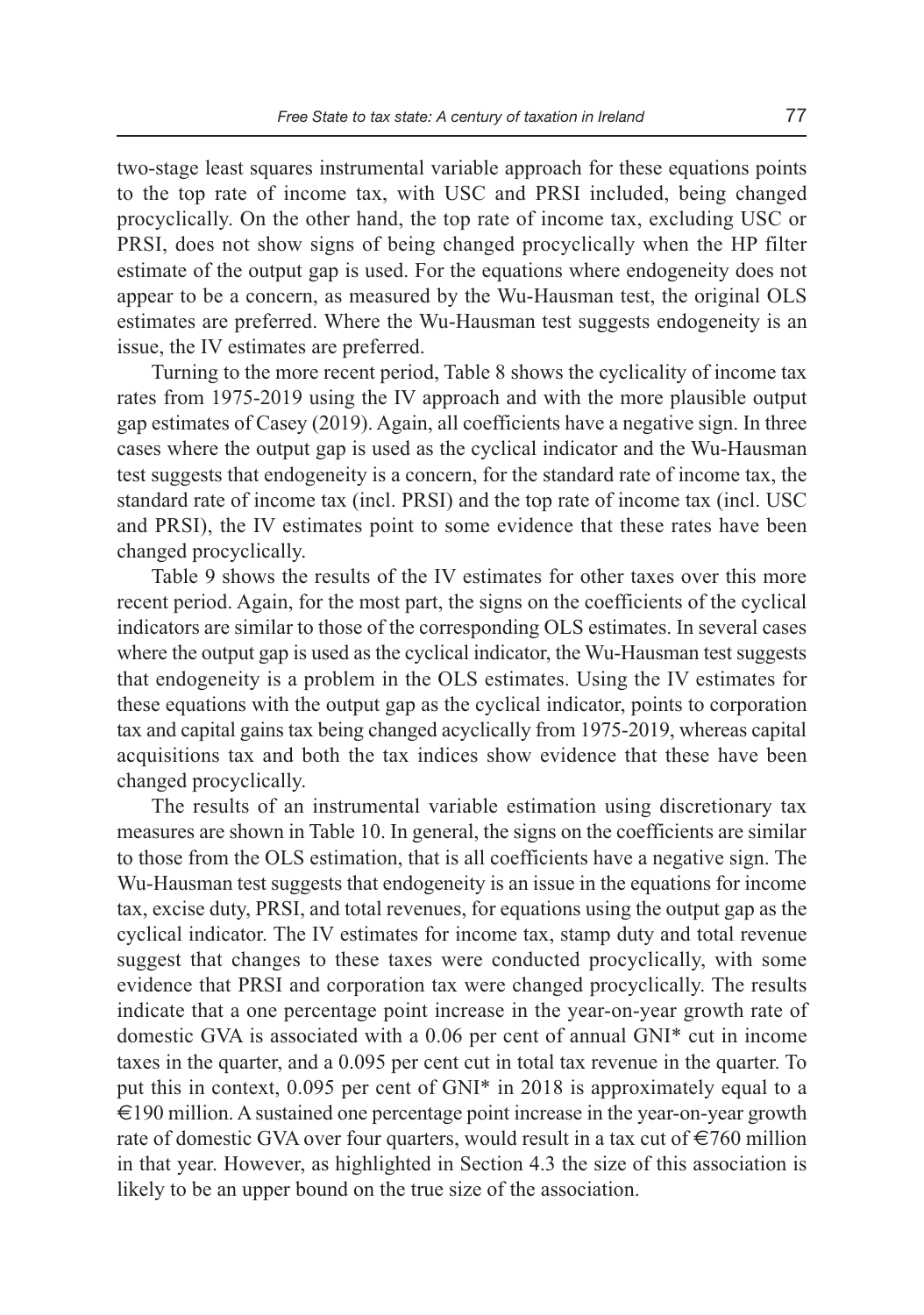| Table 8:                                                                                                                                                                                                                                                                                                                                                                                                                                                                                                                                                                           |                                | Instrumental Variable Estimation – Cyclicality of the Income Tax Rates (1975-2019)                        |                                                |                    |                        |                   |                                       |                                       |                    |                                                   |
|------------------------------------------------------------------------------------------------------------------------------------------------------------------------------------------------------------------------------------------------------------------------------------------------------------------------------------------------------------------------------------------------------------------------------------------------------------------------------------------------------------------------------------------------------------------------------------|--------------------------------|-----------------------------------------------------------------------------------------------------------|------------------------------------------------|--------------------|------------------------|-------------------|---------------------------------------|---------------------------------------|--------------------|---------------------------------------------------|
|                                                                                                                                                                                                                                                                                                                                                                                                                                                                                                                                                                                    | Standard rate<br>of income tax |                                                                                                           | Standard rate<br>of income tax<br>(incl. PRSI) |                    | Income tax<br>Top rate |                   | Income tax<br>(incl. USC)<br>Top rate |                                       |                    | income tax (incl.<br>USC and PRSI)<br>Top rate of |
| Output Gap                                                                                                                                                                                                                                                                                                                                                                                                                                                                                                                                                                         | $-0.21*$<br>[0.12]             |                                                                                                           | $-0.28*$<br>[0.17]                             |                    | [0.14]<br>$-0.19$      |                   | [0.29]<br>$-0.47$                     |                                       | $-0.56*$<br>[0.31] |                                                   |
| RGNI* growth                                                                                                                                                                                                                                                                                                                                                                                                                                                                                                                                                                       |                                | $-0.12*$<br>[0.06]                                                                                        |                                                | $-0.15*$<br>[0.08] |                        | [0.08]<br>$-0.11$ |                                       | $-0.26**$<br>[0.10]                   |                    | $-0.30***$<br>[0.10]                              |
| Weak instruments                                                                                                                                                                                                                                                                                                                                                                                                                                                                                                                                                                   |                                | $20.07***$ $16.99***$ $16.85***$ $16.58***$ $20.07***$ $16.99***$                                         |                                                |                    |                        |                   |                                       | $20.07***$ 16.99*** 16.85*** 16.58*** |                    |                                                   |
| Wu-Hausman                                                                                                                                                                                                                                                                                                                                                                                                                                                                                                                                                                         | $4.33**$                       | 0.84                                                                                                      | $4.69**$                                       | 1.43               | 0.96                   | 0.00              | 2.42                                  | 0.07                                  | $3.20*$            | 0.24                                              |
| No. of tax rate<br>changes                                                                                                                                                                                                                                                                                                                                                                                                                                                                                                                                                         | $\overline{10}$                | $\overline{10}$                                                                                           | 13                                             | 13                 | $\overline{14}$        | $\overline{4}$    | 17                                    | 17                                    | 20                 | 20                                                |
| Observations                                                                                                                                                                                                                                                                                                                                                                                                                                                                                                                                                                       | 45                             | 45                                                                                                        | 45                                             | 45                 | 45                     | 45                | 45                                    | 45                                    | 45                 | 45                                                |
| standard rate of employees PRSI. In the equations with PRSI included, a dummy variable is included for the introduction of PRSI in<br>1979. Coefficients for dummy variables and intercept term are not reported. HAC standard errors in parentheses. * Indicates significance<br>Note: The dependent variable is the percentage point change for each individual tax rate. The output gap used is that of Casey (2019).<br>at 10 per cent level. ** indicates significance at the 5 per cent level. *** indicates significance at the 1 per cent level<br>Both the output gap and |                                | the Real GNI* growth rate are instrumented using the lag of the Real GNI* growth rate. PRSI refers to the |                                                |                    |                        |                   |                                       |                                       |                    |                                                   |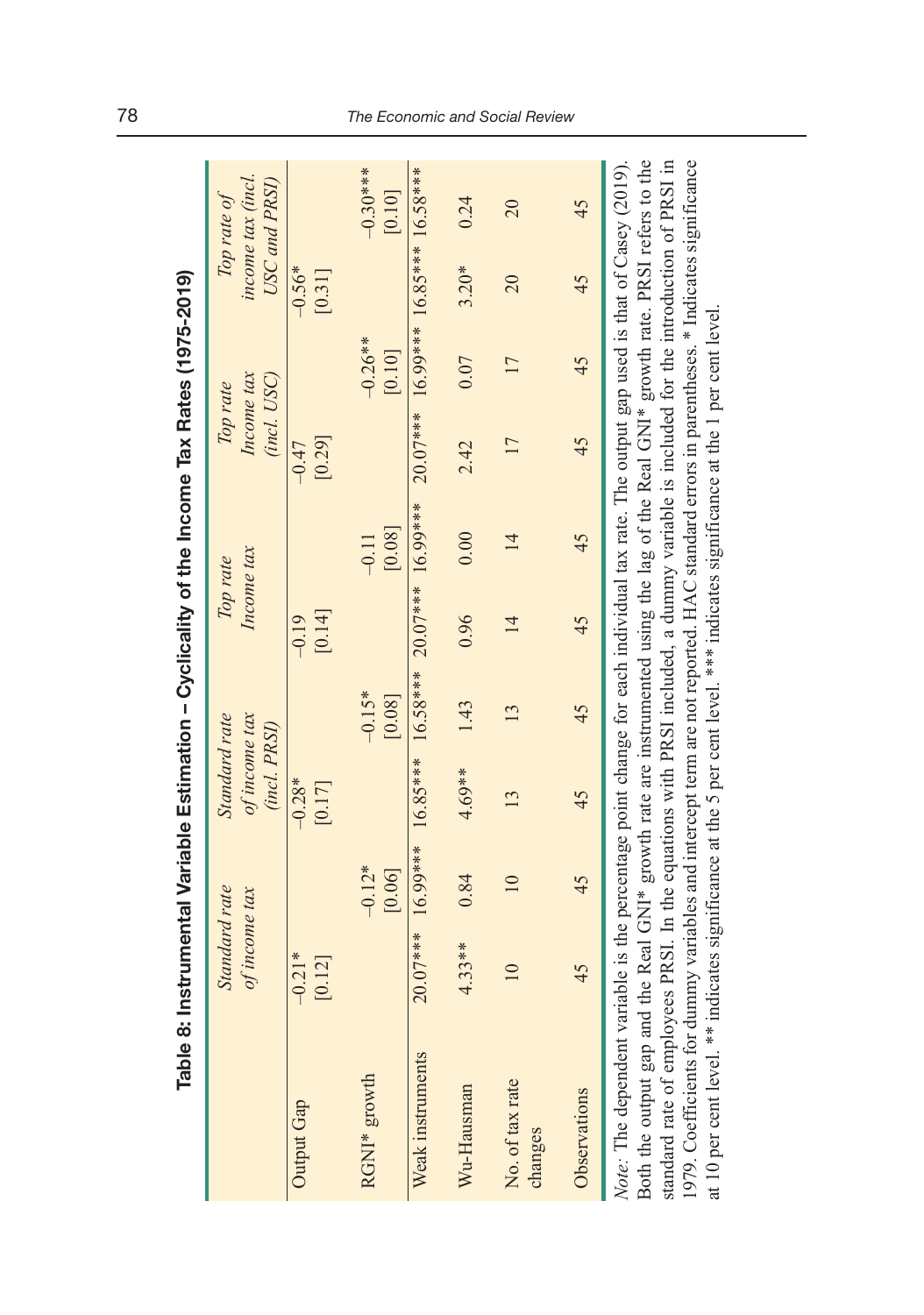|                                                                                                                                                                                                                                                                                                                                                                                                                                                                                                                                                                                                                           |                   | <b>Tabl</b>       |                     | e 9: Instrumental Variable Estimation – Cyclicality of the Tax Rates (1975-2019) |                     |                      |                     |                                |                   |                |                    |                                 |                     |                                 |                      |                                                                                                                       |
|---------------------------------------------------------------------------------------------------------------------------------------------------------------------------------------------------------------------------------------------------------------------------------------------------------------------------------------------------------------------------------------------------------------------------------------------------------------------------------------------------------------------------------------------------------------------------------------------------------------------------|-------------------|-------------------|---------------------|----------------------------------------------------------------------------------|---------------------|----------------------|---------------------|--------------------------------|-------------------|----------------|--------------------|---------------------------------|---------------------|---------------------------------|----------------------|-----------------------------------------------------------------------------------------------------------------------|
|                                                                                                                                                                                                                                                                                                                                                                                                                                                                                                                                                                                                                           |                   | VAT               |                     | Corporation<br>Tax                                                               |                     | Capital Gains<br>Tax |                     | Acquisitions<br>Capital<br>Tax |                   | Stamp<br>Duty  |                    | (standard)<br>Tax rate<br>index |                     | (top rate)<br>Tax rate<br>index |                      | component of<br>Cyclical<br>revenue<br>real tax                                                                       |
| Output<br>Gap                                                                                                                                                                                                                                                                                                                                                                                                                                                                                                                                                                                                             | [0.15]<br>$-0.11$ |                   | [0.29]<br>$-0.47$   |                                                                                  | [0.76]<br>$-1.20$   |                      | $-1.40**$<br>[0.65] |                                | $0.20*$<br>[0.12] |                | $-0.59*$<br>[0.34] |                                 | $-0.69**$<br>[0.31] |                                 | $0.015**$<br>[0.007] |                                                                                                                       |
| RGNI*<br>growth                                                                                                                                                                                                                                                                                                                                                                                                                                                                                                                                                                                                           |                   | [0.09]<br>$-0.06$ |                     | $-0.26*$<br>[0.14]                                                               |                     | $-0.67*$<br>[0.38]   |                     | $-0.78**$<br>[0.37]            |                   | [0.08]<br>0.11 |                    | [0.22]<br>$-0.33$               |                     | $-0.38**$<br>[0.15]             |                      | $0.008**$<br>[0.003]                                                                                                  |
| instruments *** ***<br>Weak                                                                                                                                                                                                                                                                                                                                                                                                                                                                                                                                                                                               | 20.07 16.99       |                   | 20.07 16.99<br>**** | ****                                                                             | 20.07 16.99<br>**** | ***                  | 20.07<br>****       | 16.99<br>****                  | 20.07<br>***      | 16.99<br>****  | 20.07<br>***       | 16.99 20.07<br>***              | ***                 | 16.99 20.07<br>****             | ****                 | 16.99<br>***                                                                                                          |
| Hausman*<br>Wu-                                                                                                                                                                                                                                                                                                                                                                                                                                                                                                                                                                                                           | 1.40 0.78         |                   |                     | 4.11**1.85                                                                       | $3.27*1.26$         |                      |                     | $4.04***$ 3.14*                | 1.00              | 0.08           | $3.84*$            | 1.73                            | 4.94** 2.14         |                                 | 2.51                 | $4.44*$                                                                                                               |
| rate changes<br>No. of tax                                                                                                                                                                                                                                                                                                                                                                                                                                                                                                                                                                                                | $\overline{2}$    |                   | 13                  | 13                                                                               | $\infty$            | $\infty$             | $\circ$             | $\circ$                        | 3                 | 3              | 28                 | 28                              | $\overline{31}$     | $\overline{31}$                 | N/A                  | N/A                                                                                                                   |
| Observations 45                                                                                                                                                                                                                                                                                                                                                                                                                                                                                                                                                                                                           |                   | 45                | 45                  | 45                                                                               | 45                  | 45                   | 45                  | 45                             | 45                | 45             | 45                 | 45                              | 45                  | 45                              | 45                   | 45                                                                                                                    |
| Note: The dependent variable is the percentage point change for each individual tax rate. The tax rate index is as constructed in<br>Equation 2 using either the standard rate of income tax or the top rate of income tax (incl. USC). The cyclical component of real tax<br>revenue is the cyclical component of real Exchequer tax revenue (CPI deflated), obtained using a HP filter. The output gap used is that<br>of Casey (2019). Both the output gap and the Real GNI* growth rate are instrumented using the lag of the Real GNI* growth rate. Intercept<br>term not reported. HAC<br>cent level. *** indicates |                   |                   |                     | significance at the 1 per cent level                                             |                     |                      |                     |                                |                   |                |                    |                                 |                     |                                 |                      | standard errors in parentheses. * Indicates significance at 10 per cent level. ** indicates significance at the 5 per |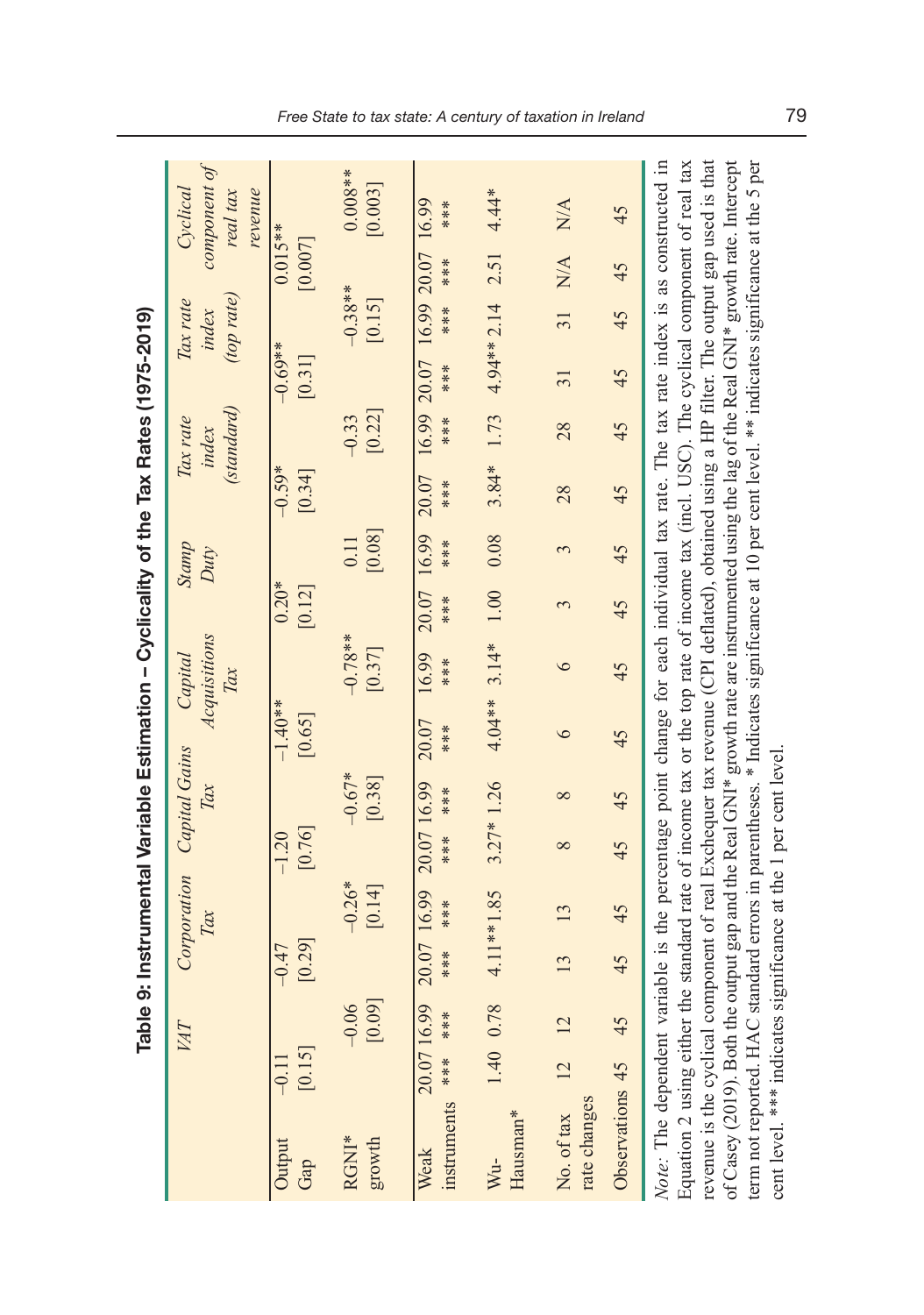| <b>CHANGE TO CHANGE TO A CHANGE</b>                                                                                                                                                                                            |
|--------------------------------------------------------------------------------------------------------------------------------------------------------------------------------------------------------------------------------|
|                                                                                                                                                                                                                                |
|                                                                                                                                                                                                                                |
|                                                                                                                                                                                                                                |
|                                                                                                                                                                                                                                |
|                                                                                                                                                                                                                                |
|                                                                                                                                                                                                                                |
| iischin vel viennism                                                                                                                                                                                                           |
| I                                                                                                                                                                                                                              |
|                                                                                                                                                                                                                                |
|                                                                                                                                                                                                                                |
|                                                                                                                                                                                                                                |
|                                                                                                                                                                                                                                |
|                                                                                                                                                                                                                                |
|                                                                                                                                                                                                                                |
| ;<br>;<br>;<br>;<br>$\overline{a}$                                                                                                                                                                                             |
|                                                                                                                                                                                                                                |
|                                                                                                                                                                                                                                |
|                                                                                                                                                                                                                                |
| Ì                                                                                                                                                                                                                              |
|                                                                                                                                                                                                                                |
|                                                                                                                                                                                                                                |
| in the contract of the contract of the contract of the contract of the contract of the contract of the contract of the contract of the contract of the contract of the contract of the contract of the contract of the contrac |
| $\frac{1}{1}$                                                                                                                                                                                                                  |
|                                                                                                                                                                                                                                |
|                                                                                                                                                                                                                                |
|                                                                                                                                                                                                                                |
|                                                                                                                                                                                                                                |
| $\frac{1}{2}$                                                                                                                                                                                                                  |
| 医皮肤病 医皮肤病 医皮肤病 医心理学家                                                                                                                                                                                                           |
|                                                                                                                                                                                                                                |
|                                                                                                                                                                                                                                |
|                                                                                                                                                                                                                                |
|                                                                                                                                                                                                                                |
|                                                                                                                                                                                                                                |
|                                                                                                                                                                                                                                |
|                                                                                                                                                                                                                                |
|                                                                                                                                                                                                                                |
|                                                                                                                                                                                                                                |
|                                                                                                                                                                                                                                |
|                                                                                                                                                                                                                                |
| ֧֛֧֦֧֢֛֧֧֧֧֧֛֛֧֚֚֚֚֚֚֚֚֚֚֚֚֚֚֚֚֚֚֜֝֓֜֜֜֜֝                                                                                                                                                                                      |
|                                                                                                                                                                                                                                |
| able -                                                                                                                                                                                                                         |
|                                                                                                                                                                                                                                |

|                                                                                                                                                                                                                                                                                                                                                                                 |                      |                       |                     |                          |                      |                      |                       |                     |                                            |                                            |                     |                     |                      |                      | Table 10: Instrumental Variable Estimation – Cyclicality of Discretionary Tax Measures (Q1 1987 to Q4 2019)       |                       |
|---------------------------------------------------------------------------------------------------------------------------------------------------------------------------------------------------------------------------------------------------------------------------------------------------------------------------------------------------------------------------------|----------------------|-----------------------|---------------------|--------------------------|----------------------|----------------------|-----------------------|---------------------|--------------------------------------------|--------------------------------------------|---------------------|---------------------|----------------------|----------------------|-------------------------------------------------------------------------------------------------------------------|-----------------------|
|                                                                                                                                                                                                                                                                                                                                                                                 |                      | Income Tax            |                     | VAT                      | Corporation Tax      |                      | Excise                |                     | <b>Stamps</b>                              |                                            | Capital             |                     | PRSI                 |                      | Total Revenue                                                                                                     |                       |
| Output<br>Gap                                                                                                                                                                                                                                                                                                                                                                   | $-0.09**$<br>[0.038] |                       | [0.007]<br>$-0.004$ |                          | $-0.007*$<br>[0.004] |                      | $-0.012**$<br>[0.006] |                     | $-0.007**$<br>[0.04]                       |                                            | [0.006]<br>$-0.010$ |                     | $-0.012*$<br>[0.006] |                      | $-0.149***$<br>[0.047]                                                                                            |                       |
| GVA growth<br>domestic<br>Real                                                                                                                                                                                                                                                                                                                                                  |                      | $-0.060**$<br>[0.025] |                     | [0.005]<br>$-0.003$      |                      | $-0.005*$<br>[0.003] |                       | [0.005]<br>$-0.008$ |                                            | $-0.005*$<br>[0.003]                       |                     | [0.004]<br>$-0.006$ |                      | $-0.008*$<br>[0.004] |                                                                                                                   | $-0.095**$<br>[0.038] |
| struments<br>Weak in-                                                                                                                                                                                                                                                                                                                                                           | 21.51<br>***         | ***                   |                     | 53.97 21.51 53.97<br>*** | 21.51<br>***         | 53.97<br>***         | 21.51<br>***          | 53.97<br>***        | 21.51 53.97 21.51 53.97 21.51 53.97<br>*** | $***$                                      | ****                | ****                | ***                  | ***                  | 21.51<br>***                                                                                                      | 53.97<br>***          |
| Hausman<br>Wu-                                                                                                                                                                                                                                                                                                                                                                  |                      | $3.63*1.16$           |                     | 0.08 0.03                |                      | 1.43 1.86            |                       | $3.10*$ 1.18        |                                            | $2.74$ $3.74$ $2.03$ $0.79$ $2.96*$ $2.01$ |                     |                     |                      |                      | $4.77**$                                                                                                          | 2.60                  |
| Observa-<br>tions                                                                                                                                                                                                                                                                                                                                                               | 132                  | 132                   | $\frac{32}{2}$      | 132                      | 132 132              |                      | 132                   | 132                 |                                            | 132 132 132 132 132 132                    |                     |                     |                      |                      | 132                                                                                                               | 132                   |
| Note: The dependent variable is the percentage share of discretionary revenue measures in annual GNI*. The output gap used is that of Casey<br>(2019). Both the output gap and the Real GNI* growth rate are instrumented using the lag of the Real GNI* growth rate. Intercept term not<br>*** indicates significance at the 1 per cent level<br>reported. HAC standard errors |                      |                       |                     |                          |                      |                      |                       |                     |                                            |                                            |                     |                     |                      |                      | in parentheses. * Indicates significance at 10 per cent level. ** indicates significance at the 5 per cent level. |                       |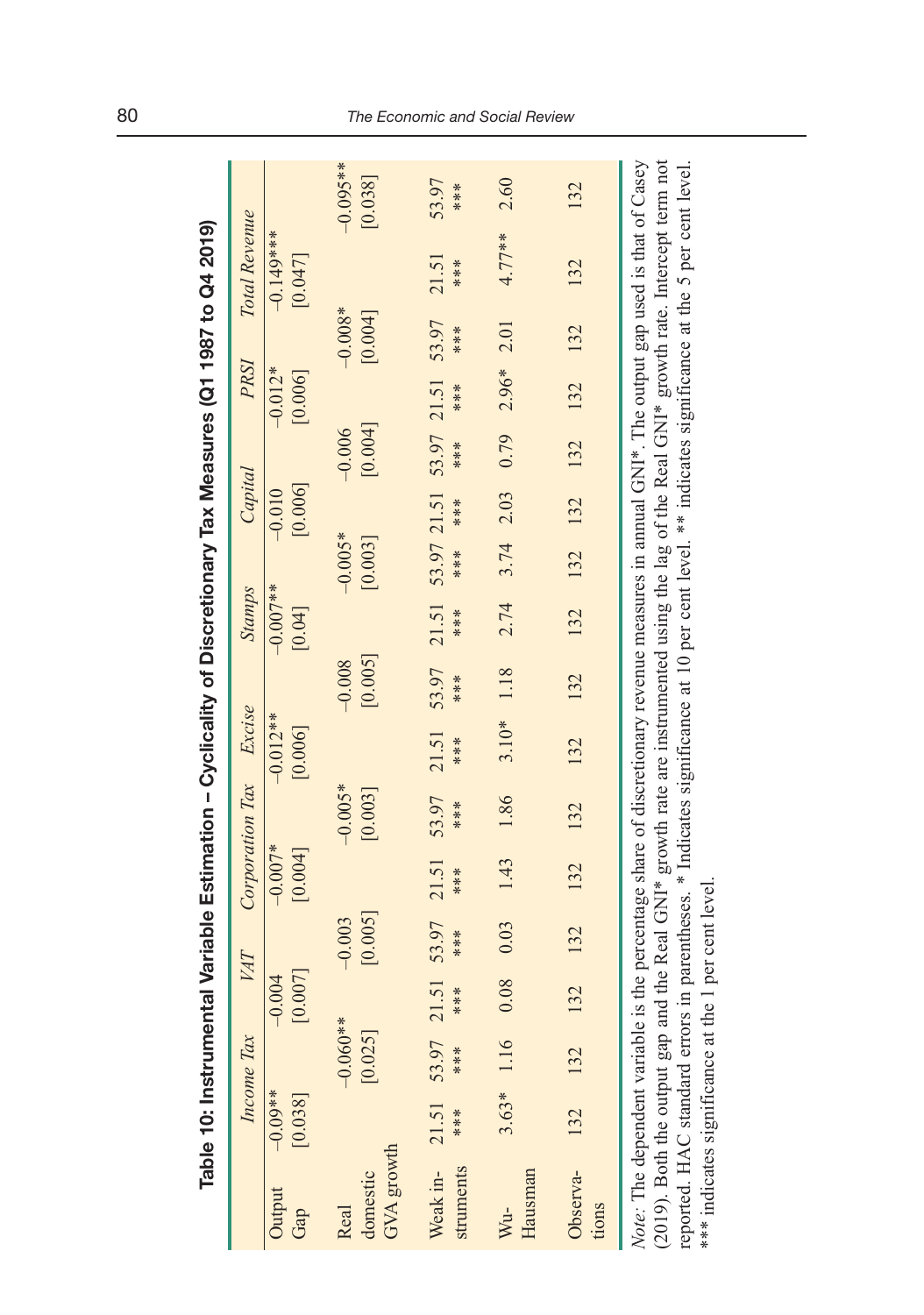#### **4.5 Discussion of Results**

Overall, the evidence points to income tax rates being changed procyclically over the past century. This reflects both our OLS-based estimates and our IV estimates.<sup>58</sup>

When we focus on the more recent period of 1975-2019, the evidence of procyclicality in the changes to income tax rates remains. By using a tax rate index, constructed as a weighted average of the changes in the main tax heads, we show that the overall association between tax rate changes and the cycle from 1975-2019 was negative, indicating that tax policy was conducted procyclically.

However, tax rates are only one policy instrument available in the conduct of tax policy. A more holistic assessment would need to account for changes in other tax policy instruments, like tax credits or tax bands that could potentially offset the fiscal impact of changing the tax rates.

Focusing on the tax system as a whole, by using estimates of discretionary tax measures, we find further evidence that the overall tax policy in Ireland has been conducted procyclically since 1987. In particular, we find that the changes to the income tax system and to overall tax policy have been made procyclically. Changes to VAT have been made acyclically. Other tax heads have been changed either procyclically or acyclically. No evidence was found to suggest that any tax heading was altered countercyclically.

Overall, the evidence suggests that tax policy in Ireland over the past century has not been conducted in an optimal fashion, either from a Keynesian perspective or from a "tax smoothing" perspective of Barro (1979). Instead, the evidence suggests that tax policy in Ireland has been conducted procyclically, with taxes being cut in good times and being raised in bad times. This places Ireland in the company of developing nations and in stark contrast with the tax policy of other developed economies, where tax policy is conducted acyclically (Végh and Vuletin, 2015).

#### **V CONCLUSIONS**

The Irish tax system has undergone significant changes over the past century. We document how the share of taxation in the economy approximately doubled over the period 1960-1980. Perhaps the most significant change to the Irish tax system occurred in the 1970s. Prior to joining the EEC, more than a fifth of tax revenue was from Customs tax. The elimination of tariffs on some of our largest trading partners saw this share fall dramatically. VAT was also introduced as part of Ireland's accession to the EEC and replaced the wholesale and turnover taxes. In addition, significant reform to Ireland's system of taxing capital took place in the 1970s.

<sup>58</sup>As well as lagged estimates.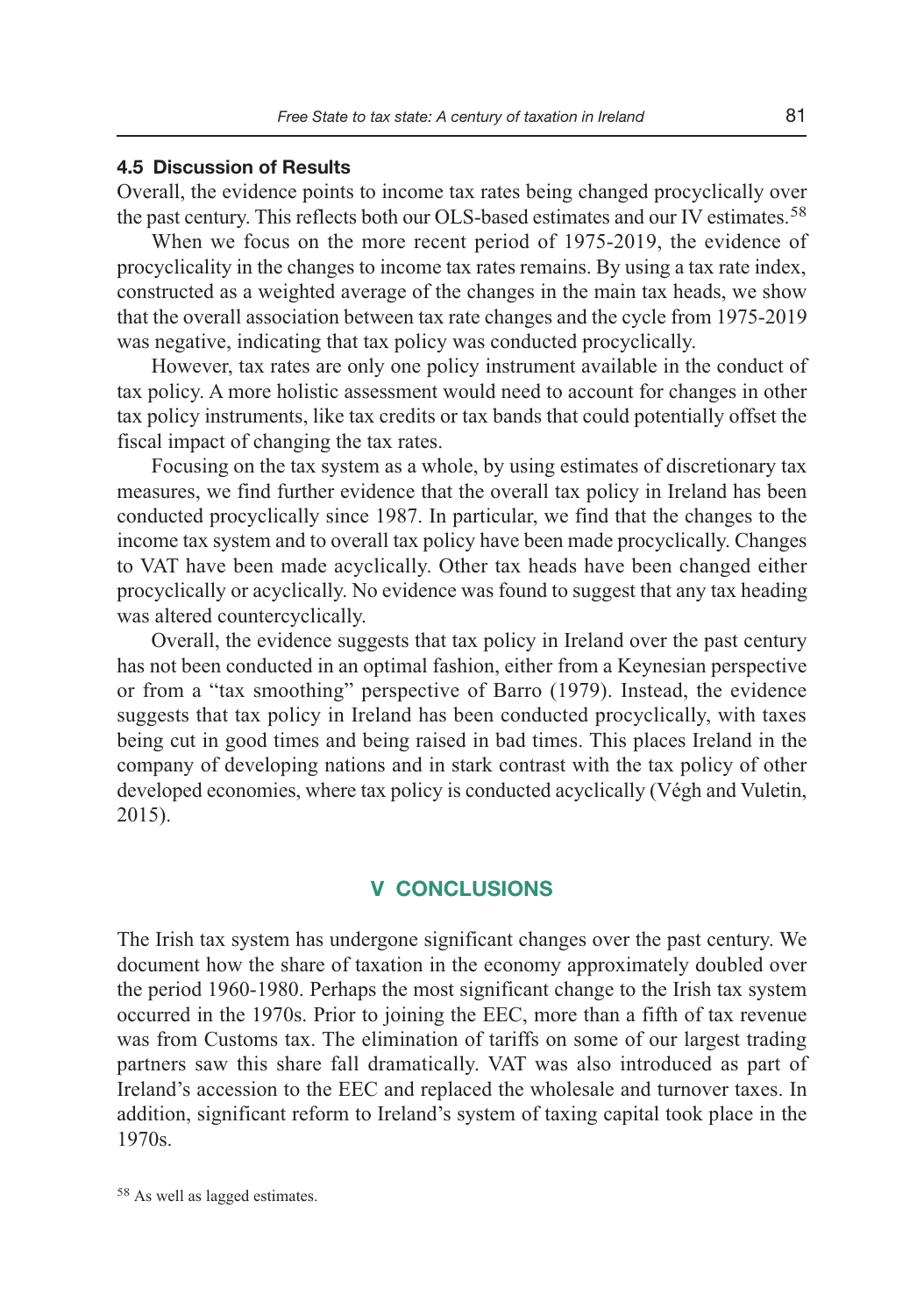We fill a gap in the literature on Irish fiscal policy by investigating how tax policy – as opposed to tax revenues, which are endogenous to the cycle – are changed over the business cycle. We create a new dataset on tax rates and tax bands for the main tax headings in Ireland, from 1920-2019.

We find that Irish tax policy has been routinely procyclical since the foundation of the State. First, we show evidence of this procyclicality in terms of how changes in Ireland's income tax rates have been made.

Second, we consider the wider tax system beyond just rates. We use an additional tax policy changes dataset to show that total discretionary tax measures – which incorporate all tax policy instruments (rates, bands, credits, exemptions, etc.) – have been taken in a procyclical manner over the period 1987-2019. In addition, discretionary changes to income tax and to overall tax policy have been made procyclically. There is no evidence to suggest that any tax head has been changed countercyclically.

These results indicate that tax policy has not acted to stabilise the macroeconomy in Ireland over the past century. Instead of acting to mitigate the fluctuations in the Irish economy, tax policy has exacerbated them. This contrasts with empirical evidence for other developed countries where tax policy has been acyclical and puts Ireland among developing countries whose tax policy has been procyclical. It is also in contrast to the Keynesian view of optimal fiscal policy, with tax rates positively correlated with the cycle, and the theory of "tax smoothing" of Barro (1979), with no correlation between tax rates and the cycle.

#### **REFERENCES**

- Addison-Smyth, D. and K. McQuinn, 2010. "Quantifying Revenue Windfalls from the Irish Housing Market", *The Economic and Social Review*, 41(2), p. 201.
- Barrios, S. and R. Fargnoli, 2010. "Discretionary Measures and Tax Revenues in the Run-Up to the Financial Crisis", European Commission Economic Papers no. 419.
- Barro, R. J., 1979. "On the Determination of the Public Debt", *Journal of Political Economy*, 87(5, Part 1), pp. 940-971.
- Barry, F., 2008. "Ireland-politics, institutions and post-war economic growth" in CESifo Forum (Vol. 9, No. 1, pp. 23-34). München: ifo Institut für Wirtschaftsforschung an der Universität München.
- Bénétrix, A.S. and P.R. Lane, 2012. "The Cyclical Conduct of Irish Fiscal Policy", *The World Economy*, 35(10), pp. 1277-1290.
- Bry, G. and C. Boschan, 1971. *Cyclical Analysis of Time Series: Selected Procedures and Computer Programs*. National Bureau of Economic Research.
- Casey, E., 2019. "Inside the "Upside Down": Estimating Ireland's Output Gap", *The Economic and Social Review*, 50(1, Spring), pp. 5-34.
- Clarke, P., 2017. "The Historical Development of the Irish Taxation System", *Accounting, Finance and Governance Review*, 21, pp. 1-2.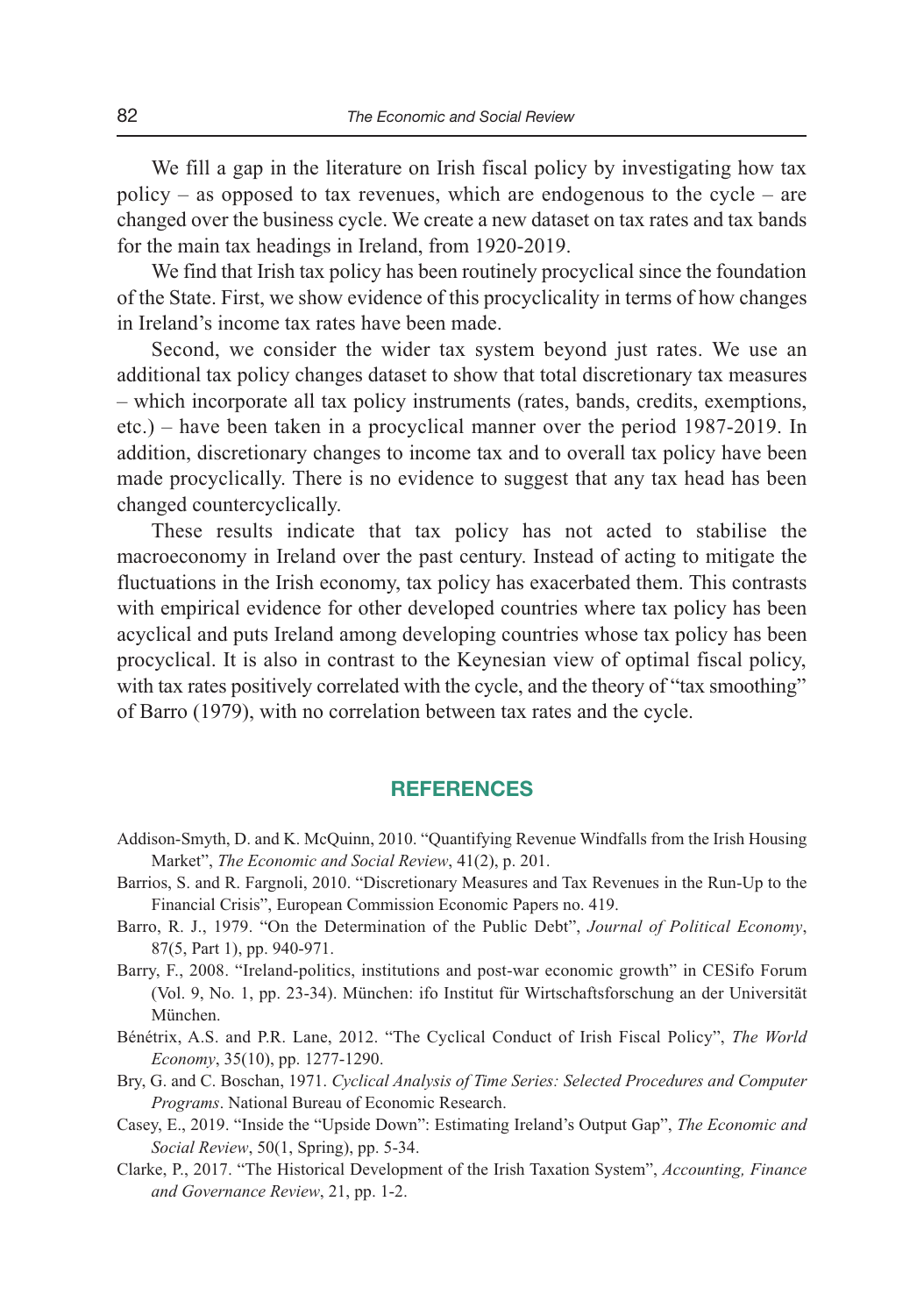- Coffey, S., 2017. *Review of Ireland's Corporation Tax Code. Department of Finance (Ireland),* available at: https://www.gov.ie/en/publication/fa53d4-review-of-irelands-corporation-taxcode/?referrer=/wp-content/uploads/2017/09/170912-review-of-irelands-corporation-taxcode.pdf/
- Conroy, N., 2019. "Estimating Ireland's Tax Elasticities: A Policy-Adjusted Approach". Irish Fiscal Advisory Council Working Paper No. 10.
- Cronin, D. and K. McQuinn, 2018. "The Cyclicality of Irish Fiscal Policy ex-ante and ex-post", *The Economic and Social Review*, 49(1, Spring), pp. 1-16.
- de Cogan, D., 2013. "The Wartime Origins of the Irish Corporation Tax", *Irish Journal of Legal Studies*, pp 15-32.
- Department of Finance, 1946. *National Income and Expenditure 1938-1944*. Department of Finance, Dublin, Ireland.
- Department of Finance, 2018*. Capital Taxes-Stamp duty. Tax Strategy group TSG 18/09*. Department of Finance, Dublin, Ireland.
- Fiscal Council, 2018. *Fiscal Assessment Report, June 2018*. Dublin: Irish Fiscal Advisory Council. Available at: http://www.fiscalcouncil.ie/publications/
- FitzGerald, J. and S. Kenny, 2018. "Managing a Century of Debt", *Lund Papers in Economic History. General Issues*, (2018: 171).
- Gerlach, S. and R. Stuart, 2015. "Money, Interest Rates and Prices in Ireland, 1933-2012", *Irish Economic and Social History*, 42(1), 1-32, December.
- Hamilton, J. D., 2018. "Why You Should Never Use the Hodrick-Prescott Filter", *Review of Economics and Statistics*, 100(5), pp.831-843.
- Hardiman, N., 2002. "The Development of the Irish Tax State", *Irish Political Studies*, 17(1), pp. 29-58.
- Hardiman, N., 2004. "Paying for government", *ISSC Discussion Paper Series*, WP 2004/11.
- Hunt, C., 2005. "Discretion and cyclicality in Irish budgetary management 1969-2003", *The Economic and Social Review,* Vol. 36, No. 3, Winter, pp. 295-321.
- Kaminsky, G., C. Reinhart and C. Végh, 2004. "When it rains, it pours: Procyclical Macropolicies and Capital Flows", *NBER Macroeconomics Annual*, 2004, pp. 11-53.
- Kearney, I., D. McCoy, D. Duffy, M. McMahon and D. Smyth, 2000. *Assessing the Stance of Irish Fiscal Policy* (No. BP2001/1), Dublin: The Economic and Social Research Institute.
- Lane, P.R., 1998. "On the Cyclicality of Irish Fiscal Policy", *The Economic and Social Review*, 29(1), pp. 1-16.
- Lane, P.R., 2003. "The Cyclical Behaviour of Fiscal Policy: Evidence from the OECD", *Journal of Public Economics*, 87(12), pp. 2661-2675.
- Revenue Commissioners, 2019. *Income earners by income tax rate. Version: July 2019*. Dublin: Office of the Revenue Commissioners.
- Revenue Commissioners, 2020. *Ready Reckoner Pre Budget 2021. Version: May 2020*. Dublin: Office of the Revenue Commissioners.
- Ravn, M.O. and H. Uhlig, 2002. "On adjusting the Hodrick-Prescott filter for the frequency of observations", *Review of Economics and Statistics*, 84(2), pp. 371-376.
- Sandford, C. and O. Morrissey, 1985. *The Irish Wealth Tax: A Case Study in Economics and Politics*. The Economic and Social Research Institute, Research Series.
- Strawczynski, M., 2014. "Cyclicality of Statutory Tax Rates", *Israel Economic Review*, 11(1).
- Talvi, E. and C. Végh, 2005. "Tax Base Variability and Procyclical Fiscal Policy in Developing Countries", *Journal of Development Economics*, 78(1), pp. 156-190.
- Végh, C. and G. Vuletin, 2015. "How is Tax Policy Conducted Over the Business Cycle?", *American Economic Journal: Economic Policy,* 7(3), pp. 327-70.
- Walsh, A. and C. Sanger, 2014. *The Historical Development and International Context of the Irish Corporate Tax System*. EY, report Commissioned by the Department of Finance.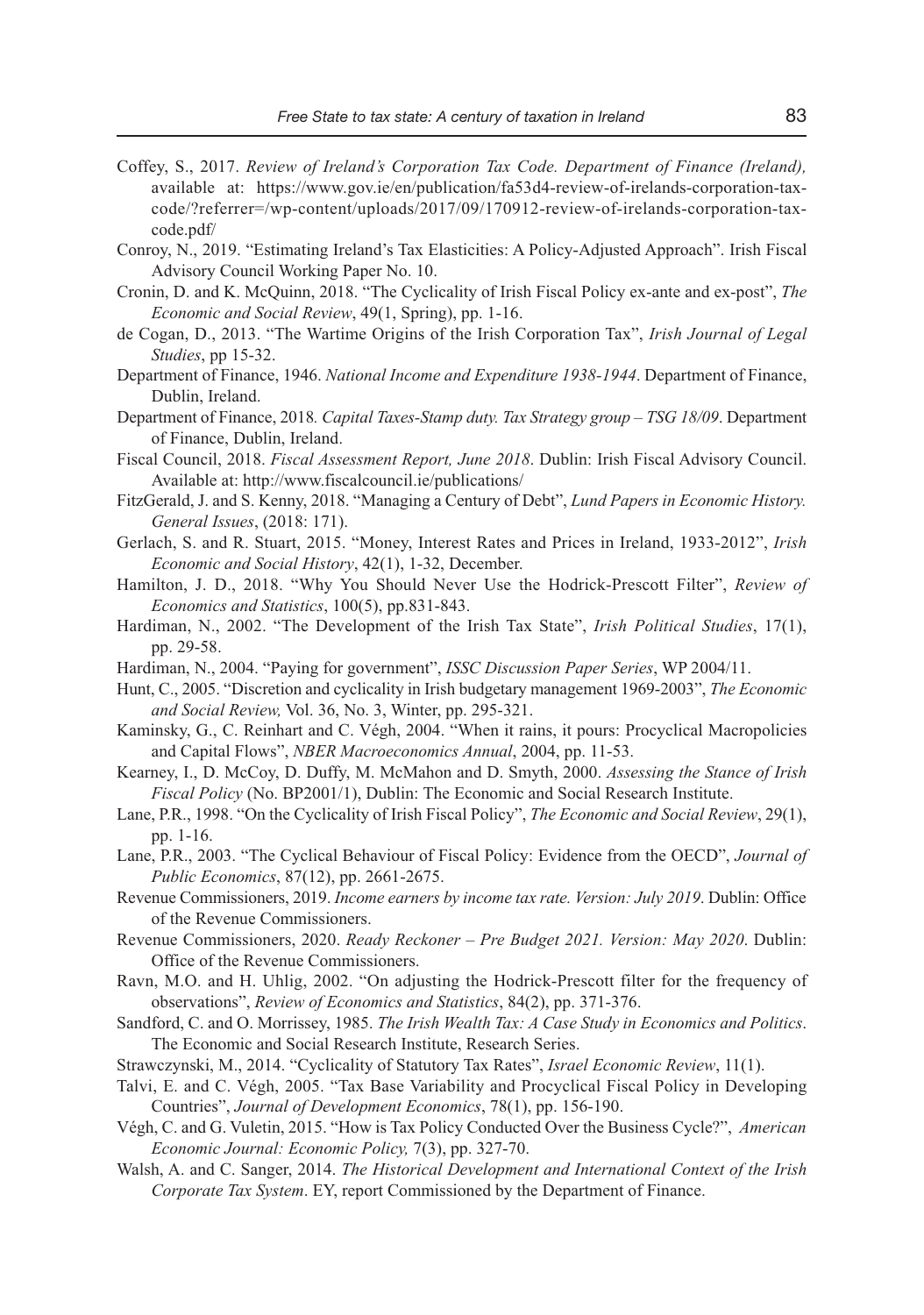Woo, J., 2009. "Why do More Polarized Countries Run More Procyclical Fiscal Policy?", *The Review of Economics and Statistics*, 91(4), pp.850-870.